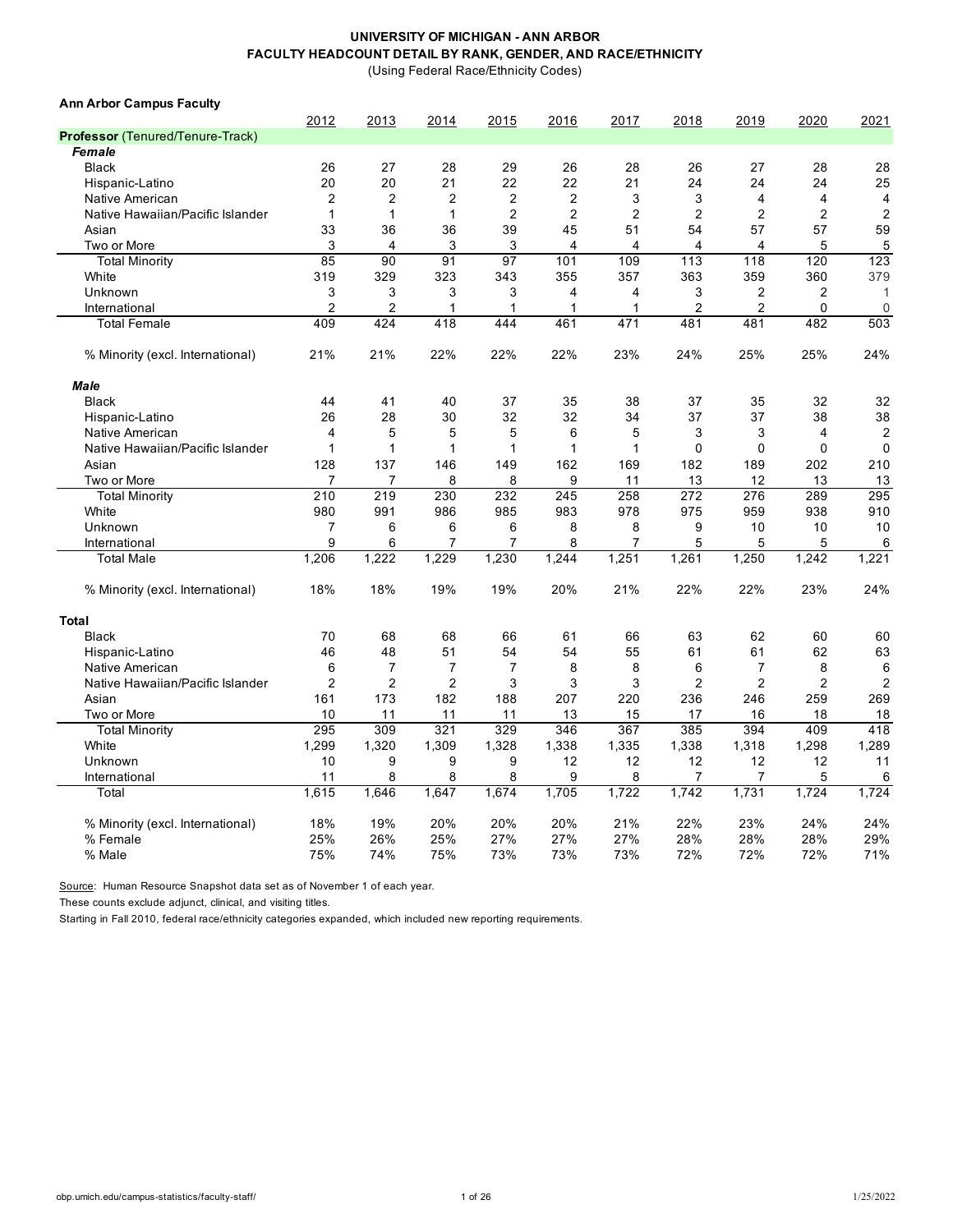(Using Federal Race/Ethnicity Codes)

| <b>Ann Arbor Campus Faculty</b>                   |                |                |                |                |                |                |                |                |                |                |
|---------------------------------------------------|----------------|----------------|----------------|----------------|----------------|----------------|----------------|----------------|----------------|----------------|
|                                                   | 2012           | 2013           | 2014           | 2015           | 2016           | 2017           | 2018           | 2019           | 2020           | 2021           |
| <b>Associate Professor (Tenured/Tenure-Track)</b> |                |                |                |                |                |                |                |                |                |                |
| <b>Female</b>                                     |                |                |                |                |                |                |                |                |                |                |
| <b>Black</b>                                      | 11             | 11             | 11             | 13             | 12             | 12             | 12             | 13             | 11             | 15             |
| Hispanic-Latino                                   | 16             | 17             | 17             | 15             | 17             | 18             | 15             | 14             | 15             | 14             |
| Native American                                   | $\mathbf{1}$   | 1              | $\overline{2}$ | $\overline{2}$ | $\overline{2}$ | $\mathbf{1}$   | $\mathbf{1}$   | $\mathbf 0$    | 0              | $\mathbf 0$    |
| Native Hawaiian/Pacific Islander                  | $\mathbf 1$    | $\mathbf{1}$   | $\mathbf{1}$   | $\mathbf 0$    | 0              | $\mathbf 0$    | $\mathbf 0$    | $\mathbf 0$    | 0              | $\mathbf 0$    |
| Asian                                             | 41             | 38             | 42             | 44             | 46             | 46             | 46             | 52             | 58             | 59             |
| Two or More                                       | $\overline{4}$ | 2              | 3              | 3              | 1              | 4              | $\overline{4}$ | $\overline{7}$ | 5              | $\mathbf 5$    |
| <b>Total Minority</b>                             | 74             | 70             | 76             | 77             | 78             | 81             | 78             | 86             | 89             | 93             |
| White                                             | 184            | 204            | 207            | 196            | 204            | 207            | 217            | 237            | 243            | 230            |
| Unknown                                           | 0              | 0              | 0              | 0              | $\overline{2}$ | $\overline{2}$ | 3              | 3              | 6              | 6              |
| International                                     | 5              | 2              | 1              | 1              | 0              | $\mathbf 0$    | 1              | 1              | 0              | $\mathbf 0$    |
| <b>Total Female</b>                               | 263            | 276            | 284            | 274            | 284            | 290            | 299            | 327            | 338            | 329            |
| % Minority (excl. International)                  | 29%            | 26%            | 27%            | 28%            | 27%            | 28%            | 26%            | 26%            | 26%            | 28%            |
| <b>Male</b>                                       |                |                |                |                |                |                |                |                |                |                |
| <b>Black</b>                                      | 23             | 22             | 21             | 24             | 25             | 26             | 25             | 29             | 27             | 25             |
| Hispanic-Latino                                   | 24             | 24             | 23             | 21             | 22             | 24             | 22             | 17             | 18             | 18             |
| Native American                                   | $\overline{4}$ | 3              | 3              | 3              | $\overline{2}$ | $\overline{2}$ | $\overline{2}$ | $\overline{2}$ | $\mathbf{1}$   | $\mathbf{1}$   |
| Native Hawaiian/Pacific Islander                  | $\mathbf 0$    | $\mathbf 0$    | 0              | $\mathbf 0$    | 0              | $\mathbf 0$    | $\Omega$       | $\mathbf 0$    | 0              | $\mathbf 0$    |
| Asian                                             | 83             | 79             | 81             | 87             | 86             | 104            | 106            | 108            | 102            | 96             |
| Two or More                                       | 5              | $\overline{7}$ | $\overline{7}$ | 9              | 8              | 8              | 8              | 7              | $\overline{7}$ | $\overline{7}$ |
| <b>Total Minority</b>                             | 139            | 135            | 135            | 144            | 143            | 164            | 163            | 163            | 155            | 147            |
| White                                             | 326            | 323            | 325            | 319            | 313            | 309            | 298            | 296            | 293            | 276            |
| Unknown                                           | 3              | $\overline{2}$ | $\overline{2}$ | $\overline{4}$ | 4              | 4              | 4              | 6              | $\overline{7}$ | 9              |
| International                                     | 6              | 3              | 4              | $\overline{2}$ | 3              | 2              | 3              | 3              | $\overline{2}$ | $\mathbf{1}$   |
| <b>Total Male</b>                                 | 474            | 463            | 466            | 469            | 463            | 479            | 468            | 468            | 457            | 433            |
| % Minority (excl. International)                  | 30%            | 29%            | 29%            | 31%            | 31%            | 34%            | 35%            | 35%            | 34%            | 34%            |
| Total                                             |                |                |                |                |                |                |                |                |                |                |
| <b>Black</b>                                      | 34             | 33             | 32             | 37             | 37             | 38             | 37             | 42             | 38             | 40             |
| Hispanic-Latino                                   | 40             | 41             | 40             | 36             | 39             | 42             | 37             | 31             | 33             | 32             |
| Native American                                   | 5              | 4              | 5              | 5              | 4              | 3              | 3              | $\overline{2}$ | $\mathbf{1}$   | $\mathbf{1}$   |
| Native Hawaiian/Pacific Islander                  | $\mathbf{1}$   | $\mathbf{1}$   | $\mathbf{1}$   | $\mathbf 0$    | 0              | $\mathbf 0$    | $\mathbf 0$    | $\mathbf 0$    | $\mathbf 0$    | $\mathbf 0$    |
| Asian                                             | 124            | 117            | 123            | 131            | 132            | 150            | 152            | 160            | 160            | 155            |
| Two or More                                       | 9              | 9              | 10             | 12             | 9              | 12             | 12             | 14             | 12             | 12             |
| <b>Total Minority</b>                             | 213            | 205            | 211            | 221            | 221            | 245            | 241            | 249            | 244            | 240            |
| White                                             | 510            | 527            | 532            | 515            | 517            | 516            | 515            | 533            | 536            | 506            |
| Unknown                                           | 3              | $\overline{2}$ | $\overline{2}$ | 4              | 6              | 6              | $\overline{7}$ | 9              | 13             | 15             |
| International                                     | 11             | 5              | 5              | 3              | 3              | $\overline{2}$ | 4              | 4              | $\overline{2}$ | $\mathbf 1$    |
| Total                                             | 737            | 739            | 750            | 743            | 747            | 769            | 767            | 795            | 795            | 762            |
| % Minority (excl. International)                  | 29%            | 28%            | 28%            | 30%            | 30%            | 32%            | 32%            | 31%            | 31%            | 32%            |
| % Female                                          | 36%            | 37%            | 38%            | 37%            | 38%            | 38%            | 39%            | 41%            | 43%            | 43%            |
| % Male                                            | 64%            | 63%            | 62%            | 63%            | 62%            | 62%            | 61%            | 59%            | 57%            | 57%            |

Source: Human Resource Snapshot data set as of November 1 of each year.

These counts exclude adjunct, clinical, and visiting titles.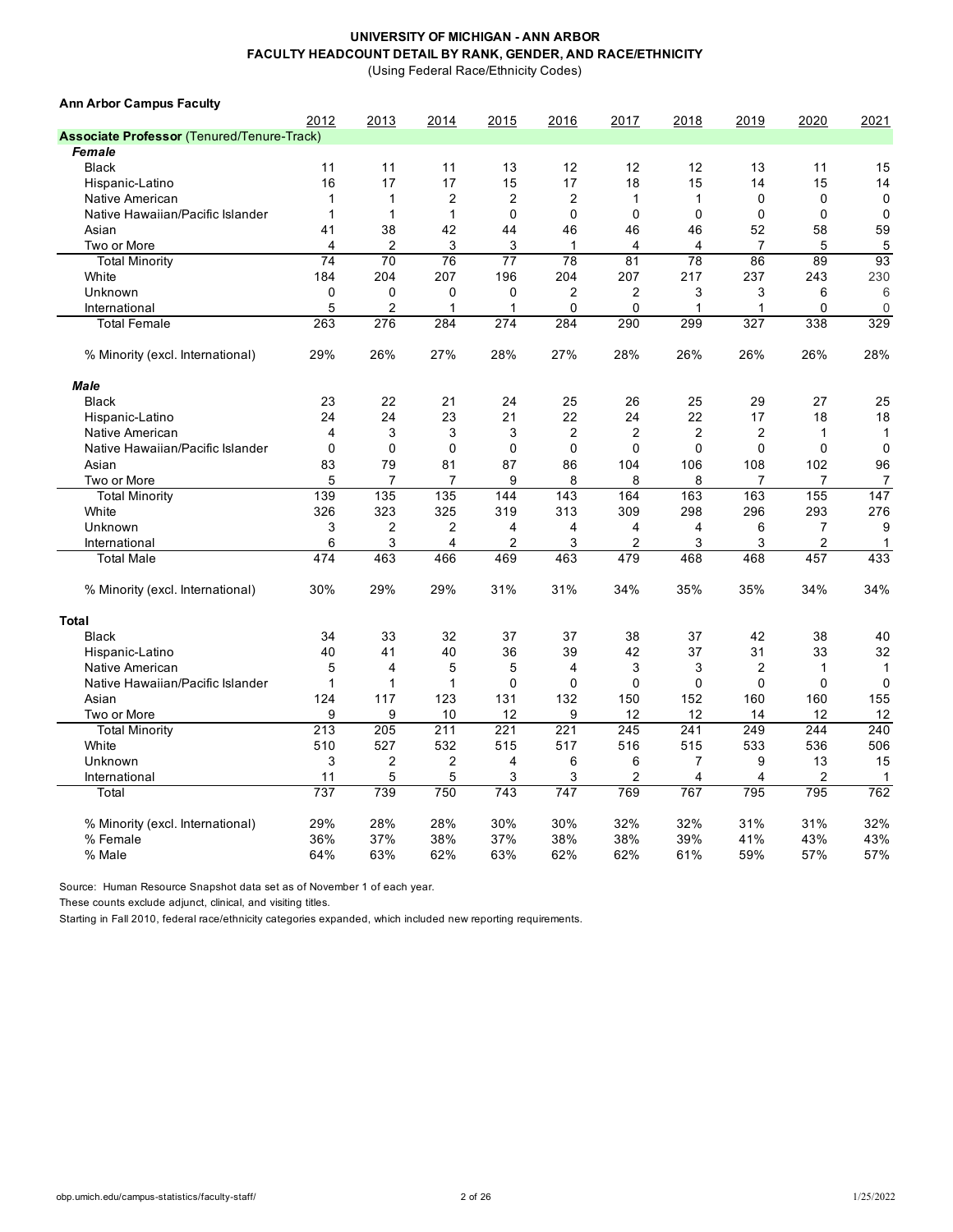(Using Federal Race/Ethnicity Codes)

| <b>Ann Arbor Campus Faculty</b>                   |                |             |                |              |              |                |                |                |                |                |
|---------------------------------------------------|----------------|-------------|----------------|--------------|--------------|----------------|----------------|----------------|----------------|----------------|
|                                                   | 2012           | 2013        | 2014           | 2015         | 2016         | 2017           | 2018           | 2019           | 2020           | 2021           |
| <b>Assistant Professor (Tenured/Tenure-Track)</b> |                |             |                |              |              |                |                |                |                |                |
| Female                                            |                |             |                |              |              |                |                |                |                |                |
| <b>Black</b>                                      | 13             | 10          | 12             | 14           | 20           | 21             | 24             | 26             | 33             | 28             |
| Hispanic-Latino                                   | 9              | 13          | 12             | 14           | 9            | 9              | 10             | 10             | 18             | 19             |
| Native American                                   | 1              | 1           | $\mathbf 0$    | 0            | $\mathbf 0$  | $\Omega$       | $\mathbf{1}$   | 1              | 1              | $\mathbf{1}$   |
| Native Hawaiian/Pacific Islander                  | $\mathbf 0$    | $\mathbf 0$ | $\mathbf 0$    | $\mathbf 0$  | $\mathbf 0$  | 0              | $\mathbf{0}$   | $\Omega$       | 0              | $\mathbf 0$    |
| Asian                                             | 36             | 45          | 53             | 58           | 55           | 58             | 59             | 52             | 48             | 50             |
| Two or More                                       | $\overline{2}$ | 3           | $\overline{2}$ | 3            | 4            | 5              | 8              | 8              | 9              | 13             |
| <b>Total Minority</b>                             | 61             | 72          | 79             | 89           | 88           | 93             | 102            | 97             | 109            | 111            |
| White                                             | 177            | 165         | 165            | 185          | 184          | 182            | 177            | 173            | 179            | 160            |
| Unknown                                           | 3              | 5           | $\overline{7}$ | 9            | 9            | 8              | 8              | 10             | 7              | 5              |
| International                                     | 26             | 19          | 20             | 19           | 23           | 28             | 28             | 27             | 23             | 20             |
| <b>Total Female</b>                               | 267            | 261         | 271            | 302          | 304          | 311            | 315            | 307            | 318            | 296            |
| % Minority (excl. International)                  | 25%            | 30%         | 31%            | 31%          | 31%          | 33%            | 36%            | 35%            | 37%            | 40%            |
| <b>Male</b>                                       |                |             |                |              |              |                |                |                |                |                |
| <b>Black</b>                                      | 15             | 18          | 18             | 17           | 19           | 17             | 15             | 11             | 16             | 20             |
| Hispanic-Latino                                   | 18             | 17          | 15             | 17           | 15           | 14             | 14             | 16             | 13             | 15             |
| Native American                                   | $\mathbf 0$    | $\mathbf 0$ | $\Omega$       | $\mathbf{1}$ | $\mathbf{1}$ | $\mathbf{1}$   | $\mathbf{1}$   | $\overline{c}$ | $\overline{2}$ | $\overline{c}$ |
| Native Hawaiian/Pacific Islander                  | $\mathbf 0$    | $\mathbf 0$ | $\mathbf 0$    | $\mathbf 0$  | $\mathbf 0$  | $\mathbf 0$    | $\mathbf 0$    | $\mathbf 0$    | 0              | $\mathbf 0$    |
| Asian                                             | 86             | 93          | 89             | 85           | 81           | 69             | 63             | 68             | 63             | 60             |
| Two or More                                       | 8              | 7           | 6              | 5            | 7            | 7              | 8              | 8              | 9              | 8              |
| <b>Total Minority</b>                             | 127            | 135         | 128            | 125          | 123          | 108            | 101            | 105            | 103            | 105            |
| White                                             | 231            | 233         | 219            | 212          | 216          | 225            | 218            | 211            | 219            | 213            |
| Unknown                                           | 5              | 7           | 9              | 8            | 8            | $\overline{7}$ | 7              | 5              | 5              | 6              |
| International                                     | 46             | 37          | 27             | 31           | 28           | 29             | 35             | 39             | 38             | 30             |
| <b>Total Male</b>                                 | 409            | 412         | 383            | 376          | 375          | 369            | 361            | 360            | 365            | 354            |
| % Minority (excl. International)                  | 35%            | 36%         | 36%            | 36%          | 35%          | 32%            | 31%            | 33%            | 31%            | 32%            |
| <b>Total</b>                                      |                |             |                |              |              |                |                |                |                |                |
| <b>Black</b>                                      | 28             | 28          | 30             | 31           | 39           | 38             | 39             | 37             | 49             | 48             |
| Hispanic-Latino                                   | 27             | 30          | 27             | 31           | 24           | 23             | 24             | 26             | 31             | 34             |
| Native American                                   | 1              | 1           | $\mathbf 0$    | $\mathbf{1}$ | 1            | $\mathbf{1}$   | $\overline{2}$ | 3              | 3              | 3              |
| Native Hawaiian/Pacific Islander                  | $\Omega$       | $\Omega$    | $\Omega$       | $\Omega$     | $\Omega$     | $\Omega$       | $\mathbf 0$    | $\Omega$       | $\Omega$       | $\Omega$       |
| Asian                                             | 122            | 138         | 142            | 143          | 136          | 127            | 122            | 120            | 111            | 110            |
| Two or More                                       | 10             | 10          | 8              | 8            | 11           | 12             | 16             | 16             | 18             | 21             |
| <b>Total Minority</b>                             | 188            | 207         | 207            | 214          | 211          | 201            | 203            | 202            | 212            | 216            |
| White                                             | 408            | 398         | 384            | 397          | 400          | 407            | 395            | 384            | 398            | 373            |
| Unknown                                           | 8              | 12          | 16             | 17           | 17           | 15             | 15             | 15             | 12             | 11             |
| International                                     | 72             | 56          | 47             | 50           | 51           | 57             | 63             | 66             | 61             | 50             |
| Total                                             | 676            | 673         | 654            | 678          | 679          | 680            | 676            | 667            | 683            | 650            |
| % Minority (excl. International)                  | 31%            | 34%         | 34%            | 34%          | 34%          | 32%            | 33%            | 34%            | 34%            | 36%            |
| % Female                                          | 39%            | 39%         | 41%            | 45%          | 45%          | 46%            | 47%            | 46%            | 47%            | 46%            |
| % Male                                            | 61%            | 61%         | 59%            | 55%          | 55%          | 54%            | 53%            | 54%            | 53%            | 54%            |
|                                                   |                |             |                |              |              |                |                |                |                |                |

Source: Human Resource Snapshot data set as of November 1 of each year.

These counts exclude adjunct, clinical, and visiting titles.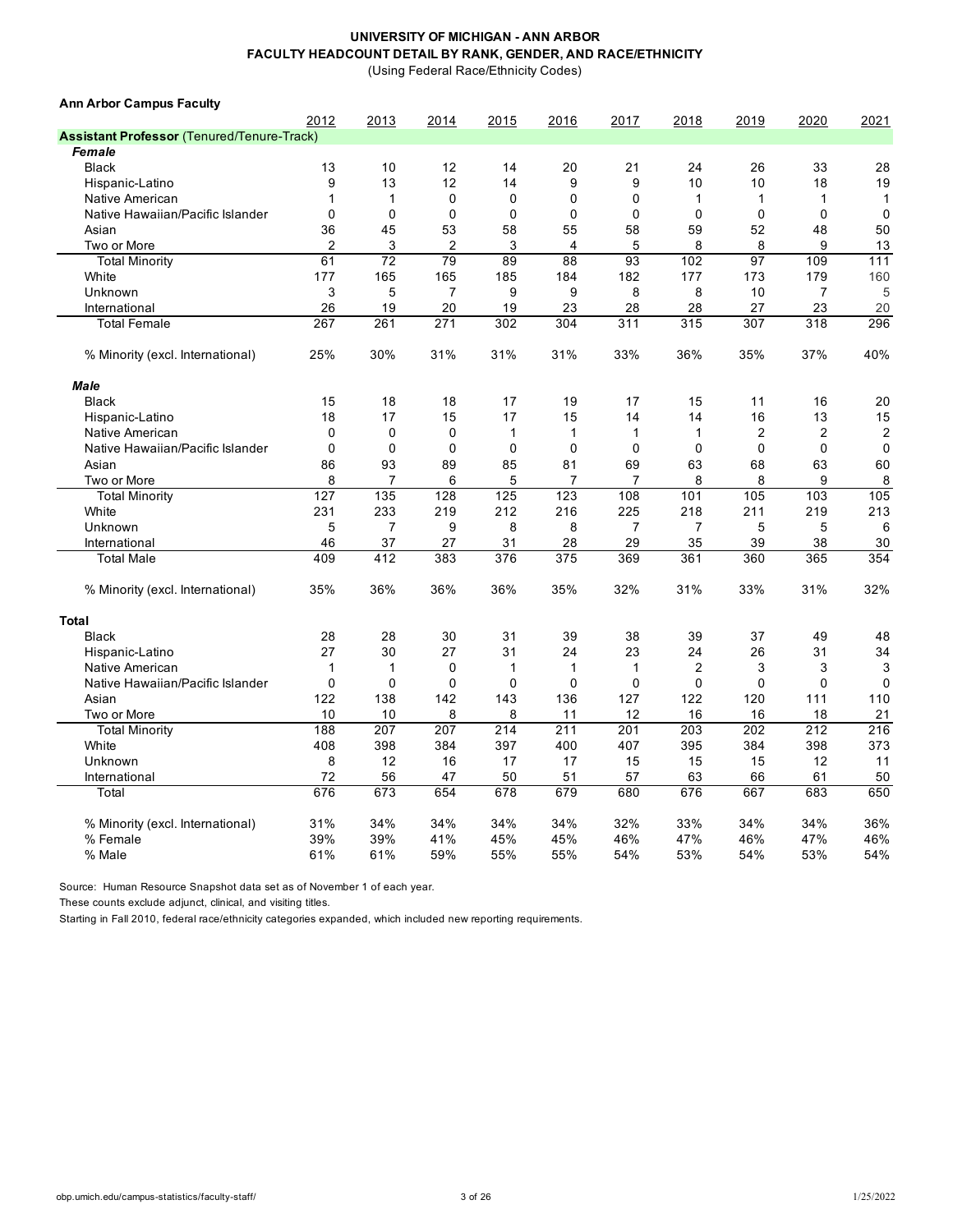(Using Federal Race/Ethnicity Codes)

| 2012<br>2020<br>2013<br>2014<br>2015<br>2016<br>2017<br>2018<br>2019<br>2021<br>Instructor (Tenured/Tenure-Track)<br>Female<br>$\mathbf 0$<br>0<br>0<br>$\mathbf 0$<br>$\mathbf 0$<br>$\mathbf 0$<br><b>Black</b><br>0<br>0<br>0<br>0<br>0<br>$\mathbf 0$<br>0<br>$\mathbf 0$<br>0<br>$\mathbf 0$<br>$\mathbf 0$<br>$\mathbf 0$<br>0<br>$\mathbf 0$<br>Hispanic-Latino<br>Native American<br>0<br>$\mathbf 0$<br>0<br>$\mathbf 0$<br>0<br>$\mathbf 0$<br>$\mathbf 0$<br>$\mathbf 0$<br>0<br>0<br>Native Hawaiian/Pacific Islander<br>0<br>$\Omega$<br>$\mathbf 0$<br>0<br>$\Omega$<br>$\Omega$<br>0<br>$\mathbf 0$<br>0<br>$\mathbf{0}$<br>$\mathbf 0$<br>Asian<br>0<br>$\mathbf 0$<br>0<br>$\mathbf 0$<br>0<br>$\mathbf 0$<br>$\mathbf 0$<br>$\mathbf 0$<br>0<br>$\mathbf 0$<br>Two or More<br>0<br>0<br>0<br>$\mathbf 0$<br>0<br>$\mathbf 0$<br>$\mathbf 0$<br>0<br>0<br><b>Total Minority</b><br>$\mathbf{0}$<br>$\mathbf 0$<br>$\mathbf{0}$<br>$\mathbf{0}$<br>$\overline{0}$<br>$\mathbf{0}$<br>$\mathbf{0}$<br>$\mathbf{0}$<br>$\mathbf 0$<br>$\Omega$<br>$\mathbf 0$<br>$\mathbf 0$<br>White<br>$\mathbf{1}$<br>$\mathbf{1}$<br>0<br>$\mathbf 0$<br>0<br>$\mathbf 0$<br>$\mathbf 0$<br>0<br>$\mathbf{0}$<br>Unknown<br>$\Omega$<br>$\Omega$<br>$\Omega$<br>$\Omega$<br>$\Omega$<br>$\Omega$<br>$\mathbf{0}$<br>$\Omega$<br>$\mathbf 0$<br>$\mathbf 0$<br>$\Omega$<br>$\mathbf{0}$<br>$\Omega$<br>0<br>$\mathbf 0$<br>$\mathbf{0}$<br>$\mathbf{0}$<br>$\mathbf{0}$<br>$\mathbf 0$<br>International<br>$\mathbf{1}$<br>$\overline{0}$<br>$\overline{0}$<br><b>Total Female</b><br>$\mathbf{1}$<br>$\Omega$<br>$\Omega$<br>$\mathbf{0}$<br>$\mathbf{0}$<br>$\mathbf{0}$<br>$\mathbf{0}$<br>0%<br>0%<br>0%<br>0%<br>0%<br>0%<br>0%<br>0%<br>0%<br>0%<br>% Minority (excl. International)<br><b>Male</b><br>$\mathbf 0$<br>0<br>0<br>$\pmb{0}$<br>0<br>$\mathbf 0$<br>$\mathbf 0$<br>$\mathbf 0$<br>$\mathbf 0$<br>$\mathbf 0$<br><b>Black</b><br>$\mathbf 0$<br>$\mathbf 0$<br>0<br>0<br>$\mathbf 0$<br>$\mathbf 0$<br>$\mathbf 0$<br>0<br>$\mathbf 0$<br>Hispanic-Latino<br>$\mathbf{1}$<br>$\mathbf{0}$<br>$\mathbf 0$<br>Native American<br>$\mathbf{0}$<br>$\Omega$<br>$\Omega$<br>$\Omega$<br>$\mathbf 0$<br>$\Omega$<br>$\mathbf{0}$<br>0<br>Native Hawaiian/Pacific Islander<br>$\overline{0}$<br>$\Omega$<br>$\Omega$<br>$\mathbf{0}$<br>$\mathbf{0}$<br>$\mathbf{0}$<br>$\Omega$<br>$\mathbf{0}$<br>$\mathbf 0$<br>$\mathbf{0}$<br>$\mathbf 0$<br>0<br>0<br>$\mathbf 0$<br>0<br>$\mathbf 0$<br>$\mathbf 0$<br>0<br>0<br>$\mathbf 0$<br>Asian<br>$\pmb{0}$<br>$\mathbf{0}$<br>0<br>$\Omega$<br>$\mathbf 0$<br>0<br>$\mathbf 0$<br>$\mathbf{0}$<br>$\mathbf{0}$<br>0<br>Two or More<br>$\overline{0}$<br>$\overline{0}$<br>$\overline{0}$<br>$\overline{0}$<br>$\overline{0}$<br>$\overline{0}$<br>$\overline{0}$<br><b>Total Minority</b><br>$\mathbf{1}$<br>0<br>$\mathbf 0$<br>White<br>$\mathbf 0$<br>$\mathbf 0$<br>0<br>$\mathbf 0$<br>0<br>$\mathbf 0$<br>0<br>$\mathbf 0$<br>$\mathbf 0$<br>$\mathbf 1$<br>$\Omega$<br>0<br>$\mathbf 0$<br>$\Omega$<br>$\mathbf 0$<br>Unknown<br>$\mathbf 0$<br>0<br>$\Omega$<br>$\mathbf 0$<br>0<br>$\mathbf 0$<br>0<br>0<br>$\mathbf 0$<br>International<br>0<br>$\mathbf 0$<br>0<br>$\mathbf 0$<br>0<br>0<br>$\overline{0}$<br>$\mathbf 0$<br>$\mathbf 0$<br>$\mathbf{1}$<br>$\mathbf 0$<br>$\mathbf{0}$<br>$\mathbf 0$<br><b>Total Male</b><br>$\mathbf{1}$<br>$\mathbf 0$<br>0<br>0%<br>0%<br>100%<br>0%<br>0%<br>0%<br>0%<br>0%<br>% Minority (excl. International)<br>0%<br>0%<br><b>Total</b><br>$\mathbf 0$<br><b>Black</b><br>$\mathbf 0$<br>0<br>0<br>0<br>0<br>$\mathbf 0$<br>0<br>$\mathbf 0$<br>0<br>0<br>0<br>$\mathbf 0$<br>Hispanic-Latino<br>0<br>0<br>$\mathbf{1}$<br>$\mathbf 0$<br>$\mathbf 0$<br>$\mathbf 0$<br>$\mathbf 0$<br>0<br>$\Omega$<br>$\Omega$<br>0<br>$\Omega$<br>0<br>$\mathbf 0$<br>Native American<br>$\mathbf{0}$<br>$\Omega$<br>$\Omega$<br>0<br>0<br>$\mathbf 0$<br>Native Hawaiian/Pacific Islander<br>0<br>0<br>$\mathbf 0$<br>$\mathbf 0$<br>$\mathbf 0$<br>$\mathbf 0$<br>0<br>Asian<br>0<br>0<br>0<br>$\mathbf 0$<br>0<br>$\mathbf 0$<br>$\mathbf 0$<br>0<br>0<br>0<br>$\mathbf 0$<br>$\Omega$<br>$\Omega$<br>$\Omega$<br>0<br>0<br>$\mathbf 0$<br>$\Omega$<br>$\Omega$<br>$\Omega$<br>Two or More<br>$\overline{0}$<br>$\overline{0}$<br>$\mathbf 0$<br>$\mathbf 0$<br>$\mathbf 0$<br><b>Total Minority</b><br>$\mathbf{0}$<br>1<br>$\mathbf{0}$<br>$\mathbf{0}$<br>0<br>White<br>$\mathbf{1}$<br>$\mathbf{1}$<br>$\Omega$<br>0<br>0<br>$\mathbf{1}$<br>$\mathbf 0$<br>$\Omega$<br>0<br>0<br>$\mathbf 0$<br>Unknown<br>0<br>0<br>$\mathbf 0$<br>0<br>$\mathbf 0$<br>$\Omega$<br>$\mathbf{0}$<br>0<br>$\mathbf 0$<br>$\mathbf 0$<br>0<br>0<br>$\pmb{0}$<br>0<br>$\mathbf 0$<br>$\mathbf 0$<br>$\mathbf 0$<br>0<br>$\mathbf 0$<br>International<br>1<br>$\mathbf 0$<br>1<br>0<br>$\Omega$<br>$\Omega$<br>$\Omega$<br>0<br>Total<br>1<br>1<br>0%<br>0%<br>0%<br>100%<br>0%<br>0%<br>0%<br>0%<br>0%<br>0%<br>% Minority (excl. International)<br>100%<br>100%<br>0%<br>0%<br>0%<br>0%<br>$0\%$<br>0%<br>$0\%$<br>% Female<br>0%<br>0%<br>0%<br>0%<br>0%<br>100%<br>0%<br>100%<br>0%<br>0%<br>0%<br>% Male | <b>Ann Arbor Campus Faculty</b> |  |  |  |  |  |
|------------------------------------------------------------------------------------------------------------------------------------------------------------------------------------------------------------------------------------------------------------------------------------------------------------------------------------------------------------------------------------------------------------------------------------------------------------------------------------------------------------------------------------------------------------------------------------------------------------------------------------------------------------------------------------------------------------------------------------------------------------------------------------------------------------------------------------------------------------------------------------------------------------------------------------------------------------------------------------------------------------------------------------------------------------------------------------------------------------------------------------------------------------------------------------------------------------------------------------------------------------------------------------------------------------------------------------------------------------------------------------------------------------------------------------------------------------------------------------------------------------------------------------------------------------------------------------------------------------------------------------------------------------------------------------------------------------------------------------------------------------------------------------------------------------------------------------------------------------------------------------------------------------------------------------------------------------------------------------------------------------------------------------------------------------------------------------------------------------------------------------------------------------------------------------------------------------------------------------------------------------------------------------------------------------------------------------------------------------------------------------------------------------------------------------------------------------------------------------------------------------------------------------------------------------------------------------------------------------------------------------------------------------------------------------------------------------------------------------------------------------------------------------------------------------------------------------------------------------------------------------------------------------------------------------------------------------------------------------------------------------------------------------------------------------------------------------------------------------------------------------------------------------------------------------------------------------------------------------------------------------------------------------------------------------------------------------------------------------------------------------------------------------------------------------------------------------------------------------------------------------------------------------------------------------------------------------------------------------------------------------------------------------------------------------------------------------------------------------------------------------------------------------------------------------------------------------------------------------------------------------------------------------------------------------------------------------------------------------------------------------------------------------------------------------------------------------------------------------------------------------------------------------------------------------------------------------------------------------------------------------------------------------------------------------------------------------------------------------------------------------------------------------------------------------------------------------------------------------------------------------------------------------------------------------------------------------------------------------------------------------------------------------------------------------------------------------------------------------------------------------------------------------------------------------------------------------------------------------------------------------------------------------------------------------------------------------------------------------------------------------------------------------------------------------------------------------------------------------------------------------------------------------------------------------------------------|---------------------------------|--|--|--|--|--|
|                                                                                                                                                                                                                                                                                                                                                                                                                                                                                                                                                                                                                                                                                                                                                                                                                                                                                                                                                                                                                                                                                                                                                                                                                                                                                                                                                                                                                                                                                                                                                                                                                                                                                                                                                                                                                                                                                                                                                                                                                                                                                                                                                                                                                                                                                                                                                                                                                                                                                                                                                                                                                                                                                                                                                                                                                                                                                                                                                                                                                                                                                                                                                                                                                                                                                                                                                                                                                                                                                                                                                                                                                                                                                                                                                                                                                                                                                                                                                                                                                                                                                                                                                                                                                                                                                                                                                                                                                                                                                                                                                                                                                                                                                                                                                                                                                                                                                                                                                                                                                                                                                                                                                                                                      |                                 |  |  |  |  |  |
|                                                                                                                                                                                                                                                                                                                                                                                                                                                                                                                                                                                                                                                                                                                                                                                                                                                                                                                                                                                                                                                                                                                                                                                                                                                                                                                                                                                                                                                                                                                                                                                                                                                                                                                                                                                                                                                                                                                                                                                                                                                                                                                                                                                                                                                                                                                                                                                                                                                                                                                                                                                                                                                                                                                                                                                                                                                                                                                                                                                                                                                                                                                                                                                                                                                                                                                                                                                                                                                                                                                                                                                                                                                                                                                                                                                                                                                                                                                                                                                                                                                                                                                                                                                                                                                                                                                                                                                                                                                                                                                                                                                                                                                                                                                                                                                                                                                                                                                                                                                                                                                                                                                                                                                                      |                                 |  |  |  |  |  |
|                                                                                                                                                                                                                                                                                                                                                                                                                                                                                                                                                                                                                                                                                                                                                                                                                                                                                                                                                                                                                                                                                                                                                                                                                                                                                                                                                                                                                                                                                                                                                                                                                                                                                                                                                                                                                                                                                                                                                                                                                                                                                                                                                                                                                                                                                                                                                                                                                                                                                                                                                                                                                                                                                                                                                                                                                                                                                                                                                                                                                                                                                                                                                                                                                                                                                                                                                                                                                                                                                                                                                                                                                                                                                                                                                                                                                                                                                                                                                                                                                                                                                                                                                                                                                                                                                                                                                                                                                                                                                                                                                                                                                                                                                                                                                                                                                                                                                                                                                                                                                                                                                                                                                                                                      |                                 |  |  |  |  |  |
|                                                                                                                                                                                                                                                                                                                                                                                                                                                                                                                                                                                                                                                                                                                                                                                                                                                                                                                                                                                                                                                                                                                                                                                                                                                                                                                                                                                                                                                                                                                                                                                                                                                                                                                                                                                                                                                                                                                                                                                                                                                                                                                                                                                                                                                                                                                                                                                                                                                                                                                                                                                                                                                                                                                                                                                                                                                                                                                                                                                                                                                                                                                                                                                                                                                                                                                                                                                                                                                                                                                                                                                                                                                                                                                                                                                                                                                                                                                                                                                                                                                                                                                                                                                                                                                                                                                                                                                                                                                                                                                                                                                                                                                                                                                                                                                                                                                                                                                                                                                                                                                                                                                                                                                                      |                                 |  |  |  |  |  |
|                                                                                                                                                                                                                                                                                                                                                                                                                                                                                                                                                                                                                                                                                                                                                                                                                                                                                                                                                                                                                                                                                                                                                                                                                                                                                                                                                                                                                                                                                                                                                                                                                                                                                                                                                                                                                                                                                                                                                                                                                                                                                                                                                                                                                                                                                                                                                                                                                                                                                                                                                                                                                                                                                                                                                                                                                                                                                                                                                                                                                                                                                                                                                                                                                                                                                                                                                                                                                                                                                                                                                                                                                                                                                                                                                                                                                                                                                                                                                                                                                                                                                                                                                                                                                                                                                                                                                                                                                                                                                                                                                                                                                                                                                                                                                                                                                                                                                                                                                                                                                                                                                                                                                                                                      |                                 |  |  |  |  |  |
|                                                                                                                                                                                                                                                                                                                                                                                                                                                                                                                                                                                                                                                                                                                                                                                                                                                                                                                                                                                                                                                                                                                                                                                                                                                                                                                                                                                                                                                                                                                                                                                                                                                                                                                                                                                                                                                                                                                                                                                                                                                                                                                                                                                                                                                                                                                                                                                                                                                                                                                                                                                                                                                                                                                                                                                                                                                                                                                                                                                                                                                                                                                                                                                                                                                                                                                                                                                                                                                                                                                                                                                                                                                                                                                                                                                                                                                                                                                                                                                                                                                                                                                                                                                                                                                                                                                                                                                                                                                                                                                                                                                                                                                                                                                                                                                                                                                                                                                                                                                                                                                                                                                                                                                                      |                                 |  |  |  |  |  |
|                                                                                                                                                                                                                                                                                                                                                                                                                                                                                                                                                                                                                                                                                                                                                                                                                                                                                                                                                                                                                                                                                                                                                                                                                                                                                                                                                                                                                                                                                                                                                                                                                                                                                                                                                                                                                                                                                                                                                                                                                                                                                                                                                                                                                                                                                                                                                                                                                                                                                                                                                                                                                                                                                                                                                                                                                                                                                                                                                                                                                                                                                                                                                                                                                                                                                                                                                                                                                                                                                                                                                                                                                                                                                                                                                                                                                                                                                                                                                                                                                                                                                                                                                                                                                                                                                                                                                                                                                                                                                                                                                                                                                                                                                                                                                                                                                                                                                                                                                                                                                                                                                                                                                                                                      |                                 |  |  |  |  |  |
|                                                                                                                                                                                                                                                                                                                                                                                                                                                                                                                                                                                                                                                                                                                                                                                                                                                                                                                                                                                                                                                                                                                                                                                                                                                                                                                                                                                                                                                                                                                                                                                                                                                                                                                                                                                                                                                                                                                                                                                                                                                                                                                                                                                                                                                                                                                                                                                                                                                                                                                                                                                                                                                                                                                                                                                                                                                                                                                                                                                                                                                                                                                                                                                                                                                                                                                                                                                                                                                                                                                                                                                                                                                                                                                                                                                                                                                                                                                                                                                                                                                                                                                                                                                                                                                                                                                                                                                                                                                                                                                                                                                                                                                                                                                                                                                                                                                                                                                                                                                                                                                                                                                                                                                                      |                                 |  |  |  |  |  |
|                                                                                                                                                                                                                                                                                                                                                                                                                                                                                                                                                                                                                                                                                                                                                                                                                                                                                                                                                                                                                                                                                                                                                                                                                                                                                                                                                                                                                                                                                                                                                                                                                                                                                                                                                                                                                                                                                                                                                                                                                                                                                                                                                                                                                                                                                                                                                                                                                                                                                                                                                                                                                                                                                                                                                                                                                                                                                                                                                                                                                                                                                                                                                                                                                                                                                                                                                                                                                                                                                                                                                                                                                                                                                                                                                                                                                                                                                                                                                                                                                                                                                                                                                                                                                                                                                                                                                                                                                                                                                                                                                                                                                                                                                                                                                                                                                                                                                                                                                                                                                                                                                                                                                                                                      |                                 |  |  |  |  |  |
|                                                                                                                                                                                                                                                                                                                                                                                                                                                                                                                                                                                                                                                                                                                                                                                                                                                                                                                                                                                                                                                                                                                                                                                                                                                                                                                                                                                                                                                                                                                                                                                                                                                                                                                                                                                                                                                                                                                                                                                                                                                                                                                                                                                                                                                                                                                                                                                                                                                                                                                                                                                                                                                                                                                                                                                                                                                                                                                                                                                                                                                                                                                                                                                                                                                                                                                                                                                                                                                                                                                                                                                                                                                                                                                                                                                                                                                                                                                                                                                                                                                                                                                                                                                                                                                                                                                                                                                                                                                                                                                                                                                                                                                                                                                                                                                                                                                                                                                                                                                                                                                                                                                                                                                                      |                                 |  |  |  |  |  |
|                                                                                                                                                                                                                                                                                                                                                                                                                                                                                                                                                                                                                                                                                                                                                                                                                                                                                                                                                                                                                                                                                                                                                                                                                                                                                                                                                                                                                                                                                                                                                                                                                                                                                                                                                                                                                                                                                                                                                                                                                                                                                                                                                                                                                                                                                                                                                                                                                                                                                                                                                                                                                                                                                                                                                                                                                                                                                                                                                                                                                                                                                                                                                                                                                                                                                                                                                                                                                                                                                                                                                                                                                                                                                                                                                                                                                                                                                                                                                                                                                                                                                                                                                                                                                                                                                                                                                                                                                                                                                                                                                                                                                                                                                                                                                                                                                                                                                                                                                                                                                                                                                                                                                                                                      |                                 |  |  |  |  |  |
|                                                                                                                                                                                                                                                                                                                                                                                                                                                                                                                                                                                                                                                                                                                                                                                                                                                                                                                                                                                                                                                                                                                                                                                                                                                                                                                                                                                                                                                                                                                                                                                                                                                                                                                                                                                                                                                                                                                                                                                                                                                                                                                                                                                                                                                                                                                                                                                                                                                                                                                                                                                                                                                                                                                                                                                                                                                                                                                                                                                                                                                                                                                                                                                                                                                                                                                                                                                                                                                                                                                                                                                                                                                                                                                                                                                                                                                                                                                                                                                                                                                                                                                                                                                                                                                                                                                                                                                                                                                                                                                                                                                                                                                                                                                                                                                                                                                                                                                                                                                                                                                                                                                                                                                                      |                                 |  |  |  |  |  |
|                                                                                                                                                                                                                                                                                                                                                                                                                                                                                                                                                                                                                                                                                                                                                                                                                                                                                                                                                                                                                                                                                                                                                                                                                                                                                                                                                                                                                                                                                                                                                                                                                                                                                                                                                                                                                                                                                                                                                                                                                                                                                                                                                                                                                                                                                                                                                                                                                                                                                                                                                                                                                                                                                                                                                                                                                                                                                                                                                                                                                                                                                                                                                                                                                                                                                                                                                                                                                                                                                                                                                                                                                                                                                                                                                                                                                                                                                                                                                                                                                                                                                                                                                                                                                                                                                                                                                                                                                                                                                                                                                                                                                                                                                                                                                                                                                                                                                                                                                                                                                                                                                                                                                                                                      |                                 |  |  |  |  |  |
|                                                                                                                                                                                                                                                                                                                                                                                                                                                                                                                                                                                                                                                                                                                                                                                                                                                                                                                                                                                                                                                                                                                                                                                                                                                                                                                                                                                                                                                                                                                                                                                                                                                                                                                                                                                                                                                                                                                                                                                                                                                                                                                                                                                                                                                                                                                                                                                                                                                                                                                                                                                                                                                                                                                                                                                                                                                                                                                                                                                                                                                                                                                                                                                                                                                                                                                                                                                                                                                                                                                                                                                                                                                                                                                                                                                                                                                                                                                                                                                                                                                                                                                                                                                                                                                                                                                                                                                                                                                                                                                                                                                                                                                                                                                                                                                                                                                                                                                                                                                                                                                                                                                                                                                                      |                                 |  |  |  |  |  |
|                                                                                                                                                                                                                                                                                                                                                                                                                                                                                                                                                                                                                                                                                                                                                                                                                                                                                                                                                                                                                                                                                                                                                                                                                                                                                                                                                                                                                                                                                                                                                                                                                                                                                                                                                                                                                                                                                                                                                                                                                                                                                                                                                                                                                                                                                                                                                                                                                                                                                                                                                                                                                                                                                                                                                                                                                                                                                                                                                                                                                                                                                                                                                                                                                                                                                                                                                                                                                                                                                                                                                                                                                                                                                                                                                                                                                                                                                                                                                                                                                                                                                                                                                                                                                                                                                                                                                                                                                                                                                                                                                                                                                                                                                                                                                                                                                                                                                                                                                                                                                                                                                                                                                                                                      |                                 |  |  |  |  |  |
|                                                                                                                                                                                                                                                                                                                                                                                                                                                                                                                                                                                                                                                                                                                                                                                                                                                                                                                                                                                                                                                                                                                                                                                                                                                                                                                                                                                                                                                                                                                                                                                                                                                                                                                                                                                                                                                                                                                                                                                                                                                                                                                                                                                                                                                                                                                                                                                                                                                                                                                                                                                                                                                                                                                                                                                                                                                                                                                                                                                                                                                                                                                                                                                                                                                                                                                                                                                                                                                                                                                                                                                                                                                                                                                                                                                                                                                                                                                                                                                                                                                                                                                                                                                                                                                                                                                                                                                                                                                                                                                                                                                                                                                                                                                                                                                                                                                                                                                                                                                                                                                                                                                                                                                                      |                                 |  |  |  |  |  |
|                                                                                                                                                                                                                                                                                                                                                                                                                                                                                                                                                                                                                                                                                                                                                                                                                                                                                                                                                                                                                                                                                                                                                                                                                                                                                                                                                                                                                                                                                                                                                                                                                                                                                                                                                                                                                                                                                                                                                                                                                                                                                                                                                                                                                                                                                                                                                                                                                                                                                                                                                                                                                                                                                                                                                                                                                                                                                                                                                                                                                                                                                                                                                                                                                                                                                                                                                                                                                                                                                                                                                                                                                                                                                                                                                                                                                                                                                                                                                                                                                                                                                                                                                                                                                                                                                                                                                                                                                                                                                                                                                                                                                                                                                                                                                                                                                                                                                                                                                                                                                                                                                                                                                                                                      |                                 |  |  |  |  |  |
|                                                                                                                                                                                                                                                                                                                                                                                                                                                                                                                                                                                                                                                                                                                                                                                                                                                                                                                                                                                                                                                                                                                                                                                                                                                                                                                                                                                                                                                                                                                                                                                                                                                                                                                                                                                                                                                                                                                                                                                                                                                                                                                                                                                                                                                                                                                                                                                                                                                                                                                                                                                                                                                                                                                                                                                                                                                                                                                                                                                                                                                                                                                                                                                                                                                                                                                                                                                                                                                                                                                                                                                                                                                                                                                                                                                                                                                                                                                                                                                                                                                                                                                                                                                                                                                                                                                                                                                                                                                                                                                                                                                                                                                                                                                                                                                                                                                                                                                                                                                                                                                                                                                                                                                                      |                                 |  |  |  |  |  |
|                                                                                                                                                                                                                                                                                                                                                                                                                                                                                                                                                                                                                                                                                                                                                                                                                                                                                                                                                                                                                                                                                                                                                                                                                                                                                                                                                                                                                                                                                                                                                                                                                                                                                                                                                                                                                                                                                                                                                                                                                                                                                                                                                                                                                                                                                                                                                                                                                                                                                                                                                                                                                                                                                                                                                                                                                                                                                                                                                                                                                                                                                                                                                                                                                                                                                                                                                                                                                                                                                                                                                                                                                                                                                                                                                                                                                                                                                                                                                                                                                                                                                                                                                                                                                                                                                                                                                                                                                                                                                                                                                                                                                                                                                                                                                                                                                                                                                                                                                                                                                                                                                                                                                                                                      |                                 |  |  |  |  |  |
|                                                                                                                                                                                                                                                                                                                                                                                                                                                                                                                                                                                                                                                                                                                                                                                                                                                                                                                                                                                                                                                                                                                                                                                                                                                                                                                                                                                                                                                                                                                                                                                                                                                                                                                                                                                                                                                                                                                                                                                                                                                                                                                                                                                                                                                                                                                                                                                                                                                                                                                                                                                                                                                                                                                                                                                                                                                                                                                                                                                                                                                                                                                                                                                                                                                                                                                                                                                                                                                                                                                                                                                                                                                                                                                                                                                                                                                                                                                                                                                                                                                                                                                                                                                                                                                                                                                                                                                                                                                                                                                                                                                                                                                                                                                                                                                                                                                                                                                                                                                                                                                                                                                                                                                                      |                                 |  |  |  |  |  |
|                                                                                                                                                                                                                                                                                                                                                                                                                                                                                                                                                                                                                                                                                                                                                                                                                                                                                                                                                                                                                                                                                                                                                                                                                                                                                                                                                                                                                                                                                                                                                                                                                                                                                                                                                                                                                                                                                                                                                                                                                                                                                                                                                                                                                                                                                                                                                                                                                                                                                                                                                                                                                                                                                                                                                                                                                                                                                                                                                                                                                                                                                                                                                                                                                                                                                                                                                                                                                                                                                                                                                                                                                                                                                                                                                                                                                                                                                                                                                                                                                                                                                                                                                                                                                                                                                                                                                                                                                                                                                                                                                                                                                                                                                                                                                                                                                                                                                                                                                                                                                                                                                                                                                                                                      |                                 |  |  |  |  |  |
|                                                                                                                                                                                                                                                                                                                                                                                                                                                                                                                                                                                                                                                                                                                                                                                                                                                                                                                                                                                                                                                                                                                                                                                                                                                                                                                                                                                                                                                                                                                                                                                                                                                                                                                                                                                                                                                                                                                                                                                                                                                                                                                                                                                                                                                                                                                                                                                                                                                                                                                                                                                                                                                                                                                                                                                                                                                                                                                                                                                                                                                                                                                                                                                                                                                                                                                                                                                                                                                                                                                                                                                                                                                                                                                                                                                                                                                                                                                                                                                                                                                                                                                                                                                                                                                                                                                                                                                                                                                                                                                                                                                                                                                                                                                                                                                                                                                                                                                                                                                                                                                                                                                                                                                                      |                                 |  |  |  |  |  |
|                                                                                                                                                                                                                                                                                                                                                                                                                                                                                                                                                                                                                                                                                                                                                                                                                                                                                                                                                                                                                                                                                                                                                                                                                                                                                                                                                                                                                                                                                                                                                                                                                                                                                                                                                                                                                                                                                                                                                                                                                                                                                                                                                                                                                                                                                                                                                                                                                                                                                                                                                                                                                                                                                                                                                                                                                                                                                                                                                                                                                                                                                                                                                                                                                                                                                                                                                                                                                                                                                                                                                                                                                                                                                                                                                                                                                                                                                                                                                                                                                                                                                                                                                                                                                                                                                                                                                                                                                                                                                                                                                                                                                                                                                                                                                                                                                                                                                                                                                                                                                                                                                                                                                                                                      |                                 |  |  |  |  |  |
|                                                                                                                                                                                                                                                                                                                                                                                                                                                                                                                                                                                                                                                                                                                                                                                                                                                                                                                                                                                                                                                                                                                                                                                                                                                                                                                                                                                                                                                                                                                                                                                                                                                                                                                                                                                                                                                                                                                                                                                                                                                                                                                                                                                                                                                                                                                                                                                                                                                                                                                                                                                                                                                                                                                                                                                                                                                                                                                                                                                                                                                                                                                                                                                                                                                                                                                                                                                                                                                                                                                                                                                                                                                                                                                                                                                                                                                                                                                                                                                                                                                                                                                                                                                                                                                                                                                                                                                                                                                                                                                                                                                                                                                                                                                                                                                                                                                                                                                                                                                                                                                                                                                                                                                                      |                                 |  |  |  |  |  |
|                                                                                                                                                                                                                                                                                                                                                                                                                                                                                                                                                                                                                                                                                                                                                                                                                                                                                                                                                                                                                                                                                                                                                                                                                                                                                                                                                                                                                                                                                                                                                                                                                                                                                                                                                                                                                                                                                                                                                                                                                                                                                                                                                                                                                                                                                                                                                                                                                                                                                                                                                                                                                                                                                                                                                                                                                                                                                                                                                                                                                                                                                                                                                                                                                                                                                                                                                                                                                                                                                                                                                                                                                                                                                                                                                                                                                                                                                                                                                                                                                                                                                                                                                                                                                                                                                                                                                                                                                                                                                                                                                                                                                                                                                                                                                                                                                                                                                                                                                                                                                                                                                                                                                                                                      |                                 |  |  |  |  |  |
|                                                                                                                                                                                                                                                                                                                                                                                                                                                                                                                                                                                                                                                                                                                                                                                                                                                                                                                                                                                                                                                                                                                                                                                                                                                                                                                                                                                                                                                                                                                                                                                                                                                                                                                                                                                                                                                                                                                                                                                                                                                                                                                                                                                                                                                                                                                                                                                                                                                                                                                                                                                                                                                                                                                                                                                                                                                                                                                                                                                                                                                                                                                                                                                                                                                                                                                                                                                                                                                                                                                                                                                                                                                                                                                                                                                                                                                                                                                                                                                                                                                                                                                                                                                                                                                                                                                                                                                                                                                                                                                                                                                                                                                                                                                                                                                                                                                                                                                                                                                                                                                                                                                                                                                                      |                                 |  |  |  |  |  |
|                                                                                                                                                                                                                                                                                                                                                                                                                                                                                                                                                                                                                                                                                                                                                                                                                                                                                                                                                                                                                                                                                                                                                                                                                                                                                                                                                                                                                                                                                                                                                                                                                                                                                                                                                                                                                                                                                                                                                                                                                                                                                                                                                                                                                                                                                                                                                                                                                                                                                                                                                                                                                                                                                                                                                                                                                                                                                                                                                                                                                                                                                                                                                                                                                                                                                                                                                                                                                                                                                                                                                                                                                                                                                                                                                                                                                                                                                                                                                                                                                                                                                                                                                                                                                                                                                                                                                                                                                                                                                                                                                                                                                                                                                                                                                                                                                                                                                                                                                                                                                                                                                                                                                                                                      |                                 |  |  |  |  |  |
|                                                                                                                                                                                                                                                                                                                                                                                                                                                                                                                                                                                                                                                                                                                                                                                                                                                                                                                                                                                                                                                                                                                                                                                                                                                                                                                                                                                                                                                                                                                                                                                                                                                                                                                                                                                                                                                                                                                                                                                                                                                                                                                                                                                                                                                                                                                                                                                                                                                                                                                                                                                                                                                                                                                                                                                                                                                                                                                                                                                                                                                                                                                                                                                                                                                                                                                                                                                                                                                                                                                                                                                                                                                                                                                                                                                                                                                                                                                                                                                                                                                                                                                                                                                                                                                                                                                                                                                                                                                                                                                                                                                                                                                                                                                                                                                                                                                                                                                                                                                                                                                                                                                                                                                                      |                                 |  |  |  |  |  |
|                                                                                                                                                                                                                                                                                                                                                                                                                                                                                                                                                                                                                                                                                                                                                                                                                                                                                                                                                                                                                                                                                                                                                                                                                                                                                                                                                                                                                                                                                                                                                                                                                                                                                                                                                                                                                                                                                                                                                                                                                                                                                                                                                                                                                                                                                                                                                                                                                                                                                                                                                                                                                                                                                                                                                                                                                                                                                                                                                                                                                                                                                                                                                                                                                                                                                                                                                                                                                                                                                                                                                                                                                                                                                                                                                                                                                                                                                                                                                                                                                                                                                                                                                                                                                                                                                                                                                                                                                                                                                                                                                                                                                                                                                                                                                                                                                                                                                                                                                                                                                                                                                                                                                                                                      |                                 |  |  |  |  |  |
|                                                                                                                                                                                                                                                                                                                                                                                                                                                                                                                                                                                                                                                                                                                                                                                                                                                                                                                                                                                                                                                                                                                                                                                                                                                                                                                                                                                                                                                                                                                                                                                                                                                                                                                                                                                                                                                                                                                                                                                                                                                                                                                                                                                                                                                                                                                                                                                                                                                                                                                                                                                                                                                                                                                                                                                                                                                                                                                                                                                                                                                                                                                                                                                                                                                                                                                                                                                                                                                                                                                                                                                                                                                                                                                                                                                                                                                                                                                                                                                                                                                                                                                                                                                                                                                                                                                                                                                                                                                                                                                                                                                                                                                                                                                                                                                                                                                                                                                                                                                                                                                                                                                                                                                                      |                                 |  |  |  |  |  |
|                                                                                                                                                                                                                                                                                                                                                                                                                                                                                                                                                                                                                                                                                                                                                                                                                                                                                                                                                                                                                                                                                                                                                                                                                                                                                                                                                                                                                                                                                                                                                                                                                                                                                                                                                                                                                                                                                                                                                                                                                                                                                                                                                                                                                                                                                                                                                                                                                                                                                                                                                                                                                                                                                                                                                                                                                                                                                                                                                                                                                                                                                                                                                                                                                                                                                                                                                                                                                                                                                                                                                                                                                                                                                                                                                                                                                                                                                                                                                                                                                                                                                                                                                                                                                                                                                                                                                                                                                                                                                                                                                                                                                                                                                                                                                                                                                                                                                                                                                                                                                                                                                                                                                                                                      |                                 |  |  |  |  |  |
|                                                                                                                                                                                                                                                                                                                                                                                                                                                                                                                                                                                                                                                                                                                                                                                                                                                                                                                                                                                                                                                                                                                                                                                                                                                                                                                                                                                                                                                                                                                                                                                                                                                                                                                                                                                                                                                                                                                                                                                                                                                                                                                                                                                                                                                                                                                                                                                                                                                                                                                                                                                                                                                                                                                                                                                                                                                                                                                                                                                                                                                                                                                                                                                                                                                                                                                                                                                                                                                                                                                                                                                                                                                                                                                                                                                                                                                                                                                                                                                                                                                                                                                                                                                                                                                                                                                                                                                                                                                                                                                                                                                                                                                                                                                                                                                                                                                                                                                                                                                                                                                                                                                                                                                                      |                                 |  |  |  |  |  |
|                                                                                                                                                                                                                                                                                                                                                                                                                                                                                                                                                                                                                                                                                                                                                                                                                                                                                                                                                                                                                                                                                                                                                                                                                                                                                                                                                                                                                                                                                                                                                                                                                                                                                                                                                                                                                                                                                                                                                                                                                                                                                                                                                                                                                                                                                                                                                                                                                                                                                                                                                                                                                                                                                                                                                                                                                                                                                                                                                                                                                                                                                                                                                                                                                                                                                                                                                                                                                                                                                                                                                                                                                                                                                                                                                                                                                                                                                                                                                                                                                                                                                                                                                                                                                                                                                                                                                                                                                                                                                                                                                                                                                                                                                                                                                                                                                                                                                                                                                                                                                                                                                                                                                                                                      |                                 |  |  |  |  |  |
|                                                                                                                                                                                                                                                                                                                                                                                                                                                                                                                                                                                                                                                                                                                                                                                                                                                                                                                                                                                                                                                                                                                                                                                                                                                                                                                                                                                                                                                                                                                                                                                                                                                                                                                                                                                                                                                                                                                                                                                                                                                                                                                                                                                                                                                                                                                                                                                                                                                                                                                                                                                                                                                                                                                                                                                                                                                                                                                                                                                                                                                                                                                                                                                                                                                                                                                                                                                                                                                                                                                                                                                                                                                                                                                                                                                                                                                                                                                                                                                                                                                                                                                                                                                                                                                                                                                                                                                                                                                                                                                                                                                                                                                                                                                                                                                                                                                                                                                                                                                                                                                                                                                                                                                                      |                                 |  |  |  |  |  |
|                                                                                                                                                                                                                                                                                                                                                                                                                                                                                                                                                                                                                                                                                                                                                                                                                                                                                                                                                                                                                                                                                                                                                                                                                                                                                                                                                                                                                                                                                                                                                                                                                                                                                                                                                                                                                                                                                                                                                                                                                                                                                                                                                                                                                                                                                                                                                                                                                                                                                                                                                                                                                                                                                                                                                                                                                                                                                                                                                                                                                                                                                                                                                                                                                                                                                                                                                                                                                                                                                                                                                                                                                                                                                                                                                                                                                                                                                                                                                                                                                                                                                                                                                                                                                                                                                                                                                                                                                                                                                                                                                                                                                                                                                                                                                                                                                                                                                                                                                                                                                                                                                                                                                                                                      |                                 |  |  |  |  |  |
|                                                                                                                                                                                                                                                                                                                                                                                                                                                                                                                                                                                                                                                                                                                                                                                                                                                                                                                                                                                                                                                                                                                                                                                                                                                                                                                                                                                                                                                                                                                                                                                                                                                                                                                                                                                                                                                                                                                                                                                                                                                                                                                                                                                                                                                                                                                                                                                                                                                                                                                                                                                                                                                                                                                                                                                                                                                                                                                                                                                                                                                                                                                                                                                                                                                                                                                                                                                                                                                                                                                                                                                                                                                                                                                                                                                                                                                                                                                                                                                                                                                                                                                                                                                                                                                                                                                                                                                                                                                                                                                                                                                                                                                                                                                                                                                                                                                                                                                                                                                                                                                                                                                                                                                                      |                                 |  |  |  |  |  |
|                                                                                                                                                                                                                                                                                                                                                                                                                                                                                                                                                                                                                                                                                                                                                                                                                                                                                                                                                                                                                                                                                                                                                                                                                                                                                                                                                                                                                                                                                                                                                                                                                                                                                                                                                                                                                                                                                                                                                                                                                                                                                                                                                                                                                                                                                                                                                                                                                                                                                                                                                                                                                                                                                                                                                                                                                                                                                                                                                                                                                                                                                                                                                                                                                                                                                                                                                                                                                                                                                                                                                                                                                                                                                                                                                                                                                                                                                                                                                                                                                                                                                                                                                                                                                                                                                                                                                                                                                                                                                                                                                                                                                                                                                                                                                                                                                                                                                                                                                                                                                                                                                                                                                                                                      |                                 |  |  |  |  |  |
|                                                                                                                                                                                                                                                                                                                                                                                                                                                                                                                                                                                                                                                                                                                                                                                                                                                                                                                                                                                                                                                                                                                                                                                                                                                                                                                                                                                                                                                                                                                                                                                                                                                                                                                                                                                                                                                                                                                                                                                                                                                                                                                                                                                                                                                                                                                                                                                                                                                                                                                                                                                                                                                                                                                                                                                                                                                                                                                                                                                                                                                                                                                                                                                                                                                                                                                                                                                                                                                                                                                                                                                                                                                                                                                                                                                                                                                                                                                                                                                                                                                                                                                                                                                                                                                                                                                                                                                                                                                                                                                                                                                                                                                                                                                                                                                                                                                                                                                                                                                                                                                                                                                                                                                                      |                                 |  |  |  |  |  |
|                                                                                                                                                                                                                                                                                                                                                                                                                                                                                                                                                                                                                                                                                                                                                                                                                                                                                                                                                                                                                                                                                                                                                                                                                                                                                                                                                                                                                                                                                                                                                                                                                                                                                                                                                                                                                                                                                                                                                                                                                                                                                                                                                                                                                                                                                                                                                                                                                                                                                                                                                                                                                                                                                                                                                                                                                                                                                                                                                                                                                                                                                                                                                                                                                                                                                                                                                                                                                                                                                                                                                                                                                                                                                                                                                                                                                                                                                                                                                                                                                                                                                                                                                                                                                                                                                                                                                                                                                                                                                                                                                                                                                                                                                                                                                                                                                                                                                                                                                                                                                                                                                                                                                                                                      |                                 |  |  |  |  |  |
|                                                                                                                                                                                                                                                                                                                                                                                                                                                                                                                                                                                                                                                                                                                                                                                                                                                                                                                                                                                                                                                                                                                                                                                                                                                                                                                                                                                                                                                                                                                                                                                                                                                                                                                                                                                                                                                                                                                                                                                                                                                                                                                                                                                                                                                                                                                                                                                                                                                                                                                                                                                                                                                                                                                                                                                                                                                                                                                                                                                                                                                                                                                                                                                                                                                                                                                                                                                                                                                                                                                                                                                                                                                                                                                                                                                                                                                                                                                                                                                                                                                                                                                                                                                                                                                                                                                                                                                                                                                                                                                                                                                                                                                                                                                                                                                                                                                                                                                                                                                                                                                                                                                                                                                                      |                                 |  |  |  |  |  |
|                                                                                                                                                                                                                                                                                                                                                                                                                                                                                                                                                                                                                                                                                                                                                                                                                                                                                                                                                                                                                                                                                                                                                                                                                                                                                                                                                                                                                                                                                                                                                                                                                                                                                                                                                                                                                                                                                                                                                                                                                                                                                                                                                                                                                                                                                                                                                                                                                                                                                                                                                                                                                                                                                                                                                                                                                                                                                                                                                                                                                                                                                                                                                                                                                                                                                                                                                                                                                                                                                                                                                                                                                                                                                                                                                                                                                                                                                                                                                                                                                                                                                                                                                                                                                                                                                                                                                                                                                                                                                                                                                                                                                                                                                                                                                                                                                                                                                                                                                                                                                                                                                                                                                                                                      |                                 |  |  |  |  |  |
|                                                                                                                                                                                                                                                                                                                                                                                                                                                                                                                                                                                                                                                                                                                                                                                                                                                                                                                                                                                                                                                                                                                                                                                                                                                                                                                                                                                                                                                                                                                                                                                                                                                                                                                                                                                                                                                                                                                                                                                                                                                                                                                                                                                                                                                                                                                                                                                                                                                                                                                                                                                                                                                                                                                                                                                                                                                                                                                                                                                                                                                                                                                                                                                                                                                                                                                                                                                                                                                                                                                                                                                                                                                                                                                                                                                                                                                                                                                                                                                                                                                                                                                                                                                                                                                                                                                                                                                                                                                                                                                                                                                                                                                                                                                                                                                                                                                                                                                                                                                                                                                                                                                                                                                                      |                                 |  |  |  |  |  |
|                                                                                                                                                                                                                                                                                                                                                                                                                                                                                                                                                                                                                                                                                                                                                                                                                                                                                                                                                                                                                                                                                                                                                                                                                                                                                                                                                                                                                                                                                                                                                                                                                                                                                                                                                                                                                                                                                                                                                                                                                                                                                                                                                                                                                                                                                                                                                                                                                                                                                                                                                                                                                                                                                                                                                                                                                                                                                                                                                                                                                                                                                                                                                                                                                                                                                                                                                                                                                                                                                                                                                                                                                                                                                                                                                                                                                                                                                                                                                                                                                                                                                                                                                                                                                                                                                                                                                                                                                                                                                                                                                                                                                                                                                                                                                                                                                                                                                                                                                                                                                                                                                                                                                                                                      |                                 |  |  |  |  |  |

Source: Human Resource Snapshot data set as of November 1 of each year.

These counts exclude adjunct, clinical, and visiting titles.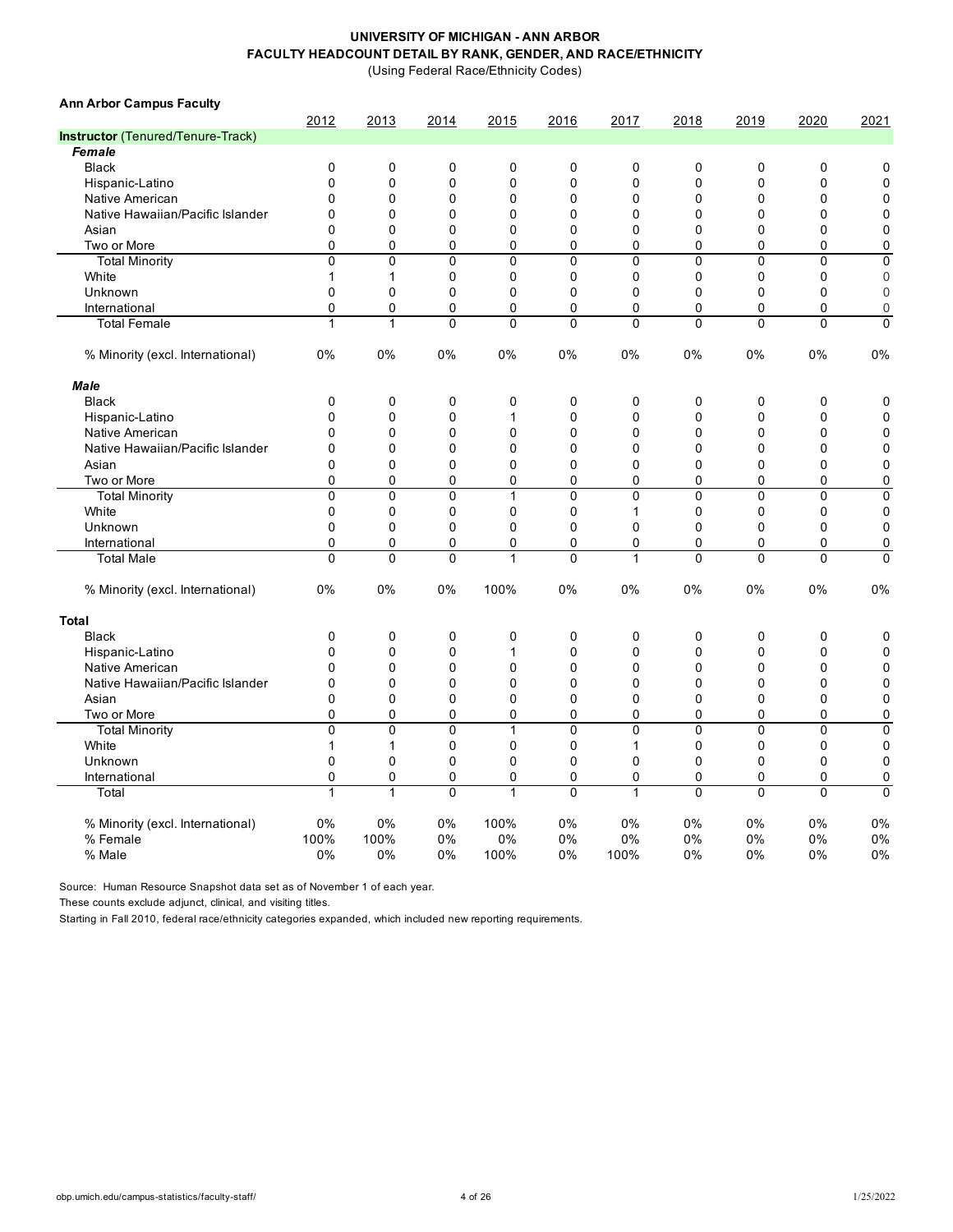(Using Federal Race/Ethnicity Codes)

| <b>Ann Arbor Campus Faculty</b>           |                |       |                |                |                |                |                |                |                |                |
|-------------------------------------------|----------------|-------|----------------|----------------|----------------|----------------|----------------|----------------|----------------|----------------|
|                                           | 2012           | 2013  | 2014           | 2015           | 2016           | 2017           | 2018           | 2019           | 2020           | 2021           |
| <b>Total Tenured/Tenure-Track Faculty</b> |                |       |                |                |                |                |                |                |                |                |
| Female                                    |                |       |                |                |                |                |                |                |                |                |
| <b>Black</b>                              | 50             | 48    | 51             | 56             | 58             | 61             | 62             | 66             | 72             | 71             |
| Hispanic-Latino                           | 45             | 50    | 50             | 51             | 48             | 48             | 49             | 48             | 57             | 58             |
| Native American                           | $\overline{4}$ | 4     | 4              | $\overline{4}$ | 4              | $\overline{4}$ | 5              | 5              | 5              | 5              |
| Native Hawaiian/Pacific Islander          | $\overline{2}$ | 2     | $\overline{2}$ | $\overline{2}$ | $\overline{2}$ | 2              | $\overline{2}$ | $\overline{c}$ | $\overline{c}$ | $\mathbf 2$    |
| Asian                                     | 110            | 119   | 131            | 141            | 146            | 155            | 159            | 161            | 163            | 168            |
| Two or More                               | 9              | 9     | 8              | 9              | 9              | 13             | 16             | 19             | 19             | 23             |
| <b>Total Minority</b>                     | 220            | 232   | 246            | 263            | 267            | 283            | 293            | 301            | 318            | 327            |
| White                                     | 681            | 699   | 695            | 724            | 743            | 746            | 757            | 769            | 782            | 769            |
| Unknown                                   | 6              | 8     | 10             | 12             | 15             | 14             | 14             | 15             | 15             | 12             |
| International                             | 33             | 23    | 22             | 21             | 24             | 29             | 31             | 30             | 23             | 20             |
| <b>Total Female</b>                       | 940            | 962   | 973            | 1,020          | 1,049          | 1,072          | 1,095          | 1,115          | 1,138          | 1,128          |
| % Minority (excl. International)          | 24%            | 25%   | 26%            | 26%            | 26%            | 27%            | 28%            | 28%            | 29%            | 30%            |
| Male                                      |                |       |                |                |                |                |                |                |                |                |
| <b>Black</b>                              | 82             | 81    | 79             | 78             | 79             | 81             | 77             | 75             | 75             | 77             |
| Hispanic-Latino                           | 68             | 69    | 68             | 71             | 69             | 72             | 73             | 70             | 69             | 71             |
| Native American                           | 8              | 8     | 8              | 9              | 9              | 8              | 6              | $\overline{7}$ | 7              | 5              |
| Native Hawaiian/Pacific Islander          | 1              | 1     | $\mathbf 1$    | $\mathbf{1}$   | 1              | 1              | $\mathbf 0$    | $\mathbf 0$    | 0              | $\mathbf 0$    |
| Asian                                     | 297            | 309   | 316            | 321            | 329            | 342            | 351            | 365            | 367            | 366            |
| Two or More                               | 20             | 21    | 21             | 22             | 24             | 26             | 29             | 27             | 29             | 28             |
| <b>Total Minority</b>                     | 476            | 489   | 493            | 502            | 511            | 530            | 536            | 544            | 547            | 547            |
| White                                     | 1,537          | 1,547 | 1,530          | 1,516          | 1,512          | 1,513          | 1,491          | 1,466          | 1,450          | 1,399          |
| Unknown                                   | 15             | 15    | 17             | 18             | 20             | 19             | 20             | 21             | 22             | 25             |
| International                             | 61             | 46    | 38             | 40             | 39             | 38             | 43             | 47             | 45             | 37             |
| <b>Total Male</b>                         | 2,089          | 2,097 | 2,078          | 2,076          | 2,082          | 2,100          | 2,090          | 2,078          | 2,064          | 2,008          |
| % Minority (excl. International)          | 23%            | 24%   | 24%            | 25%            | 25%            | 26%            | 26%            | 27%            | 27%            | 28%            |
| Total                                     |                |       |                |                |                |                |                |                |                |                |
| <b>Black</b>                              | 132            | 129   | 130            | 134            | 137            | 142            | 139            | 141            | 147            | 148            |
| Hispanic-Latino                           | 113            | 119   | 118            | 122            | 117            | 120            | 122            | 118            | 126            | 129            |
| Native American                           | 12             | 12    | 12             | 13             | 13             | 12             | 11             | 12             | 12             | 10             |
| Native Hawaiian/Pacific Islander          | 3              | 3     | 3              | 3              | 3              | 3              | $\overline{2}$ | 2              | $\overline{2}$ | $\overline{2}$ |
| Asian                                     | 407            | 428   | 447            | 462            | 475            | 497            | 510            | 526            | 530            | 534            |
| Two or More                               | 29             | 30    | 29             | 31             | 33             | 39             | 45             | 46             | 48             | 51             |
| <b>Total Minority</b>                     | 696            | 721   | 739            | 765            | 778            | 813            | 829            | 845            | 865            | 874            |
| White                                     | 2,218          | 2,246 | 2,225          | 2,240          | 2,255          | 2,259          | 2,248          | 2,235          | 2,232          | 2,168          |
| Unknown                                   | 21             | 23    | 27             | 30             | 35             | 33             | 34             | 36             | 37             | 37             |
| International                             | 94             | 69    | 60             | 61             | 63             | 67             | 74             | 77             | 68             | 57             |
| Total                                     | 3,029          | 3,059 | 3,051          | 3,096          | 3,131          | 3,172          | 3,185          | 3,193          | 3,202          | 3,136          |
|                                           |                |       |                |                |                |                |                |                |                |                |
| % Minority (excl. International)          | 24%            | 24%   | 25%            | 25%            | 25%            | 26%            | 27%            | 27%            | 28%            | 28%            |
| % Female                                  | 31%            | 31%   | 32%            | 33%            | 34%            | 34%            | 34%            | 35%            | 36%            | 36%            |
| % Male                                    | 69%            | 69%   | 68%            | 67%            | 66%            | 66%            | 66%            | 65%            | 64%            | 64%            |

Source: Human Resource Snapshot data set as of November 1 of each year.

These counts exclude adjunct, clinical, and visiting titles.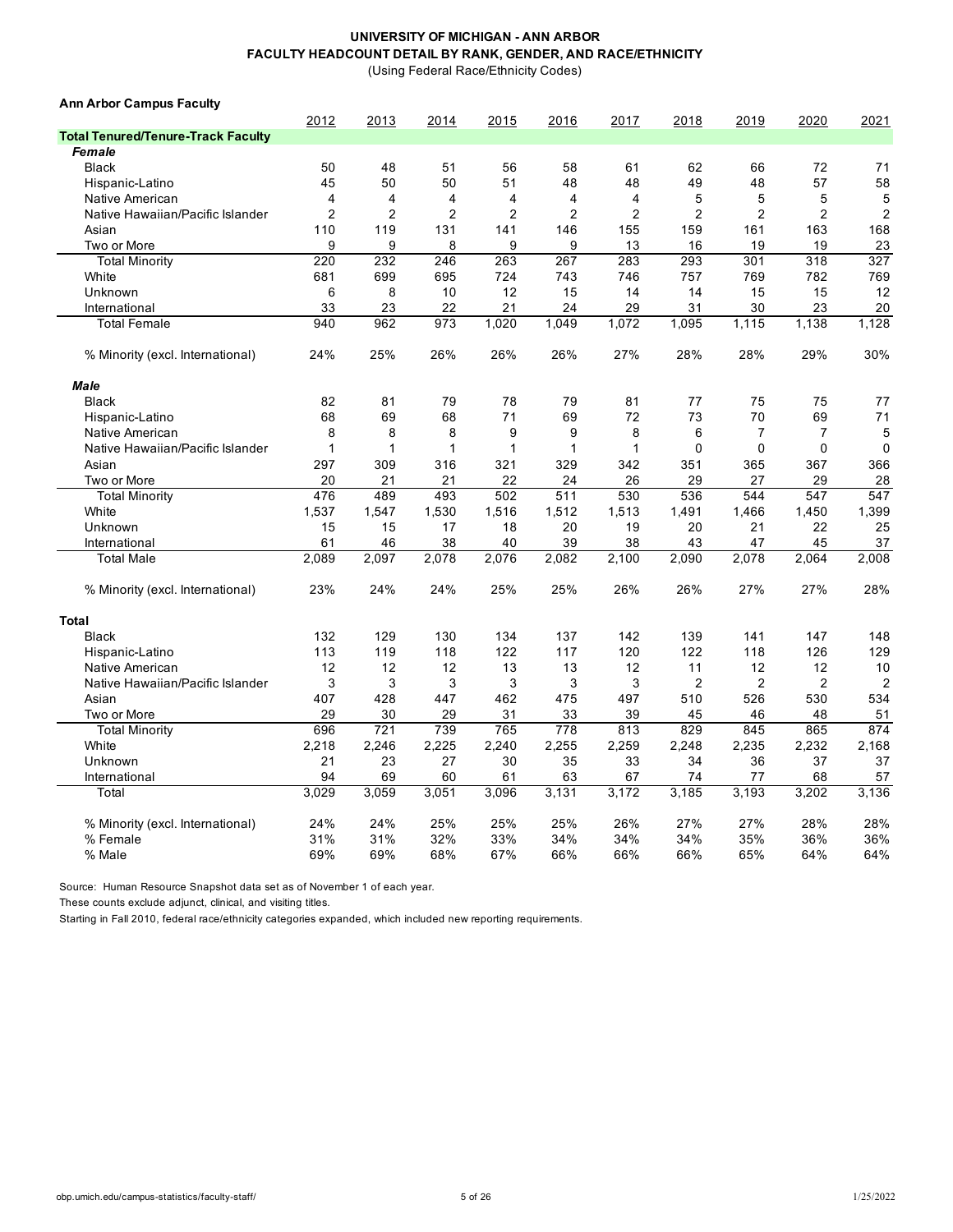(Using Federal Race/Ethnicity Codes)

| <b>Ann Arbor Campus Faculty</b>                       |                         |                |                         |                         |                  |                |                         |                |                |                         |
|-------------------------------------------------------|-------------------------|----------------|-------------------------|-------------------------|------------------|----------------|-------------------------|----------------|----------------|-------------------------|
|                                                       | 2012                    | 2013           | 2014                    | 2015                    | 2016             | 2017           | 2018                    | 2019           | 2020           | 2021                    |
| Regular Instructional Not on Tenure-Track (All Ranks) |                         |                |                         |                         |                  |                |                         |                |                |                         |
| Female                                                |                         |                |                         |                         |                  |                |                         |                |                |                         |
| <b>Black</b>                                          | $\overline{c}$          | $\overline{c}$ | 3                       | 3                       | $\overline{2}$   | $\overline{c}$ | 1                       | 0              | $\mathbf 0$    | 0                       |
| Hispanic-Latino                                       | $\mathbf{0}$            | $\mathbf{0}$   | 1                       | $\Omega$                | $\mathbf 0$      | $\mathbf{0}$   | $\Omega$                | 0              | 0              | 0                       |
| Native American                                       | $\mathbf{0}$            | $\mathbf 0$    | 0                       | 0                       | $\mathbf 0$      | $\mathbf 0$    | 0                       | 0              | $\mathbf 0$    | $\mathbf 0$             |
| Native Hawaiian/Pacific Islander                      | 0                       | 0              | $\mathbf 0$             | 0                       | $\mathbf 0$      | $\mathbf 0$    | 0                       | 0              | 0              | $\mathbf 0$             |
| Asian                                                 | 1                       | $\mathbf 0$    | 0                       | 0                       | $\mathbf 0$      | 1              | 1                       | 1              | $\overline{c}$ | 1                       |
| Two or More                                           | 0                       | $\mathbf 0$    | $\mathbf 0$             | 0                       | 0                | $\mathbf 0$    | 0                       | 0              | 1              | 1                       |
| <b>Total Minority</b>                                 | 3                       | $\overline{c}$ | $\overline{\mathbf{4}}$ | 3                       | $\overline{c}$   | 3              | $\overline{2}$          | $\mathbf{1}$   | 3              | $\overline{2}$          |
| White                                                 | 11                      | 10             | 10                      | 10                      | 11               | 10             | 13                      | 11             | 8              | 8                       |
| Unknown                                               | 0                       | $\mathbf{1}$   | $\mathbf{1}$            | $\mathbf{1}$            | 0                | $\mathbf 0$    | 0                       | $\mathbf 0$    | 0              | $\mathbf 0$             |
| International                                         | 3                       | 4              | 6                       | 13                      | 13               | 13             | 11                      | 8              | 10             | 12                      |
| <b>Total Female</b>                                   | 17                      | 17             | 21                      | 27                      | 26               | 26             | 26                      | 20             | 21             | 22                      |
| % Minority (excl. International)                      | 21%                     | 15%            | 27%                     | 21%                     | 15%              | 23%            | 13%                     | 8%             | 27%            | 20%                     |
| <b>Male</b>                                           |                         |                |                         |                         |                  |                |                         |                |                |                         |
| <b>Black</b>                                          | $\mathbf{1}$            | $\mathbf{1}$   | 1                       | 1                       | 3                | 3              | 3                       | $\overline{c}$ | 1              | 1                       |
| Hispanic-Latino                                       | $\overline{\mathbf{c}}$ | 3              | 1                       | 4                       | $\boldsymbol{2}$ | 3              | $\mathbf{1}$            | 1              | 1              | 1                       |
| Native American                                       | $\mathbf{0}$            | 0              | $\Omega$                | $\mathbf{0}$            | $\Omega$         | $\Omega$       | $\mathbf{0}$            | $\mathbf{0}$   | 0              | 0                       |
| Native Hawaiian/Pacific Islander                      | $\Omega$                | $\Omega$       | $\Omega$                | $\Omega$                | $\Omega$         | 3              | 0                       | $\Omega$       | 0              | 0                       |
| Asian                                                 | 3                       | 3              | $\Omega$                | $\overline{\mathbf{c}}$ | 3                | 1              | $\overline{\mathbf{c}}$ | 3              | 3              | $\overline{c}$          |
| Two or More                                           | $\Omega$                | 0              | 0                       | $\mathbf{0}$            | $\mathbf 1$      | $\Omega$       | 1                       | 0              | 0              | 0                       |
| <b>Total Minority</b>                                 | $\,6\,$                 | $\overline{7}$ | $\overline{c}$          | $\overline{7}$          | 9                | 10             | $\overline{7}$          | 6              | 5              | $\overline{\mathbf{4}}$ |
| White                                                 | 45                      | 42             | 34                      | 34                      | 30               | 25             | 27                      | 27             | 30             | 28                      |
| Unknown                                               | $\mathbf{1}$            | $\mathbf{1}$   | $\overline{2}$          | $\overline{c}$          | $\overline{c}$   | $\mathbf{1}$   | 0                       | $\mathbf 0$    | $\mathbf 0$    | $\mathbf 0$             |
| International                                         | 12                      | 13             | 18                      | 24                      | 26               | 27             | 28                      | 27             | 35             | 33                      |
| <b>Total Male</b>                                     | 64                      | 63             | 56                      | 67                      | 67               | 63             | 62                      | 60             | 70             | 65                      |
| % Minority (excl. International)                      | 12%                     | 14%            | 5%                      | 16%                     | 22%              | 28%            | 21%                     | 18%            | 14%            | 13%                     |
| <b>Total</b>                                          |                         |                |                         |                         |                  |                |                         |                |                |                         |
| <b>Black</b>                                          | 3                       | 3              | 4                       | 4                       | 5                | 5              | 4                       | 2              | 1              | 1                       |
| Hispanic-Latino                                       | $\overline{c}$          | 3              | $\overline{2}$          | 4                       | $\overline{2}$   | 3              | 1                       | $\mathbf{1}$   | 1              | 1                       |
| Native American                                       | $\mathbf{0}$            | $\mathbf 0$    | 0                       | 0                       | $\mathbf 0$      | $\mathbf 0$    | 0                       | 0              | $\mathbf 0$    | 0                       |
| Native Hawaiian/Pacific Islander                      | 0                       | $\mathbf 0$    | 0                       | 0                       | $\mathbf 0$      | 3              | 0                       | 0              | $\mathbf 0$    | 0                       |
| Asian                                                 | 4                       | 3              | $\Omega$                | $\overline{2}$          | 3                | $\overline{c}$ | 3                       | 4              | 5              | 3                       |
| Two or More                                           | 0                       | 0              | 0                       | $\Omega$                | $\mathbf{1}$     | $\Omega$       | $\mathbf{1}$            | 0              | 1              | 1                       |
| <b>Total Minority</b>                                 | 9                       | 9              | 6                       | 10                      | 11               | 13             | 9                       | $\overline{7}$ | 8              | 6                       |
| White                                                 | 56                      | 52             | 44                      | 44                      | 41               | 35             | 40                      | 38             | 38             | 36                      |
| Unknown                                               | $\mathbf{1}$            | $\overline{c}$ | 3                       | 3                       | $\overline{2}$   | $\mathbf{1}$   | $\mathbf 0$             | $\mathbf 0$    | $\mathbf 0$    | $\mathbf 0$             |
| International                                         | 15                      | 17             | 24                      | 37                      | 39               | 40             | 39                      | 35             | 45             | 45                      |
| Total                                                 | 81                      | 80             | 77                      | 94                      | 93               | 89             | 88                      | 80             | 91             | 87                      |
|                                                       |                         |                |                         |                         |                  |                |                         |                |                |                         |
| % Minority (excl. International)                      | 14%                     | 14%            | 11%                     | 18%                     | 20%              | 27%            | 18%                     | 16%            | 17%            | 14%                     |
| % Female                                              | 21%                     | 21%            | 27%                     | 29%                     | 28%              | 29%            | 30%                     | 25%            | 23%            | 25%                     |
| % Male                                                | 79%                     | 79%            | 73%                     | 71%                     | 72%              | 71%            | 70%                     | 75%            | 77%            | 75%                     |

Source: Human Resource Snapshot data set as of November 1 of each year.

These counts exclude adjunct, clinical, and visiting titles.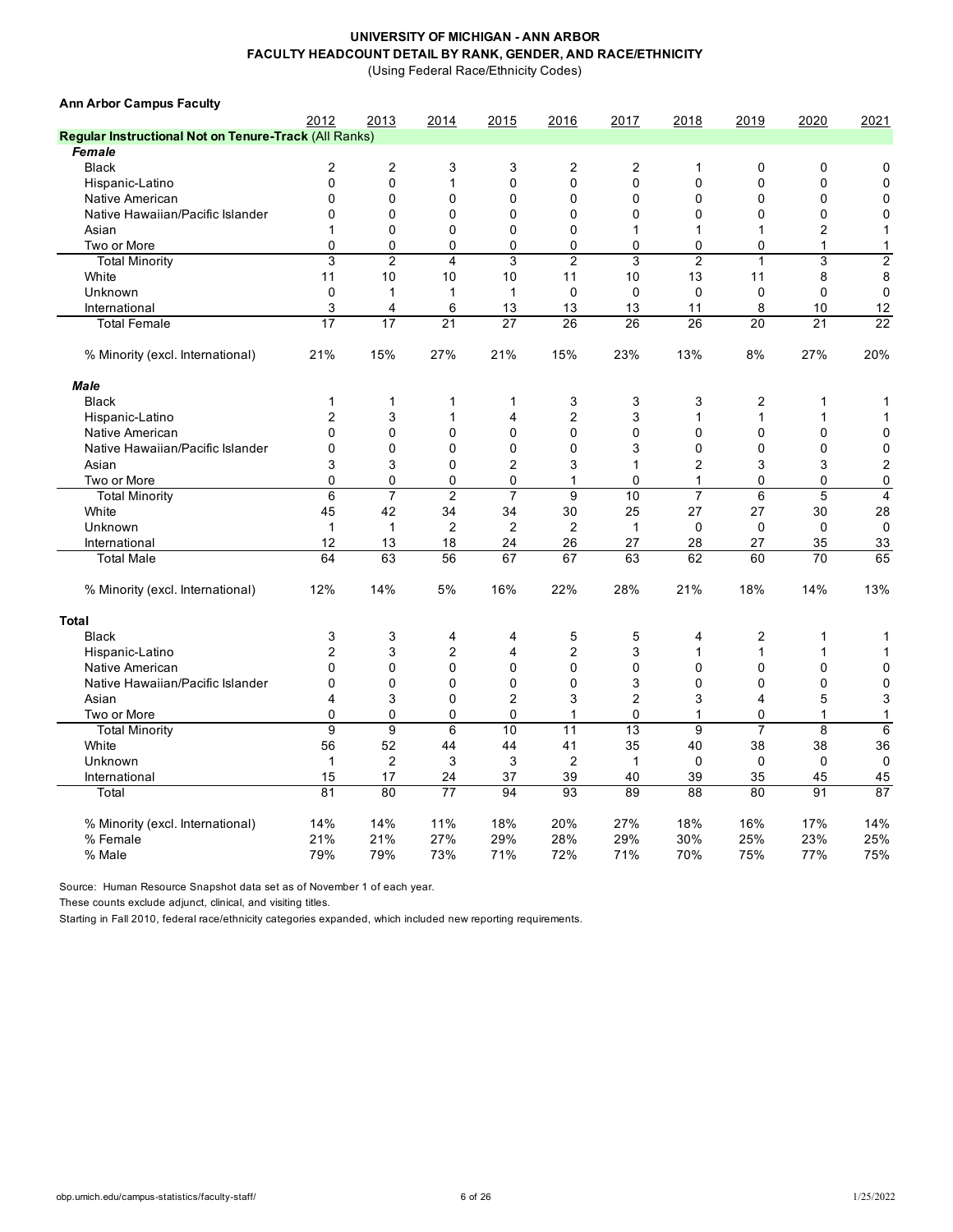(Using Federal Race/Ethnicity Codes)

| 2012<br>2013<br>2014<br>2015<br>2016<br>2017<br>2018<br>2019<br>2020<br>2021<br>Lecturer (excludes Adjunct)<br>Female<br>9<br>17<br>27<br>27<br>27<br><b>Black</b><br>14<br>10<br>11<br>19<br>34<br>28<br>27<br>29<br>25<br>30<br>28<br>33<br>33<br>36<br>33<br>Hispanic-Latino<br>$\overline{2}$<br>$\overline{2}$<br>$\overline{2}$<br>$\overline{2}$<br>3<br>Native American<br>$\mathbf{1}$<br>3<br>3<br>$\mathbf{1}$<br>1<br>$\mathbf 0$<br>0<br>$\mathbf 0$<br>$\mathbf 0$<br>$\mathbf 0$<br>$\mathbf 0$<br>$\mathbf{1}$<br>$\mathbf{1}$<br>$\mathbf 0$<br>$\mathbf 0$<br>Native Hawaiian/Pacific Islander<br>37<br>48<br>Asian<br>27<br>33<br>29<br>35<br>34<br>35<br>41<br>44<br>6<br>8<br>9<br>$\overline{7}$<br>11<br>9<br>10<br>11<br>12<br>12<br>Two or More<br>74<br>78<br>83<br>95<br>130<br><b>Total Minority</b><br>82<br>91<br>107<br>115<br>122<br>357<br>393<br>White<br>348<br>349<br>360<br>411<br>411<br>389<br>408<br>427<br>Unknown<br>5<br>8<br>6<br>8<br>9<br>11<br>10<br>10<br>11<br>11<br>23<br>30<br>20<br>20<br>27<br>22<br>21<br>International<br>24<br>23<br>24<br><b>Total Female</b><br>459<br>462<br>463<br>474<br>539<br>533<br>526<br>545<br>563<br>589<br>19%<br>18%<br>21%<br>22%<br>23%<br>23%<br>% Minority (excl. International)<br>17%<br>18%<br>18%<br>18%<br><b>Male</b><br>22<br>22<br><b>Black</b><br>16<br>19<br>18<br>18<br>17<br>24<br>17<br>17<br>12<br>16<br>14<br>12<br>17<br>12<br>10<br>16<br>16<br>14<br>Hispanic-Latino<br>3<br>$\overline{2}$<br>$\overline{2}$<br>$\overline{2}$<br>$\overline{2}$<br>$\overline{2}$<br>$\overline{2}$<br>2<br>3<br>3<br>Native American<br>$\mathbf 0$<br>0<br>$\mathbf 0$<br>$\mathbf 0$<br>0<br>$\mathbf 0$<br>0<br>Native Hawaiian/Pacific Islander<br>$\mathbf 0$<br>$\mathbf 0$<br>$\mathbf 0$<br>9<br>22<br>29<br>16<br>11<br>15<br>15<br>18<br>19<br>17<br>Asian<br>5<br>Two or More<br>$\overline{4}$<br>3<br>5<br>$\overline{4}$<br>6<br>4<br>4<br>5<br>4<br>51<br>55<br>71<br>46<br>45<br>54<br>62<br>68<br>60<br>55<br><b>Total Minority</b><br>329<br>White<br>290<br>294<br>304<br>313<br>335<br>322<br>355<br>339<br>344<br>3<br>9<br>9<br>9<br>11<br>Unknown<br>$\overline{4}$<br>9<br>11<br>10<br>10<br>19<br>22<br>29<br>International<br>20<br>21<br>21<br>19<br>23<br>20<br>22<br>364<br>379<br>397<br>412<br>426<br>455<br>363<br>421<br>457<br>419<br><b>Total Male</b><br>17%<br>% Minority (excl. International)<br>15%<br>13%<br>13%<br>14%<br>14%<br>16%<br>16%<br>15%<br>14%<br>Total<br>33<br>29<br><b>Black</b><br>25<br>28<br>34<br>41<br>51<br>49<br>44<br>51<br>39<br>39<br>50<br>40<br>41<br>46<br>44<br>47<br>45<br>50<br>Hispanic-Latino<br>3<br>Native American<br>$\overline{4}$<br>3<br>4<br>4<br>4<br>$\overline{4}$<br>5<br>6<br>6<br>Native Hawaiian/Pacific Islander<br>$\mathbf 0$<br>$\mathbf{1}$<br>$\mathbf{1}$<br>$\mathbf 0$<br>$\mathbf 0$<br>0<br>$\mathbf 0$<br>$\mathbf 0$<br>$\mathbf 0$<br>$\mathbf 0$<br>Asian<br>43<br>42<br>40<br>50<br>52<br>52<br>57<br>60<br>77<br>61<br>13<br>14<br>12<br>17<br>Two or More<br>10<br>11<br>14<br>16<br>16<br>16<br>125<br>128<br>123<br>137<br>150<br>153<br>175<br>175<br>177<br>201<br><b>Total Minority</b><br>647<br>642<br>653<br>673<br>733<br>744<br>722<br>771<br>White<br>746<br>747<br>9<br>17<br>20<br>21<br>20<br>22<br>11<br>15<br>18<br>21<br>Unknown<br>42<br>51<br>44<br>46<br>39<br>43<br>47<br>50<br>International<br>44<br>44<br>823<br>871<br>825<br>842<br>960<br>945<br>983<br>964<br>989<br>1,044<br>Total<br>16%<br>17%<br>16%<br>17%<br>19%<br>19%<br>20%<br>% Minority (excl. International)<br>16%<br>16%<br>19%<br>% Female<br>56%<br>56%<br>55%<br>54%<br>56%<br>56%<br>54%<br>57%<br>57%<br>56%<br>44%<br>46%<br>44%<br>44%<br>% Male<br>44%<br>45%<br>44%<br>46%<br>43%<br>43% | <b>Ann Arbor Campus Faculty</b> |  |  |  |  |  |
|-------------------------------------------------------------------------------------------------------------------------------------------------------------------------------------------------------------------------------------------------------------------------------------------------------------------------------------------------------------------------------------------------------------------------------------------------------------------------------------------------------------------------------------------------------------------------------------------------------------------------------------------------------------------------------------------------------------------------------------------------------------------------------------------------------------------------------------------------------------------------------------------------------------------------------------------------------------------------------------------------------------------------------------------------------------------------------------------------------------------------------------------------------------------------------------------------------------------------------------------------------------------------------------------------------------------------------------------------------------------------------------------------------------------------------------------------------------------------------------------------------------------------------------------------------------------------------------------------------------------------------------------------------------------------------------------------------------------------------------------------------------------------------------------------------------------------------------------------------------------------------------------------------------------------------------------------------------------------------------------------------------------------------------------------------------------------------------------------------------------------------------------------------------------------------------------------------------------------------------------------------------------------------------------------------------------------------------------------------------------------------------------------------------------------------------------------------------------------------------------------------------------------------------------------------------------------------------------------------------------------------------------------------------------------------------------------------------------------------------------------------------------------------------------------------------------------------------------------------------------------------------------------------------------------------------------------------------------------------------------------------------------------------------------------------------------------------------------------------------------------------------------------------------------------------------------------------------------------------------------------------------------------------------------------------------------------------------------------------------------------------------------------------------------------------------------------------------------------------------------------------------------------------------------------------------------------------------------------------------------------------------------------------------------------------------------------------------------------------------------------------------------------------------------------------|---------------------------------|--|--|--|--|--|
|                                                                                                                                                                                                                                                                                                                                                                                                                                                                                                                                                                                                                                                                                                                                                                                                                                                                                                                                                                                                                                                                                                                                                                                                                                                                                                                                                                                                                                                                                                                                                                                                                                                                                                                                                                                                                                                                                                                                                                                                                                                                                                                                                                                                                                                                                                                                                                                                                                                                                                                                                                                                                                                                                                                                                                                                                                                                                                                                                                                                                                                                                                                                                                                                                                                                                                                                                                                                                                                                                                                                                                                                                                                                                                                                                                                                       |                                 |  |  |  |  |  |
|                                                                                                                                                                                                                                                                                                                                                                                                                                                                                                                                                                                                                                                                                                                                                                                                                                                                                                                                                                                                                                                                                                                                                                                                                                                                                                                                                                                                                                                                                                                                                                                                                                                                                                                                                                                                                                                                                                                                                                                                                                                                                                                                                                                                                                                                                                                                                                                                                                                                                                                                                                                                                                                                                                                                                                                                                                                                                                                                                                                                                                                                                                                                                                                                                                                                                                                                                                                                                                                                                                                                                                                                                                                                                                                                                                                                       |                                 |  |  |  |  |  |
|                                                                                                                                                                                                                                                                                                                                                                                                                                                                                                                                                                                                                                                                                                                                                                                                                                                                                                                                                                                                                                                                                                                                                                                                                                                                                                                                                                                                                                                                                                                                                                                                                                                                                                                                                                                                                                                                                                                                                                                                                                                                                                                                                                                                                                                                                                                                                                                                                                                                                                                                                                                                                                                                                                                                                                                                                                                                                                                                                                                                                                                                                                                                                                                                                                                                                                                                                                                                                                                                                                                                                                                                                                                                                                                                                                                                       |                                 |  |  |  |  |  |
|                                                                                                                                                                                                                                                                                                                                                                                                                                                                                                                                                                                                                                                                                                                                                                                                                                                                                                                                                                                                                                                                                                                                                                                                                                                                                                                                                                                                                                                                                                                                                                                                                                                                                                                                                                                                                                                                                                                                                                                                                                                                                                                                                                                                                                                                                                                                                                                                                                                                                                                                                                                                                                                                                                                                                                                                                                                                                                                                                                                                                                                                                                                                                                                                                                                                                                                                                                                                                                                                                                                                                                                                                                                                                                                                                                                                       |                                 |  |  |  |  |  |
|                                                                                                                                                                                                                                                                                                                                                                                                                                                                                                                                                                                                                                                                                                                                                                                                                                                                                                                                                                                                                                                                                                                                                                                                                                                                                                                                                                                                                                                                                                                                                                                                                                                                                                                                                                                                                                                                                                                                                                                                                                                                                                                                                                                                                                                                                                                                                                                                                                                                                                                                                                                                                                                                                                                                                                                                                                                                                                                                                                                                                                                                                                                                                                                                                                                                                                                                                                                                                                                                                                                                                                                                                                                                                                                                                                                                       |                                 |  |  |  |  |  |
|                                                                                                                                                                                                                                                                                                                                                                                                                                                                                                                                                                                                                                                                                                                                                                                                                                                                                                                                                                                                                                                                                                                                                                                                                                                                                                                                                                                                                                                                                                                                                                                                                                                                                                                                                                                                                                                                                                                                                                                                                                                                                                                                                                                                                                                                                                                                                                                                                                                                                                                                                                                                                                                                                                                                                                                                                                                                                                                                                                                                                                                                                                                                                                                                                                                                                                                                                                                                                                                                                                                                                                                                                                                                                                                                                                                                       |                                 |  |  |  |  |  |
|                                                                                                                                                                                                                                                                                                                                                                                                                                                                                                                                                                                                                                                                                                                                                                                                                                                                                                                                                                                                                                                                                                                                                                                                                                                                                                                                                                                                                                                                                                                                                                                                                                                                                                                                                                                                                                                                                                                                                                                                                                                                                                                                                                                                                                                                                                                                                                                                                                                                                                                                                                                                                                                                                                                                                                                                                                                                                                                                                                                                                                                                                                                                                                                                                                                                                                                                                                                                                                                                                                                                                                                                                                                                                                                                                                                                       |                                 |  |  |  |  |  |
|                                                                                                                                                                                                                                                                                                                                                                                                                                                                                                                                                                                                                                                                                                                                                                                                                                                                                                                                                                                                                                                                                                                                                                                                                                                                                                                                                                                                                                                                                                                                                                                                                                                                                                                                                                                                                                                                                                                                                                                                                                                                                                                                                                                                                                                                                                                                                                                                                                                                                                                                                                                                                                                                                                                                                                                                                                                                                                                                                                                                                                                                                                                                                                                                                                                                                                                                                                                                                                                                                                                                                                                                                                                                                                                                                                                                       |                                 |  |  |  |  |  |
|                                                                                                                                                                                                                                                                                                                                                                                                                                                                                                                                                                                                                                                                                                                                                                                                                                                                                                                                                                                                                                                                                                                                                                                                                                                                                                                                                                                                                                                                                                                                                                                                                                                                                                                                                                                                                                                                                                                                                                                                                                                                                                                                                                                                                                                                                                                                                                                                                                                                                                                                                                                                                                                                                                                                                                                                                                                                                                                                                                                                                                                                                                                                                                                                                                                                                                                                                                                                                                                                                                                                                                                                                                                                                                                                                                                                       |                                 |  |  |  |  |  |
|                                                                                                                                                                                                                                                                                                                                                                                                                                                                                                                                                                                                                                                                                                                                                                                                                                                                                                                                                                                                                                                                                                                                                                                                                                                                                                                                                                                                                                                                                                                                                                                                                                                                                                                                                                                                                                                                                                                                                                                                                                                                                                                                                                                                                                                                                                                                                                                                                                                                                                                                                                                                                                                                                                                                                                                                                                                                                                                                                                                                                                                                                                                                                                                                                                                                                                                                                                                                                                                                                                                                                                                                                                                                                                                                                                                                       |                                 |  |  |  |  |  |
|                                                                                                                                                                                                                                                                                                                                                                                                                                                                                                                                                                                                                                                                                                                                                                                                                                                                                                                                                                                                                                                                                                                                                                                                                                                                                                                                                                                                                                                                                                                                                                                                                                                                                                                                                                                                                                                                                                                                                                                                                                                                                                                                                                                                                                                                                                                                                                                                                                                                                                                                                                                                                                                                                                                                                                                                                                                                                                                                                                                                                                                                                                                                                                                                                                                                                                                                                                                                                                                                                                                                                                                                                                                                                                                                                                                                       |                                 |  |  |  |  |  |
|                                                                                                                                                                                                                                                                                                                                                                                                                                                                                                                                                                                                                                                                                                                                                                                                                                                                                                                                                                                                                                                                                                                                                                                                                                                                                                                                                                                                                                                                                                                                                                                                                                                                                                                                                                                                                                                                                                                                                                                                                                                                                                                                                                                                                                                                                                                                                                                                                                                                                                                                                                                                                                                                                                                                                                                                                                                                                                                                                                                                                                                                                                                                                                                                                                                                                                                                                                                                                                                                                                                                                                                                                                                                                                                                                                                                       |                                 |  |  |  |  |  |
|                                                                                                                                                                                                                                                                                                                                                                                                                                                                                                                                                                                                                                                                                                                                                                                                                                                                                                                                                                                                                                                                                                                                                                                                                                                                                                                                                                                                                                                                                                                                                                                                                                                                                                                                                                                                                                                                                                                                                                                                                                                                                                                                                                                                                                                                                                                                                                                                                                                                                                                                                                                                                                                                                                                                                                                                                                                                                                                                                                                                                                                                                                                                                                                                                                                                                                                                                                                                                                                                                                                                                                                                                                                                                                                                                                                                       |                                 |  |  |  |  |  |
|                                                                                                                                                                                                                                                                                                                                                                                                                                                                                                                                                                                                                                                                                                                                                                                                                                                                                                                                                                                                                                                                                                                                                                                                                                                                                                                                                                                                                                                                                                                                                                                                                                                                                                                                                                                                                                                                                                                                                                                                                                                                                                                                                                                                                                                                                                                                                                                                                                                                                                                                                                                                                                                                                                                                                                                                                                                                                                                                                                                                                                                                                                                                                                                                                                                                                                                                                                                                                                                                                                                                                                                                                                                                                                                                                                                                       |                                 |  |  |  |  |  |
|                                                                                                                                                                                                                                                                                                                                                                                                                                                                                                                                                                                                                                                                                                                                                                                                                                                                                                                                                                                                                                                                                                                                                                                                                                                                                                                                                                                                                                                                                                                                                                                                                                                                                                                                                                                                                                                                                                                                                                                                                                                                                                                                                                                                                                                                                                                                                                                                                                                                                                                                                                                                                                                                                                                                                                                                                                                                                                                                                                                                                                                                                                                                                                                                                                                                                                                                                                                                                                                                                                                                                                                                                                                                                                                                                                                                       |                                 |  |  |  |  |  |
|                                                                                                                                                                                                                                                                                                                                                                                                                                                                                                                                                                                                                                                                                                                                                                                                                                                                                                                                                                                                                                                                                                                                                                                                                                                                                                                                                                                                                                                                                                                                                                                                                                                                                                                                                                                                                                                                                                                                                                                                                                                                                                                                                                                                                                                                                                                                                                                                                                                                                                                                                                                                                                                                                                                                                                                                                                                                                                                                                                                                                                                                                                                                                                                                                                                                                                                                                                                                                                                                                                                                                                                                                                                                                                                                                                                                       |                                 |  |  |  |  |  |
|                                                                                                                                                                                                                                                                                                                                                                                                                                                                                                                                                                                                                                                                                                                                                                                                                                                                                                                                                                                                                                                                                                                                                                                                                                                                                                                                                                                                                                                                                                                                                                                                                                                                                                                                                                                                                                                                                                                                                                                                                                                                                                                                                                                                                                                                                                                                                                                                                                                                                                                                                                                                                                                                                                                                                                                                                                                                                                                                                                                                                                                                                                                                                                                                                                                                                                                                                                                                                                                                                                                                                                                                                                                                                                                                                                                                       |                                 |  |  |  |  |  |
|                                                                                                                                                                                                                                                                                                                                                                                                                                                                                                                                                                                                                                                                                                                                                                                                                                                                                                                                                                                                                                                                                                                                                                                                                                                                                                                                                                                                                                                                                                                                                                                                                                                                                                                                                                                                                                                                                                                                                                                                                                                                                                                                                                                                                                                                                                                                                                                                                                                                                                                                                                                                                                                                                                                                                                                                                                                                                                                                                                                                                                                                                                                                                                                                                                                                                                                                                                                                                                                                                                                                                                                                                                                                                                                                                                                                       |                                 |  |  |  |  |  |
|                                                                                                                                                                                                                                                                                                                                                                                                                                                                                                                                                                                                                                                                                                                                                                                                                                                                                                                                                                                                                                                                                                                                                                                                                                                                                                                                                                                                                                                                                                                                                                                                                                                                                                                                                                                                                                                                                                                                                                                                                                                                                                                                                                                                                                                                                                                                                                                                                                                                                                                                                                                                                                                                                                                                                                                                                                                                                                                                                                                                                                                                                                                                                                                                                                                                                                                                                                                                                                                                                                                                                                                                                                                                                                                                                                                                       |                                 |  |  |  |  |  |
|                                                                                                                                                                                                                                                                                                                                                                                                                                                                                                                                                                                                                                                                                                                                                                                                                                                                                                                                                                                                                                                                                                                                                                                                                                                                                                                                                                                                                                                                                                                                                                                                                                                                                                                                                                                                                                                                                                                                                                                                                                                                                                                                                                                                                                                                                                                                                                                                                                                                                                                                                                                                                                                                                                                                                                                                                                                                                                                                                                                                                                                                                                                                                                                                                                                                                                                                                                                                                                                                                                                                                                                                                                                                                                                                                                                                       |                                 |  |  |  |  |  |
|                                                                                                                                                                                                                                                                                                                                                                                                                                                                                                                                                                                                                                                                                                                                                                                                                                                                                                                                                                                                                                                                                                                                                                                                                                                                                                                                                                                                                                                                                                                                                                                                                                                                                                                                                                                                                                                                                                                                                                                                                                                                                                                                                                                                                                                                                                                                                                                                                                                                                                                                                                                                                                                                                                                                                                                                                                                                                                                                                                                                                                                                                                                                                                                                                                                                                                                                                                                                                                                                                                                                                                                                                                                                                                                                                                                                       |                                 |  |  |  |  |  |
|                                                                                                                                                                                                                                                                                                                                                                                                                                                                                                                                                                                                                                                                                                                                                                                                                                                                                                                                                                                                                                                                                                                                                                                                                                                                                                                                                                                                                                                                                                                                                                                                                                                                                                                                                                                                                                                                                                                                                                                                                                                                                                                                                                                                                                                                                                                                                                                                                                                                                                                                                                                                                                                                                                                                                                                                                                                                                                                                                                                                                                                                                                                                                                                                                                                                                                                                                                                                                                                                                                                                                                                                                                                                                                                                                                                                       |                                 |  |  |  |  |  |
|                                                                                                                                                                                                                                                                                                                                                                                                                                                                                                                                                                                                                                                                                                                                                                                                                                                                                                                                                                                                                                                                                                                                                                                                                                                                                                                                                                                                                                                                                                                                                                                                                                                                                                                                                                                                                                                                                                                                                                                                                                                                                                                                                                                                                                                                                                                                                                                                                                                                                                                                                                                                                                                                                                                                                                                                                                                                                                                                                                                                                                                                                                                                                                                                                                                                                                                                                                                                                                                                                                                                                                                                                                                                                                                                                                                                       |                                 |  |  |  |  |  |
|                                                                                                                                                                                                                                                                                                                                                                                                                                                                                                                                                                                                                                                                                                                                                                                                                                                                                                                                                                                                                                                                                                                                                                                                                                                                                                                                                                                                                                                                                                                                                                                                                                                                                                                                                                                                                                                                                                                                                                                                                                                                                                                                                                                                                                                                                                                                                                                                                                                                                                                                                                                                                                                                                                                                                                                                                                                                                                                                                                                                                                                                                                                                                                                                                                                                                                                                                                                                                                                                                                                                                                                                                                                                                                                                                                                                       |                                 |  |  |  |  |  |
|                                                                                                                                                                                                                                                                                                                                                                                                                                                                                                                                                                                                                                                                                                                                                                                                                                                                                                                                                                                                                                                                                                                                                                                                                                                                                                                                                                                                                                                                                                                                                                                                                                                                                                                                                                                                                                                                                                                                                                                                                                                                                                                                                                                                                                                                                                                                                                                                                                                                                                                                                                                                                                                                                                                                                                                                                                                                                                                                                                                                                                                                                                                                                                                                                                                                                                                                                                                                                                                                                                                                                                                                                                                                                                                                                                                                       |                                 |  |  |  |  |  |
|                                                                                                                                                                                                                                                                                                                                                                                                                                                                                                                                                                                                                                                                                                                                                                                                                                                                                                                                                                                                                                                                                                                                                                                                                                                                                                                                                                                                                                                                                                                                                                                                                                                                                                                                                                                                                                                                                                                                                                                                                                                                                                                                                                                                                                                                                                                                                                                                                                                                                                                                                                                                                                                                                                                                                                                                                                                                                                                                                                                                                                                                                                                                                                                                                                                                                                                                                                                                                                                                                                                                                                                                                                                                                                                                                                                                       |                                 |  |  |  |  |  |
|                                                                                                                                                                                                                                                                                                                                                                                                                                                                                                                                                                                                                                                                                                                                                                                                                                                                                                                                                                                                                                                                                                                                                                                                                                                                                                                                                                                                                                                                                                                                                                                                                                                                                                                                                                                                                                                                                                                                                                                                                                                                                                                                                                                                                                                                                                                                                                                                                                                                                                                                                                                                                                                                                                                                                                                                                                                                                                                                                                                                                                                                                                                                                                                                                                                                                                                                                                                                                                                                                                                                                                                                                                                                                                                                                                                                       |                                 |  |  |  |  |  |
|                                                                                                                                                                                                                                                                                                                                                                                                                                                                                                                                                                                                                                                                                                                                                                                                                                                                                                                                                                                                                                                                                                                                                                                                                                                                                                                                                                                                                                                                                                                                                                                                                                                                                                                                                                                                                                                                                                                                                                                                                                                                                                                                                                                                                                                                                                                                                                                                                                                                                                                                                                                                                                                                                                                                                                                                                                                                                                                                                                                                                                                                                                                                                                                                                                                                                                                                                                                                                                                                                                                                                                                                                                                                                                                                                                                                       |                                 |  |  |  |  |  |
|                                                                                                                                                                                                                                                                                                                                                                                                                                                                                                                                                                                                                                                                                                                                                                                                                                                                                                                                                                                                                                                                                                                                                                                                                                                                                                                                                                                                                                                                                                                                                                                                                                                                                                                                                                                                                                                                                                                                                                                                                                                                                                                                                                                                                                                                                                                                                                                                                                                                                                                                                                                                                                                                                                                                                                                                                                                                                                                                                                                                                                                                                                                                                                                                                                                                                                                                                                                                                                                                                                                                                                                                                                                                                                                                                                                                       |                                 |  |  |  |  |  |
|                                                                                                                                                                                                                                                                                                                                                                                                                                                                                                                                                                                                                                                                                                                                                                                                                                                                                                                                                                                                                                                                                                                                                                                                                                                                                                                                                                                                                                                                                                                                                                                                                                                                                                                                                                                                                                                                                                                                                                                                                                                                                                                                                                                                                                                                                                                                                                                                                                                                                                                                                                                                                                                                                                                                                                                                                                                                                                                                                                                                                                                                                                                                                                                                                                                                                                                                                                                                                                                                                                                                                                                                                                                                                                                                                                                                       |                                 |  |  |  |  |  |
|                                                                                                                                                                                                                                                                                                                                                                                                                                                                                                                                                                                                                                                                                                                                                                                                                                                                                                                                                                                                                                                                                                                                                                                                                                                                                                                                                                                                                                                                                                                                                                                                                                                                                                                                                                                                                                                                                                                                                                                                                                                                                                                                                                                                                                                                                                                                                                                                                                                                                                                                                                                                                                                                                                                                                                                                                                                                                                                                                                                                                                                                                                                                                                                                                                                                                                                                                                                                                                                                                                                                                                                                                                                                                                                                                                                                       |                                 |  |  |  |  |  |
|                                                                                                                                                                                                                                                                                                                                                                                                                                                                                                                                                                                                                                                                                                                                                                                                                                                                                                                                                                                                                                                                                                                                                                                                                                                                                                                                                                                                                                                                                                                                                                                                                                                                                                                                                                                                                                                                                                                                                                                                                                                                                                                                                                                                                                                                                                                                                                                                                                                                                                                                                                                                                                                                                                                                                                                                                                                                                                                                                                                                                                                                                                                                                                                                                                                                                                                                                                                                                                                                                                                                                                                                                                                                                                                                                                                                       |                                 |  |  |  |  |  |
|                                                                                                                                                                                                                                                                                                                                                                                                                                                                                                                                                                                                                                                                                                                                                                                                                                                                                                                                                                                                                                                                                                                                                                                                                                                                                                                                                                                                                                                                                                                                                                                                                                                                                                                                                                                                                                                                                                                                                                                                                                                                                                                                                                                                                                                                                                                                                                                                                                                                                                                                                                                                                                                                                                                                                                                                                                                                                                                                                                                                                                                                                                                                                                                                                                                                                                                                                                                                                                                                                                                                                                                                                                                                                                                                                                                                       |                                 |  |  |  |  |  |
|                                                                                                                                                                                                                                                                                                                                                                                                                                                                                                                                                                                                                                                                                                                                                                                                                                                                                                                                                                                                                                                                                                                                                                                                                                                                                                                                                                                                                                                                                                                                                                                                                                                                                                                                                                                                                                                                                                                                                                                                                                                                                                                                                                                                                                                                                                                                                                                                                                                                                                                                                                                                                                                                                                                                                                                                                                                                                                                                                                                                                                                                                                                                                                                                                                                                                                                                                                                                                                                                                                                                                                                                                                                                                                                                                                                                       |                                 |  |  |  |  |  |
|                                                                                                                                                                                                                                                                                                                                                                                                                                                                                                                                                                                                                                                                                                                                                                                                                                                                                                                                                                                                                                                                                                                                                                                                                                                                                                                                                                                                                                                                                                                                                                                                                                                                                                                                                                                                                                                                                                                                                                                                                                                                                                                                                                                                                                                                                                                                                                                                                                                                                                                                                                                                                                                                                                                                                                                                                                                                                                                                                                                                                                                                                                                                                                                                                                                                                                                                                                                                                                                                                                                                                                                                                                                                                                                                                                                                       |                                 |  |  |  |  |  |
|                                                                                                                                                                                                                                                                                                                                                                                                                                                                                                                                                                                                                                                                                                                                                                                                                                                                                                                                                                                                                                                                                                                                                                                                                                                                                                                                                                                                                                                                                                                                                                                                                                                                                                                                                                                                                                                                                                                                                                                                                                                                                                                                                                                                                                                                                                                                                                                                                                                                                                                                                                                                                                                                                                                                                                                                                                                                                                                                                                                                                                                                                                                                                                                                                                                                                                                                                                                                                                                                                                                                                                                                                                                                                                                                                                                                       |                                 |  |  |  |  |  |
|                                                                                                                                                                                                                                                                                                                                                                                                                                                                                                                                                                                                                                                                                                                                                                                                                                                                                                                                                                                                                                                                                                                                                                                                                                                                                                                                                                                                                                                                                                                                                                                                                                                                                                                                                                                                                                                                                                                                                                                                                                                                                                                                                                                                                                                                                                                                                                                                                                                                                                                                                                                                                                                                                                                                                                                                                                                                                                                                                                                                                                                                                                                                                                                                                                                                                                                                                                                                                                                                                                                                                                                                                                                                                                                                                                                                       |                                 |  |  |  |  |  |
|                                                                                                                                                                                                                                                                                                                                                                                                                                                                                                                                                                                                                                                                                                                                                                                                                                                                                                                                                                                                                                                                                                                                                                                                                                                                                                                                                                                                                                                                                                                                                                                                                                                                                                                                                                                                                                                                                                                                                                                                                                                                                                                                                                                                                                                                                                                                                                                                                                                                                                                                                                                                                                                                                                                                                                                                                                                                                                                                                                                                                                                                                                                                                                                                                                                                                                                                                                                                                                                                                                                                                                                                                                                                                                                                                                                                       |                                 |  |  |  |  |  |
|                                                                                                                                                                                                                                                                                                                                                                                                                                                                                                                                                                                                                                                                                                                                                                                                                                                                                                                                                                                                                                                                                                                                                                                                                                                                                                                                                                                                                                                                                                                                                                                                                                                                                                                                                                                                                                                                                                                                                                                                                                                                                                                                                                                                                                                                                                                                                                                                                                                                                                                                                                                                                                                                                                                                                                                                                                                                                                                                                                                                                                                                                                                                                                                                                                                                                                                                                                                                                                                                                                                                                                                                                                                                                                                                                                                                       |                                 |  |  |  |  |  |
|                                                                                                                                                                                                                                                                                                                                                                                                                                                                                                                                                                                                                                                                                                                                                                                                                                                                                                                                                                                                                                                                                                                                                                                                                                                                                                                                                                                                                                                                                                                                                                                                                                                                                                                                                                                                                                                                                                                                                                                                                                                                                                                                                                                                                                                                                                                                                                                                                                                                                                                                                                                                                                                                                                                                                                                                                                                                                                                                                                                                                                                                                                                                                                                                                                                                                                                                                                                                                                                                                                                                                                                                                                                                                                                                                                                                       |                                 |  |  |  |  |  |
|                                                                                                                                                                                                                                                                                                                                                                                                                                                                                                                                                                                                                                                                                                                                                                                                                                                                                                                                                                                                                                                                                                                                                                                                                                                                                                                                                                                                                                                                                                                                                                                                                                                                                                                                                                                                                                                                                                                                                                                                                                                                                                                                                                                                                                                                                                                                                                                                                                                                                                                                                                                                                                                                                                                                                                                                                                                                                                                                                                                                                                                                                                                                                                                                                                                                                                                                                                                                                                                                                                                                                                                                                                                                                                                                                                                                       |                                 |  |  |  |  |  |
|                                                                                                                                                                                                                                                                                                                                                                                                                                                                                                                                                                                                                                                                                                                                                                                                                                                                                                                                                                                                                                                                                                                                                                                                                                                                                                                                                                                                                                                                                                                                                                                                                                                                                                                                                                                                                                                                                                                                                                                                                                                                                                                                                                                                                                                                                                                                                                                                                                                                                                                                                                                                                                                                                                                                                                                                                                                                                                                                                                                                                                                                                                                                                                                                                                                                                                                                                                                                                                                                                                                                                                                                                                                                                                                                                                                                       |                                 |  |  |  |  |  |
|                                                                                                                                                                                                                                                                                                                                                                                                                                                                                                                                                                                                                                                                                                                                                                                                                                                                                                                                                                                                                                                                                                                                                                                                                                                                                                                                                                                                                                                                                                                                                                                                                                                                                                                                                                                                                                                                                                                                                                                                                                                                                                                                                                                                                                                                                                                                                                                                                                                                                                                                                                                                                                                                                                                                                                                                                                                                                                                                                                                                                                                                                                                                                                                                                                                                                                                                                                                                                                                                                                                                                                                                                                                                                                                                                                                                       |                                 |  |  |  |  |  |

Source: Human Resource Snapshot data set as of November 1 of each year.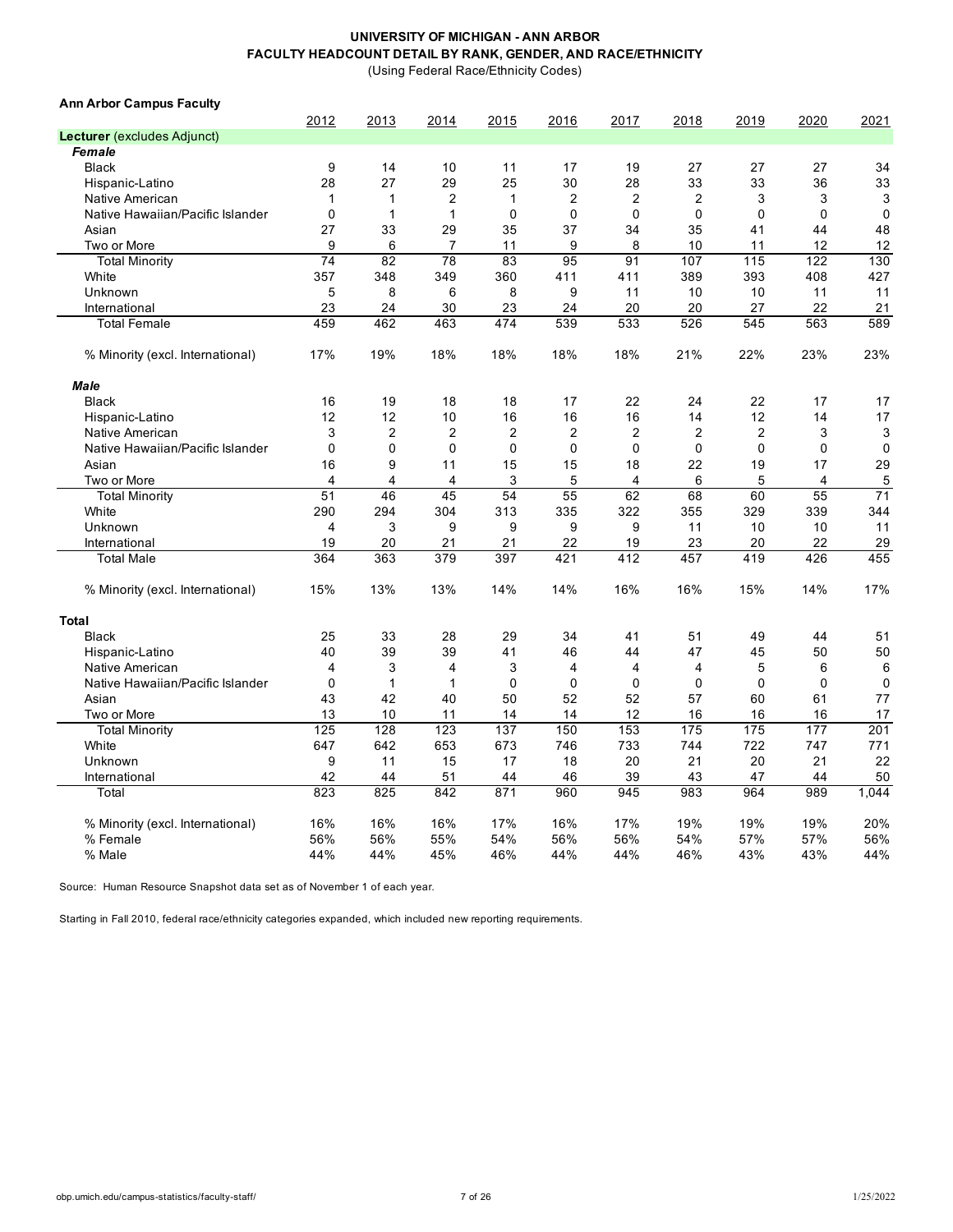(Using Federal Race/Ethnicity Codes)

| <b>Ann Arbor Campus Faculty</b>                                                                    |                |                |       |                |                |                |                |                |                |                |
|----------------------------------------------------------------------------------------------------|----------------|----------------|-------|----------------|----------------|----------------|----------------|----------------|----------------|----------------|
|                                                                                                    | 2012           | 2013           | 2014  | 2015           | 2016           | 2017           | 2018           | 2019           | 2020           | 2021           |
| Total Regular Instructional Faculty (Tenured, Tenure-Track, Regular Not on Tenure-Track, Lecturer) |                |                |       |                |                |                |                |                |                |                |
| Female                                                                                             |                |                |       |                |                |                |                |                |                |                |
| <b>Black</b>                                                                                       | 61             | 64             | 64    | 70             | 77             | 82             | 90             | 93             | 99             | 105            |
| Hispanic-Latino                                                                                    | 73             | 77             | 80    | 76             | 78             | 76             | 82             | 81             | 93             | 91             |
| Native American                                                                                    | 5              | 5              | 6     | 5              | 6              | 6              | 7              | 8              | 8              | 8              |
| Native Hawaiian/Pacific Islander                                                                   | $\overline{2}$ | 3              | 3     | $\overline{2}$ | $\overline{2}$ | $\overline{2}$ | $\overline{2}$ | $\overline{2}$ | $\overline{2}$ | $\overline{2}$ |
| Asian                                                                                              | 138            | 152            | 160   | 176            | 183            | 190            | 195            | 203            | 209            | 217            |
| Two or More                                                                                        | 18             | 15             | 15    | 20             | 18             | 21             | 26             | 30             | 32             | 36             |
| <b>Total Minority</b>                                                                              | 297            | 316            | 328   | 349            | 364            | 377            | 402            | 417            | 443            | 459            |
| White                                                                                              | 1,049          | 1,057          | 1,054 | 1,094          | 1,165          | 1,167          | 1,159          | 1,173          | 1,198          | 1,204          |
| Unknown                                                                                            | 11             | 17             | 17    | 21             | 24             | 25             | 24             | 25             | 26             | 23             |
| International                                                                                      | 59             | 51             | 58    | 57             | 61             | 62             | 62             | 65             | 55             | 53             |
| <b>Total Female</b>                                                                                | 1,416          | 1,441          | 1,457 | 1,521          | 1,614          | 1,631          | 1,647          | 1,680          | 1,722          | 1,739          |
| % Minority (excl. International)                                                                   | 22%            | 23%            | 23%   | 24%            | 23%            | 24%            | 25%            | 26%            | 27%            | 27%            |
| Male                                                                                               |                |                |       |                |                |                |                |                |                |                |
| <b>Black</b>                                                                                       | 99             | 101            | 98    | 97             | 99             | 106            | 104            | 99             | 93             | 95             |
| Hispanic-Latino                                                                                    | 82             | 84             | 79    | 91             | 87             | 91             | 88             | 83             | 84             | 89             |
| Native American                                                                                    | 11             | 10             | 10    | 11             | 11             | 10             | 8              | 9              | 10             | 8              |
| Native Hawaiian/Pacific Islander                                                                   | 1              | 1              | 1     | 1              | $\overline{1}$ | $\overline{4}$ | $\mathbf 0$    | 0              | $\mathbf 0$    | $\mathbf 0$    |
| Asian                                                                                              | 316            | 321            | 327   | 338            | 347            | 361            | 375            | 387            | 387            | 397            |
| Two or More                                                                                        | 24             | 25             | 25    | 25             | 30             | 30             | 36             | 32             | 33             | 33             |
| <b>Total Minority</b>                                                                              | 533            | 542            | 540   | 563            | 575            | 602            | 611            | 610            | 607            | 622            |
| White                                                                                              | 1,872          | 1,883          | 1,868 | 1,863          | 1,877          | 1,860          | 1,873          | 1,822          | 1,819          | 1,771          |
| Unknown                                                                                            | 20             | 19             | 28    | 29             | 31             | 29             | 31             | 31             | 32             | 36             |
| International                                                                                      | 92             | 79             | 77    | 85             | 87             | 84             | 94             | 94             | 102            | 99             |
| <b>Total Male</b>                                                                                  | 2,517          | 2,523          | 2,513 | 2,540          | 2,570          | 2,575          | 2,609          | 2,557          | 2,560          | 2,528          |
|                                                                                                    |                |                |       |                |                |                |                |                |                |                |
| % Minority (excl. International)                                                                   | 22%            | 22%            | 22%   | 23%            | 23%            | 24%            | 24%            | 25%            | 25%            | 26%            |
| <b>Total</b>                                                                                       |                |                |       |                |                |                |                |                |                |                |
| <b>Black</b>                                                                                       | 160            | 165            | 162   | 167            | 176            | 188            | 194            | 192            | 192            | 200            |
| Hispanic-Latino                                                                                    | 155            | 161            | 159   | 167            | 165            | 167            | 170            | 164            | 177            | 180            |
| Native American                                                                                    | 16             | 15             | 16    | 16             | 17             | 16             | 15             | 17             | 18             | 16             |
| Native Hawaiian/Pacific Islander                                                                   | 3              | $\overline{4}$ | 4     | 3              | 3              | 6              | 2              | $\overline{2}$ | $\overline{2}$ | $\overline{2}$ |
| Asian                                                                                              | 454            | 473            | 487   | 514            | 530            | 551            | 570            | 590            | 596            | 614            |
| Two or More                                                                                        | 42             | 40             | 40    | 45             | 48             | 51             | 62             | 62             | 65             | 69             |
| <b>Total Minority</b>                                                                              | 830            | 858            | 868   | 912            | 939            | 979            | 1,013          | 1,027          | 1,050          | 1,081          |
| White                                                                                              | 2,921          | 2,940          | 2,922 | 2,957          | 3,042          | 3,027          | 3,032          | 2,995          | 3,017          | 2,975          |
| Unknown                                                                                            | 31             | 36             | 45    | 50             | 55             | 54             | 55             | 56             | 58             | 59             |
| International                                                                                      | 151            | 130            | 135   | 142            | 148            | 146            | 156            | 159            | 157            | 152            |
| Total                                                                                              | 3,933          | 3,964          | 3,970 | 4,061          | 4,184          | 4,206          | 4,256          | 4,237          | 4,282          | 4,267          |
|                                                                                                    |                |                |       |                |                |                |                |                |                |                |
| % Minority (excl. International)                                                                   | 22%            | 22%            | 23%   | 23%            | 23%            | 24%            | 25%            | 25%            | 25%            | 26%            |
| % Female                                                                                           | 36%            | 36%            | 37%   | 37%            | 39%            | 39%            | 39%            | 40%            | 40%            | 41%            |
| % Male                                                                                             | 64%            | 64%            | 63%   | 63%            | 61%            | 61%            | 61%            | 60%            | 60%            | 59%            |

Source: Human Resource Snapshot data set as of November 1 of each year.

These counts exclude adjunct, clinical, and visiting titles.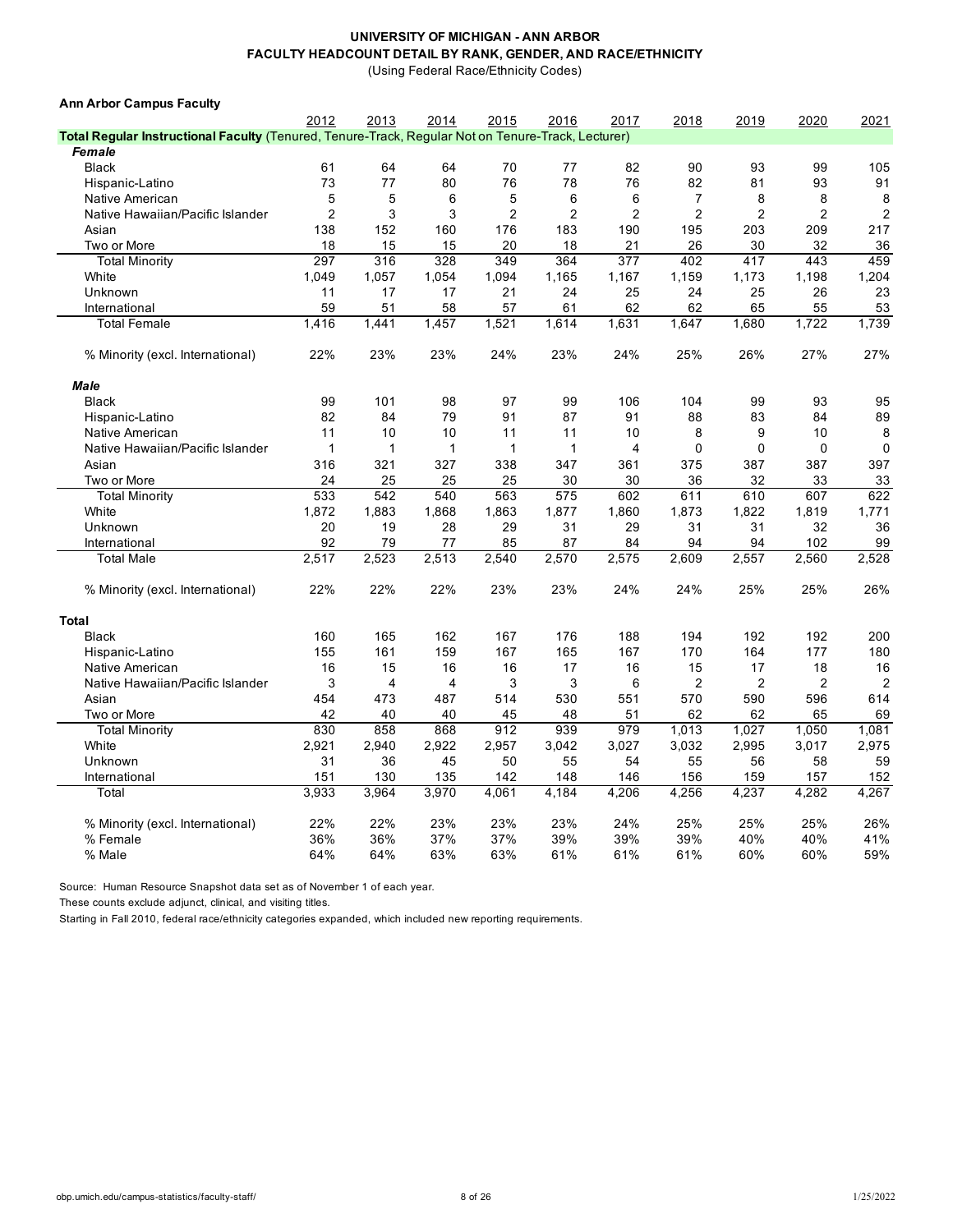(Using Federal Race/Ethnicity Codes)

| 2012<br>2013<br>2014<br>2015<br>2016<br>2017<br>2018<br>2019<br>2020<br>2021<br><b>Regular Clinical Instructional Faculty (All Ranks)</b><br>Female<br>33<br>38<br><b>Black</b><br>31<br>35<br>41<br>41<br>47<br>50<br>50<br>44<br>30<br>35<br>35<br>35<br>33<br>34<br>42<br>50<br>47<br>Hispanic-Latino<br>44<br>$\overline{2}$<br>3<br>3<br>3<br>3<br>Native American<br>4<br>4<br>4<br>4<br>4<br>$\mathbf 0$<br>$\mathbf 0$<br>$\mathbf 0$<br>0<br>$\mathbf 0$<br>$\mathbf 0$<br>$\mathbf{1}$<br>0<br>$\mathbf 0$<br>$\mathbf 0$<br>Native Hawaiian/Pacific Islander<br>Asian<br>130<br>140<br>150<br>162<br>174<br>193<br>205<br>212<br>227<br>237<br>19<br>19<br>19<br>17<br>17<br>21<br>22<br>25<br>28<br>27<br>Two or More<br>231<br>240<br>258<br>269<br>290<br>320<br>329<br>359<br>365<br><b>Total Minority</b><br>213<br>823<br>829<br>White<br>544<br>580<br>609<br>654<br>685<br>719<br>784<br>828<br>9<br>21<br>Unknown<br>8<br>13<br>14<br>16<br>14<br>17<br>15<br>18<br>17<br>18<br>16<br>13<br>11<br>13<br>15<br>8<br>12<br>International<br>14<br><b>Total Female</b><br>782<br>838<br>876<br>942<br>983<br>1,034<br>1,134<br>1,182<br>1,213<br>1,227<br>28%<br>28%<br>28%<br>28%<br>28%<br>28%<br>29%<br>28%<br>30%<br>30%<br>% Minority (excl. International)<br>Male<br>25<br>26<br>28<br>32<br>38<br>35<br>35<br><b>Black</b><br>24<br>26<br>36<br>18<br>16<br>22<br>20<br>15<br>22<br>28<br>30<br>Hispanic-Latino<br>16<br>17<br>$\mathbf{1}$<br>1<br>$\overline{2}$<br>$\mathbf{1}$<br>1<br>1<br>$\overline{2}$<br>$\overline{2}$<br>$\overline{2}$<br>$\overline{2}$<br>Native American<br>$\mathbf{0}$<br>$\mathbf{0}$<br>$\mathbf{0}$<br>$\mathbf{0}$<br>$\Omega$<br>$\Omega$<br>$\Omega$<br>$\Omega$<br>$\Omega$<br>$\mathbf 0$<br>Native Hawaiian/Pacific Islander<br>113<br>112<br>180<br>130<br>145<br>156<br>157<br>170<br>177<br>186<br>Asian<br>5<br>5<br>6<br>8<br>8<br>8<br>Two or More<br>9<br>12<br>11<br>7<br>255<br>161<br>159<br>186<br>199<br>209<br>214<br>237<br>250<br>259<br><b>Total Minority</b><br>743<br>White<br>515<br>532<br>556<br>607<br>613<br>640<br>684<br>714<br>734<br>22<br>19<br>19<br>18<br>19<br>20<br>18<br>20<br>25<br>28<br>Unknown<br>30<br>22<br>35<br>20<br>25<br>17<br>20<br>15<br>International<br>19<br>16<br>725<br>745<br>780<br>850<br>859<br>891<br>961<br>1.034<br>1.041<br><b>Total Male</b><br>1.008<br>23%<br>22%<br>24%<br>24%<br>25%<br>25%<br>25%<br>25%<br>25%<br>25%<br>% Minority (excl. International)<br><b>Total</b><br><b>Black</b><br>55<br>58<br>61<br>67<br>73<br>83<br>82<br>85<br>85<br>66<br>48<br>57<br>55<br>49<br>49<br>59<br>66<br>78<br>77<br>Hispanic-Latino<br>51<br>3<br>5<br>5<br>$\overline{4}$<br>4<br>6<br>6<br>6<br>6<br>Native American<br>4<br>$\Omega$<br>$\mathbf 0$<br>$\mathbf 0$<br>$\mathbf 0$<br>Native Hawaiian/Pacific Islander<br>$\mathbf{1}$<br>0<br>0<br>0<br>0<br>$\Omega$<br>243<br>252<br>280<br>307<br>330<br>389<br>417<br>Asian<br>350<br>375<br>413<br>24<br>24<br>23<br>24<br>29<br>28<br>34<br>36<br>36<br>35<br>Two or More<br>374<br>390<br>478<br>557<br>579<br>620<br><b>Total Minority</b><br>426<br>457<br>504<br>618<br>1,298<br>1,537<br>White<br>1,059<br>1,112<br>1,165<br>1,261<br>1,359<br>1,468<br>1,562<br>1,572<br>27<br>28<br>31<br>33<br>36<br>32<br>37<br>37<br>43<br>49<br>Unknown<br>47<br>53<br>34<br>41<br>30<br>30<br>33<br>37<br>27<br>International<br>24<br>1,507<br>1,583<br>1,656<br>1,792<br>1,842<br>1,925<br>2,095<br>2,190<br>2,247<br>2,268<br>Total<br>25%<br>26%<br>27%<br>27%<br>28%<br>26%<br>26%<br>26%<br>27%<br>28%<br>% Minority (excl. International)<br>52%<br>54%<br>53%<br>53%<br>53%<br>53%<br>54%<br>54%<br>54%<br>54%<br>% Female<br>47%<br>48%<br>47%<br>47%<br>47%<br>46%<br>46%<br>46%<br>46%<br>46%<br>% Male | <b>Ann Arbor Campus Faculty</b> |  |  |  |  |  |
|---------------------------------------------------------------------------------------------------------------------------------------------------------------------------------------------------------------------------------------------------------------------------------------------------------------------------------------------------------------------------------------------------------------------------------------------------------------------------------------------------------------------------------------------------------------------------------------------------------------------------------------------------------------------------------------------------------------------------------------------------------------------------------------------------------------------------------------------------------------------------------------------------------------------------------------------------------------------------------------------------------------------------------------------------------------------------------------------------------------------------------------------------------------------------------------------------------------------------------------------------------------------------------------------------------------------------------------------------------------------------------------------------------------------------------------------------------------------------------------------------------------------------------------------------------------------------------------------------------------------------------------------------------------------------------------------------------------------------------------------------------------------------------------------------------------------------------------------------------------------------------------------------------------------------------------------------------------------------------------------------------------------------------------------------------------------------------------------------------------------------------------------------------------------------------------------------------------------------------------------------------------------------------------------------------------------------------------------------------------------------------------------------------------------------------------------------------------------------------------------------------------------------------------------------------------------------------------------------------------------------------------------------------------------------------------------------------------------------------------------------------------------------------------------------------------------------------------------------------------------------------------------------------------------------------------------------------------------------------------------------------------------------------------------------------------------------------------------------------------------------------------------------------------------------------------------------------------------------------------------------------------------------------------------------------------------------------------------------------------------------------------------------------------------------------------------------------------------------------------------------------------------------------------------------------------------------------------------------------------------------------------------------------------------------------------------------------------------------------------------------------------------------------------------------------|---------------------------------|--|--|--|--|--|
|                                                                                                                                                                                                                                                                                                                                                                                                                                                                                                                                                                                                                                                                                                                                                                                                                                                                                                                                                                                                                                                                                                                                                                                                                                                                                                                                                                                                                                                                                                                                                                                                                                                                                                                                                                                                                                                                                                                                                                                                                                                                                                                                                                                                                                                                                                                                                                                                                                                                                                                                                                                                                                                                                                                                                                                                                                                                                                                                                                                                                                                                                                                                                                                                                                                                                                                                                                                                                                                                                                                                                                                                                                                                                                                                                                                                         |                                 |  |  |  |  |  |
|                                                                                                                                                                                                                                                                                                                                                                                                                                                                                                                                                                                                                                                                                                                                                                                                                                                                                                                                                                                                                                                                                                                                                                                                                                                                                                                                                                                                                                                                                                                                                                                                                                                                                                                                                                                                                                                                                                                                                                                                                                                                                                                                                                                                                                                                                                                                                                                                                                                                                                                                                                                                                                                                                                                                                                                                                                                                                                                                                                                                                                                                                                                                                                                                                                                                                                                                                                                                                                                                                                                                                                                                                                                                                                                                                                                                         |                                 |  |  |  |  |  |
|                                                                                                                                                                                                                                                                                                                                                                                                                                                                                                                                                                                                                                                                                                                                                                                                                                                                                                                                                                                                                                                                                                                                                                                                                                                                                                                                                                                                                                                                                                                                                                                                                                                                                                                                                                                                                                                                                                                                                                                                                                                                                                                                                                                                                                                                                                                                                                                                                                                                                                                                                                                                                                                                                                                                                                                                                                                                                                                                                                                                                                                                                                                                                                                                                                                                                                                                                                                                                                                                                                                                                                                                                                                                                                                                                                                                         |                                 |  |  |  |  |  |
|                                                                                                                                                                                                                                                                                                                                                                                                                                                                                                                                                                                                                                                                                                                                                                                                                                                                                                                                                                                                                                                                                                                                                                                                                                                                                                                                                                                                                                                                                                                                                                                                                                                                                                                                                                                                                                                                                                                                                                                                                                                                                                                                                                                                                                                                                                                                                                                                                                                                                                                                                                                                                                                                                                                                                                                                                                                                                                                                                                                                                                                                                                                                                                                                                                                                                                                                                                                                                                                                                                                                                                                                                                                                                                                                                                                                         |                                 |  |  |  |  |  |
|                                                                                                                                                                                                                                                                                                                                                                                                                                                                                                                                                                                                                                                                                                                                                                                                                                                                                                                                                                                                                                                                                                                                                                                                                                                                                                                                                                                                                                                                                                                                                                                                                                                                                                                                                                                                                                                                                                                                                                                                                                                                                                                                                                                                                                                                                                                                                                                                                                                                                                                                                                                                                                                                                                                                                                                                                                                                                                                                                                                                                                                                                                                                                                                                                                                                                                                                                                                                                                                                                                                                                                                                                                                                                                                                                                                                         |                                 |  |  |  |  |  |
|                                                                                                                                                                                                                                                                                                                                                                                                                                                                                                                                                                                                                                                                                                                                                                                                                                                                                                                                                                                                                                                                                                                                                                                                                                                                                                                                                                                                                                                                                                                                                                                                                                                                                                                                                                                                                                                                                                                                                                                                                                                                                                                                                                                                                                                                                                                                                                                                                                                                                                                                                                                                                                                                                                                                                                                                                                                                                                                                                                                                                                                                                                                                                                                                                                                                                                                                                                                                                                                                                                                                                                                                                                                                                                                                                                                                         |                                 |  |  |  |  |  |
|                                                                                                                                                                                                                                                                                                                                                                                                                                                                                                                                                                                                                                                                                                                                                                                                                                                                                                                                                                                                                                                                                                                                                                                                                                                                                                                                                                                                                                                                                                                                                                                                                                                                                                                                                                                                                                                                                                                                                                                                                                                                                                                                                                                                                                                                                                                                                                                                                                                                                                                                                                                                                                                                                                                                                                                                                                                                                                                                                                                                                                                                                                                                                                                                                                                                                                                                                                                                                                                                                                                                                                                                                                                                                                                                                                                                         |                                 |  |  |  |  |  |
|                                                                                                                                                                                                                                                                                                                                                                                                                                                                                                                                                                                                                                                                                                                                                                                                                                                                                                                                                                                                                                                                                                                                                                                                                                                                                                                                                                                                                                                                                                                                                                                                                                                                                                                                                                                                                                                                                                                                                                                                                                                                                                                                                                                                                                                                                                                                                                                                                                                                                                                                                                                                                                                                                                                                                                                                                                                                                                                                                                                                                                                                                                                                                                                                                                                                                                                                                                                                                                                                                                                                                                                                                                                                                                                                                                                                         |                                 |  |  |  |  |  |
|                                                                                                                                                                                                                                                                                                                                                                                                                                                                                                                                                                                                                                                                                                                                                                                                                                                                                                                                                                                                                                                                                                                                                                                                                                                                                                                                                                                                                                                                                                                                                                                                                                                                                                                                                                                                                                                                                                                                                                                                                                                                                                                                                                                                                                                                                                                                                                                                                                                                                                                                                                                                                                                                                                                                                                                                                                                                                                                                                                                                                                                                                                                                                                                                                                                                                                                                                                                                                                                                                                                                                                                                                                                                                                                                                                                                         |                                 |  |  |  |  |  |
|                                                                                                                                                                                                                                                                                                                                                                                                                                                                                                                                                                                                                                                                                                                                                                                                                                                                                                                                                                                                                                                                                                                                                                                                                                                                                                                                                                                                                                                                                                                                                                                                                                                                                                                                                                                                                                                                                                                                                                                                                                                                                                                                                                                                                                                                                                                                                                                                                                                                                                                                                                                                                                                                                                                                                                                                                                                                                                                                                                                                                                                                                                                                                                                                                                                                                                                                                                                                                                                                                                                                                                                                                                                                                                                                                                                                         |                                 |  |  |  |  |  |
|                                                                                                                                                                                                                                                                                                                                                                                                                                                                                                                                                                                                                                                                                                                                                                                                                                                                                                                                                                                                                                                                                                                                                                                                                                                                                                                                                                                                                                                                                                                                                                                                                                                                                                                                                                                                                                                                                                                                                                                                                                                                                                                                                                                                                                                                                                                                                                                                                                                                                                                                                                                                                                                                                                                                                                                                                                                                                                                                                                                                                                                                                                                                                                                                                                                                                                                                                                                                                                                                                                                                                                                                                                                                                                                                                                                                         |                                 |  |  |  |  |  |
|                                                                                                                                                                                                                                                                                                                                                                                                                                                                                                                                                                                                                                                                                                                                                                                                                                                                                                                                                                                                                                                                                                                                                                                                                                                                                                                                                                                                                                                                                                                                                                                                                                                                                                                                                                                                                                                                                                                                                                                                                                                                                                                                                                                                                                                                                                                                                                                                                                                                                                                                                                                                                                                                                                                                                                                                                                                                                                                                                                                                                                                                                                                                                                                                                                                                                                                                                                                                                                                                                                                                                                                                                                                                                                                                                                                                         |                                 |  |  |  |  |  |
|                                                                                                                                                                                                                                                                                                                                                                                                                                                                                                                                                                                                                                                                                                                                                                                                                                                                                                                                                                                                                                                                                                                                                                                                                                                                                                                                                                                                                                                                                                                                                                                                                                                                                                                                                                                                                                                                                                                                                                                                                                                                                                                                                                                                                                                                                                                                                                                                                                                                                                                                                                                                                                                                                                                                                                                                                                                                                                                                                                                                                                                                                                                                                                                                                                                                                                                                                                                                                                                                                                                                                                                                                                                                                                                                                                                                         |                                 |  |  |  |  |  |
|                                                                                                                                                                                                                                                                                                                                                                                                                                                                                                                                                                                                                                                                                                                                                                                                                                                                                                                                                                                                                                                                                                                                                                                                                                                                                                                                                                                                                                                                                                                                                                                                                                                                                                                                                                                                                                                                                                                                                                                                                                                                                                                                                                                                                                                                                                                                                                                                                                                                                                                                                                                                                                                                                                                                                                                                                                                                                                                                                                                                                                                                                                                                                                                                                                                                                                                                                                                                                                                                                                                                                                                                                                                                                                                                                                                                         |                                 |  |  |  |  |  |
|                                                                                                                                                                                                                                                                                                                                                                                                                                                                                                                                                                                                                                                                                                                                                                                                                                                                                                                                                                                                                                                                                                                                                                                                                                                                                                                                                                                                                                                                                                                                                                                                                                                                                                                                                                                                                                                                                                                                                                                                                                                                                                                                                                                                                                                                                                                                                                                                                                                                                                                                                                                                                                                                                                                                                                                                                                                                                                                                                                                                                                                                                                                                                                                                                                                                                                                                                                                                                                                                                                                                                                                                                                                                                                                                                                                                         |                                 |  |  |  |  |  |
|                                                                                                                                                                                                                                                                                                                                                                                                                                                                                                                                                                                                                                                                                                                                                                                                                                                                                                                                                                                                                                                                                                                                                                                                                                                                                                                                                                                                                                                                                                                                                                                                                                                                                                                                                                                                                                                                                                                                                                                                                                                                                                                                                                                                                                                                                                                                                                                                                                                                                                                                                                                                                                                                                                                                                                                                                                                                                                                                                                                                                                                                                                                                                                                                                                                                                                                                                                                                                                                                                                                                                                                                                                                                                                                                                                                                         |                                 |  |  |  |  |  |
|                                                                                                                                                                                                                                                                                                                                                                                                                                                                                                                                                                                                                                                                                                                                                                                                                                                                                                                                                                                                                                                                                                                                                                                                                                                                                                                                                                                                                                                                                                                                                                                                                                                                                                                                                                                                                                                                                                                                                                                                                                                                                                                                                                                                                                                                                                                                                                                                                                                                                                                                                                                                                                                                                                                                                                                                                                                                                                                                                                                                                                                                                                                                                                                                                                                                                                                                                                                                                                                                                                                                                                                                                                                                                                                                                                                                         |                                 |  |  |  |  |  |
|                                                                                                                                                                                                                                                                                                                                                                                                                                                                                                                                                                                                                                                                                                                                                                                                                                                                                                                                                                                                                                                                                                                                                                                                                                                                                                                                                                                                                                                                                                                                                                                                                                                                                                                                                                                                                                                                                                                                                                                                                                                                                                                                                                                                                                                                                                                                                                                                                                                                                                                                                                                                                                                                                                                                                                                                                                                                                                                                                                                                                                                                                                                                                                                                                                                                                                                                                                                                                                                                                                                                                                                                                                                                                                                                                                                                         |                                 |  |  |  |  |  |
|                                                                                                                                                                                                                                                                                                                                                                                                                                                                                                                                                                                                                                                                                                                                                                                                                                                                                                                                                                                                                                                                                                                                                                                                                                                                                                                                                                                                                                                                                                                                                                                                                                                                                                                                                                                                                                                                                                                                                                                                                                                                                                                                                                                                                                                                                                                                                                                                                                                                                                                                                                                                                                                                                                                                                                                                                                                                                                                                                                                                                                                                                                                                                                                                                                                                                                                                                                                                                                                                                                                                                                                                                                                                                                                                                                                                         |                                 |  |  |  |  |  |
|                                                                                                                                                                                                                                                                                                                                                                                                                                                                                                                                                                                                                                                                                                                                                                                                                                                                                                                                                                                                                                                                                                                                                                                                                                                                                                                                                                                                                                                                                                                                                                                                                                                                                                                                                                                                                                                                                                                                                                                                                                                                                                                                                                                                                                                                                                                                                                                                                                                                                                                                                                                                                                                                                                                                                                                                                                                                                                                                                                                                                                                                                                                                                                                                                                                                                                                                                                                                                                                                                                                                                                                                                                                                                                                                                                                                         |                                 |  |  |  |  |  |
|                                                                                                                                                                                                                                                                                                                                                                                                                                                                                                                                                                                                                                                                                                                                                                                                                                                                                                                                                                                                                                                                                                                                                                                                                                                                                                                                                                                                                                                                                                                                                                                                                                                                                                                                                                                                                                                                                                                                                                                                                                                                                                                                                                                                                                                                                                                                                                                                                                                                                                                                                                                                                                                                                                                                                                                                                                                                                                                                                                                                                                                                                                                                                                                                                                                                                                                                                                                                                                                                                                                                                                                                                                                                                                                                                                                                         |                                 |  |  |  |  |  |
|                                                                                                                                                                                                                                                                                                                                                                                                                                                                                                                                                                                                                                                                                                                                                                                                                                                                                                                                                                                                                                                                                                                                                                                                                                                                                                                                                                                                                                                                                                                                                                                                                                                                                                                                                                                                                                                                                                                                                                                                                                                                                                                                                                                                                                                                                                                                                                                                                                                                                                                                                                                                                                                                                                                                                                                                                                                                                                                                                                                                                                                                                                                                                                                                                                                                                                                                                                                                                                                                                                                                                                                                                                                                                                                                                                                                         |                                 |  |  |  |  |  |
|                                                                                                                                                                                                                                                                                                                                                                                                                                                                                                                                                                                                                                                                                                                                                                                                                                                                                                                                                                                                                                                                                                                                                                                                                                                                                                                                                                                                                                                                                                                                                                                                                                                                                                                                                                                                                                                                                                                                                                                                                                                                                                                                                                                                                                                                                                                                                                                                                                                                                                                                                                                                                                                                                                                                                                                                                                                                                                                                                                                                                                                                                                                                                                                                                                                                                                                                                                                                                                                                                                                                                                                                                                                                                                                                                                                                         |                                 |  |  |  |  |  |
|                                                                                                                                                                                                                                                                                                                                                                                                                                                                                                                                                                                                                                                                                                                                                                                                                                                                                                                                                                                                                                                                                                                                                                                                                                                                                                                                                                                                                                                                                                                                                                                                                                                                                                                                                                                                                                                                                                                                                                                                                                                                                                                                                                                                                                                                                                                                                                                                                                                                                                                                                                                                                                                                                                                                                                                                                                                                                                                                                                                                                                                                                                                                                                                                                                                                                                                                                                                                                                                                                                                                                                                                                                                                                                                                                                                                         |                                 |  |  |  |  |  |
|                                                                                                                                                                                                                                                                                                                                                                                                                                                                                                                                                                                                                                                                                                                                                                                                                                                                                                                                                                                                                                                                                                                                                                                                                                                                                                                                                                                                                                                                                                                                                                                                                                                                                                                                                                                                                                                                                                                                                                                                                                                                                                                                                                                                                                                                                                                                                                                                                                                                                                                                                                                                                                                                                                                                                                                                                                                                                                                                                                                                                                                                                                                                                                                                                                                                                                                                                                                                                                                                                                                                                                                                                                                                                                                                                                                                         |                                 |  |  |  |  |  |
|                                                                                                                                                                                                                                                                                                                                                                                                                                                                                                                                                                                                                                                                                                                                                                                                                                                                                                                                                                                                                                                                                                                                                                                                                                                                                                                                                                                                                                                                                                                                                                                                                                                                                                                                                                                                                                                                                                                                                                                                                                                                                                                                                                                                                                                                                                                                                                                                                                                                                                                                                                                                                                                                                                                                                                                                                                                                                                                                                                                                                                                                                                                                                                                                                                                                                                                                                                                                                                                                                                                                                                                                                                                                                                                                                                                                         |                                 |  |  |  |  |  |
|                                                                                                                                                                                                                                                                                                                                                                                                                                                                                                                                                                                                                                                                                                                                                                                                                                                                                                                                                                                                                                                                                                                                                                                                                                                                                                                                                                                                                                                                                                                                                                                                                                                                                                                                                                                                                                                                                                                                                                                                                                                                                                                                                                                                                                                                                                                                                                                                                                                                                                                                                                                                                                                                                                                                                                                                                                                                                                                                                                                                                                                                                                                                                                                                                                                                                                                                                                                                                                                                                                                                                                                                                                                                                                                                                                                                         |                                 |  |  |  |  |  |
|                                                                                                                                                                                                                                                                                                                                                                                                                                                                                                                                                                                                                                                                                                                                                                                                                                                                                                                                                                                                                                                                                                                                                                                                                                                                                                                                                                                                                                                                                                                                                                                                                                                                                                                                                                                                                                                                                                                                                                                                                                                                                                                                                                                                                                                                                                                                                                                                                                                                                                                                                                                                                                                                                                                                                                                                                                                                                                                                                                                                                                                                                                                                                                                                                                                                                                                                                                                                                                                                                                                                                                                                                                                                                                                                                                                                         |                                 |  |  |  |  |  |
|                                                                                                                                                                                                                                                                                                                                                                                                                                                                                                                                                                                                                                                                                                                                                                                                                                                                                                                                                                                                                                                                                                                                                                                                                                                                                                                                                                                                                                                                                                                                                                                                                                                                                                                                                                                                                                                                                                                                                                                                                                                                                                                                                                                                                                                                                                                                                                                                                                                                                                                                                                                                                                                                                                                                                                                                                                                                                                                                                                                                                                                                                                                                                                                                                                                                                                                                                                                                                                                                                                                                                                                                                                                                                                                                                                                                         |                                 |  |  |  |  |  |
|                                                                                                                                                                                                                                                                                                                                                                                                                                                                                                                                                                                                                                                                                                                                                                                                                                                                                                                                                                                                                                                                                                                                                                                                                                                                                                                                                                                                                                                                                                                                                                                                                                                                                                                                                                                                                                                                                                                                                                                                                                                                                                                                                                                                                                                                                                                                                                                                                                                                                                                                                                                                                                                                                                                                                                                                                                                                                                                                                                                                                                                                                                                                                                                                                                                                                                                                                                                                                                                                                                                                                                                                                                                                                                                                                                                                         |                                 |  |  |  |  |  |
|                                                                                                                                                                                                                                                                                                                                                                                                                                                                                                                                                                                                                                                                                                                                                                                                                                                                                                                                                                                                                                                                                                                                                                                                                                                                                                                                                                                                                                                                                                                                                                                                                                                                                                                                                                                                                                                                                                                                                                                                                                                                                                                                                                                                                                                                                                                                                                                                                                                                                                                                                                                                                                                                                                                                                                                                                                                                                                                                                                                                                                                                                                                                                                                                                                                                                                                                                                                                                                                                                                                                                                                                                                                                                                                                                                                                         |                                 |  |  |  |  |  |
|                                                                                                                                                                                                                                                                                                                                                                                                                                                                                                                                                                                                                                                                                                                                                                                                                                                                                                                                                                                                                                                                                                                                                                                                                                                                                                                                                                                                                                                                                                                                                                                                                                                                                                                                                                                                                                                                                                                                                                                                                                                                                                                                                                                                                                                                                                                                                                                                                                                                                                                                                                                                                                                                                                                                                                                                                                                                                                                                                                                                                                                                                                                                                                                                                                                                                                                                                                                                                                                                                                                                                                                                                                                                                                                                                                                                         |                                 |  |  |  |  |  |
|                                                                                                                                                                                                                                                                                                                                                                                                                                                                                                                                                                                                                                                                                                                                                                                                                                                                                                                                                                                                                                                                                                                                                                                                                                                                                                                                                                                                                                                                                                                                                                                                                                                                                                                                                                                                                                                                                                                                                                                                                                                                                                                                                                                                                                                                                                                                                                                                                                                                                                                                                                                                                                                                                                                                                                                                                                                                                                                                                                                                                                                                                                                                                                                                                                                                                                                                                                                                                                                                                                                                                                                                                                                                                                                                                                                                         |                                 |  |  |  |  |  |
|                                                                                                                                                                                                                                                                                                                                                                                                                                                                                                                                                                                                                                                                                                                                                                                                                                                                                                                                                                                                                                                                                                                                                                                                                                                                                                                                                                                                                                                                                                                                                                                                                                                                                                                                                                                                                                                                                                                                                                                                                                                                                                                                                                                                                                                                                                                                                                                                                                                                                                                                                                                                                                                                                                                                                                                                                                                                                                                                                                                                                                                                                                                                                                                                                                                                                                                                                                                                                                                                                                                                                                                                                                                                                                                                                                                                         |                                 |  |  |  |  |  |
|                                                                                                                                                                                                                                                                                                                                                                                                                                                                                                                                                                                                                                                                                                                                                                                                                                                                                                                                                                                                                                                                                                                                                                                                                                                                                                                                                                                                                                                                                                                                                                                                                                                                                                                                                                                                                                                                                                                                                                                                                                                                                                                                                                                                                                                                                                                                                                                                                                                                                                                                                                                                                                                                                                                                                                                                                                                                                                                                                                                                                                                                                                                                                                                                                                                                                                                                                                                                                                                                                                                                                                                                                                                                                                                                                                                                         |                                 |  |  |  |  |  |
|                                                                                                                                                                                                                                                                                                                                                                                                                                                                                                                                                                                                                                                                                                                                                                                                                                                                                                                                                                                                                                                                                                                                                                                                                                                                                                                                                                                                                                                                                                                                                                                                                                                                                                                                                                                                                                                                                                                                                                                                                                                                                                                                                                                                                                                                                                                                                                                                                                                                                                                                                                                                                                                                                                                                                                                                                                                                                                                                                                                                                                                                                                                                                                                                                                                                                                                                                                                                                                                                                                                                                                                                                                                                                                                                                                                                         |                                 |  |  |  |  |  |
|                                                                                                                                                                                                                                                                                                                                                                                                                                                                                                                                                                                                                                                                                                                                                                                                                                                                                                                                                                                                                                                                                                                                                                                                                                                                                                                                                                                                                                                                                                                                                                                                                                                                                                                                                                                                                                                                                                                                                                                                                                                                                                                                                                                                                                                                                                                                                                                                                                                                                                                                                                                                                                                                                                                                                                                                                                                                                                                                                                                                                                                                                                                                                                                                                                                                                                                                                                                                                                                                                                                                                                                                                                                                                                                                                                                                         |                                 |  |  |  |  |  |
|                                                                                                                                                                                                                                                                                                                                                                                                                                                                                                                                                                                                                                                                                                                                                                                                                                                                                                                                                                                                                                                                                                                                                                                                                                                                                                                                                                                                                                                                                                                                                                                                                                                                                                                                                                                                                                                                                                                                                                                                                                                                                                                                                                                                                                                                                                                                                                                                                                                                                                                                                                                                                                                                                                                                                                                                                                                                                                                                                                                                                                                                                                                                                                                                                                                                                                                                                                                                                                                                                                                                                                                                                                                                                                                                                                                                         |                                 |  |  |  |  |  |
|                                                                                                                                                                                                                                                                                                                                                                                                                                                                                                                                                                                                                                                                                                                                                                                                                                                                                                                                                                                                                                                                                                                                                                                                                                                                                                                                                                                                                                                                                                                                                                                                                                                                                                                                                                                                                                                                                                                                                                                                                                                                                                                                                                                                                                                                                                                                                                                                                                                                                                                                                                                                                                                                                                                                                                                                                                                                                                                                                                                                                                                                                                                                                                                                                                                                                                                                                                                                                                                                                                                                                                                                                                                                                                                                                                                                         |                                 |  |  |  |  |  |
|                                                                                                                                                                                                                                                                                                                                                                                                                                                                                                                                                                                                                                                                                                                                                                                                                                                                                                                                                                                                                                                                                                                                                                                                                                                                                                                                                                                                                                                                                                                                                                                                                                                                                                                                                                                                                                                                                                                                                                                                                                                                                                                                                                                                                                                                                                                                                                                                                                                                                                                                                                                                                                                                                                                                                                                                                                                                                                                                                                                                                                                                                                                                                                                                                                                                                                                                                                                                                                                                                                                                                                                                                                                                                                                                                                                                         |                                 |  |  |  |  |  |
|                                                                                                                                                                                                                                                                                                                                                                                                                                                                                                                                                                                                                                                                                                                                                                                                                                                                                                                                                                                                                                                                                                                                                                                                                                                                                                                                                                                                                                                                                                                                                                                                                                                                                                                                                                                                                                                                                                                                                                                                                                                                                                                                                                                                                                                                                                                                                                                                                                                                                                                                                                                                                                                                                                                                                                                                                                                                                                                                                                                                                                                                                                                                                                                                                                                                                                                                                                                                                                                                                                                                                                                                                                                                                                                                                                                                         |                                 |  |  |  |  |  |
|                                                                                                                                                                                                                                                                                                                                                                                                                                                                                                                                                                                                                                                                                                                                                                                                                                                                                                                                                                                                                                                                                                                                                                                                                                                                                                                                                                                                                                                                                                                                                                                                                                                                                                                                                                                                                                                                                                                                                                                                                                                                                                                                                                                                                                                                                                                                                                                                                                                                                                                                                                                                                                                                                                                                                                                                                                                                                                                                                                                                                                                                                                                                                                                                                                                                                                                                                                                                                                                                                                                                                                                                                                                                                                                                                                                                         |                                 |  |  |  |  |  |
|                                                                                                                                                                                                                                                                                                                                                                                                                                                                                                                                                                                                                                                                                                                                                                                                                                                                                                                                                                                                                                                                                                                                                                                                                                                                                                                                                                                                                                                                                                                                                                                                                                                                                                                                                                                                                                                                                                                                                                                                                                                                                                                                                                                                                                                                                                                                                                                                                                                                                                                                                                                                                                                                                                                                                                                                                                                                                                                                                                                                                                                                                                                                                                                                                                                                                                                                                                                                                                                                                                                                                                                                                                                                                                                                                                                                         |                                 |  |  |  |  |  |
|                                                                                                                                                                                                                                                                                                                                                                                                                                                                                                                                                                                                                                                                                                                                                                                                                                                                                                                                                                                                                                                                                                                                                                                                                                                                                                                                                                                                                                                                                                                                                                                                                                                                                                                                                                                                                                                                                                                                                                                                                                                                                                                                                                                                                                                                                                                                                                                                                                                                                                                                                                                                                                                                                                                                                                                                                                                                                                                                                                                                                                                                                                                                                                                                                                                                                                                                                                                                                                                                                                                                                                                                                                                                                                                                                                                                         |                                 |  |  |  |  |  |

Source: Human Resource Snapshot data set as of November 1 of each year.

These counts exclude adjunct and visiting titles.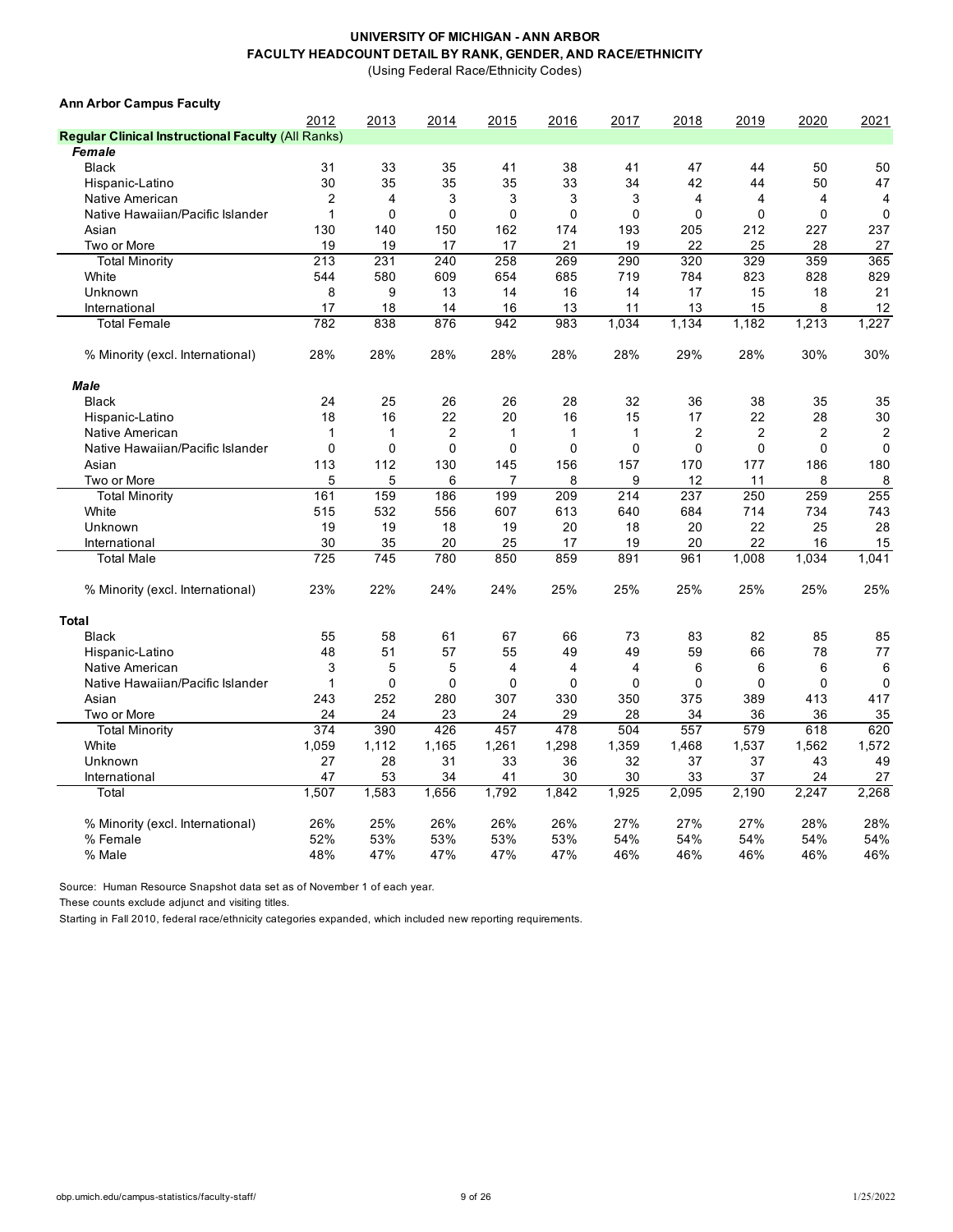(Using Federal Race/Ethnicity Codes)

| <b>Ann Arbor Campus Faculty</b>               |                |                |                |                |                |                |                 |                |              |                |
|-----------------------------------------------|----------------|----------------|----------------|----------------|----------------|----------------|-----------------|----------------|--------------|----------------|
|                                               | 2012           | 2013           | 2014           | 2015           | 2016           | 2017           | 2018            | 2019           | 2020         | 2021           |
| <b>Primary Faculty (All Titles and Ranks)</b> |                |                |                |                |                |                |                 |                |              |                |
| Female                                        |                |                |                |                |                |                |                 |                |              |                |
| <b>Black</b>                                  | 8              | 5              | 3              | 3              | 4              | 5              | 4               | $\overline{7}$ | 7            | 11             |
| Hispanic-Latino                               | 14             | 15             | 12             | 11             | 10             | 10             | 8               | 9              | 9            | 14             |
| Native American                               | $\mathbf 0$    | 0              | $\mathbf 0$    | $\mathbf 0$    | $\mathbf 0$    | 0              | $\mathbf 0$     | $\mathbf 0$    | 0            | $\mathbf 0$    |
| Native Hawaiian/Pacific Islander              | $\mathbf 1$    | 1              | $\mathbf{1}$   | $\mathbf{1}$   | 1              | $\mathbf{1}$   | $\mathbf{1}$    | 1              | 1            | $\mathbf{1}$   |
| Asian                                         | 73             | 70             | 70             | 75             | 84             | 82             | 87              | 89             | 81           | 81             |
| Two or More                                   | 6              | $\overline{7}$ | 8              | 6              | 5              | $\overline{7}$ | 9               | 8              | 8            | 6              |
| <b>Total Minority</b>                         | 102            | 98             | 94             | 96             | 104            | 105            | 109             | 114            | 106          | 113            |
| White                                         | 269            | 258            | 251            | 240            | 245            | 255            | 256             | 259            | 247          | 244            |
| Unknown                                       | $\overline{2}$ | $\overline{4}$ | 6              | 6              | 6              | 5              | $\overline{4}$  | 5              | 8            | $\overline{7}$ |
| International                                 | 39             | 35             | 33             | 24             | 25             | 24             | 31              | 31             | 31           | 34             |
| <b>Total Female</b>                           | 412            | 395            | 384            | 366            | 380            | 389            | 400             | 409            | 392          | 398            |
| % Minority (excl. International)              | 27%            | 27%            | 27%            | 28%            | 29%            | 29%            | 30%             | 30%            | 29%          | 31%            |
| <b>Male</b>                                   |                |                |                |                |                |                |                 |                |              |                |
| <b>Black</b>                                  | $\overline{7}$ | $\overline{7}$ | 9              | 9              | 8              | 8              | $\overline{7}$  | $\overline{7}$ | 5            | 5              |
| Hispanic-Latino                               | 17             | 19             | 19             | 20             | 22             | 25             | 25              | 21             | 19           | 20             |
| Native American                               | $\mathbf 0$    | $\Omega$       | $\mathbf{0}$   | $\mathbf 0$    | 0              | 0              | $\Omega$        | $\Omega$       | $\mathbf 0$  | $\mathbf{0}$   |
| Native Hawaiian/Pacific Islander              | $\mathbf 0$    | $\Omega$       | $\mathbf 0$    | $\mathbf 0$    | $\Omega$       | $\mathbf 0$    | $\mathbf 0$     | $\Omega$       | 0            | $\mathbf 0$    |
| Asian                                         | 128            | 120            | 127            | 132            | 135            | 124            | 122             | 102            | 100          | 101            |
| Two or More                                   | 5              | 4              | 5              | 5              | 4              | 4              | 3               | 5              | 4            | 5              |
| <b>Total Minority</b>                         | 157            | 150            | 160            | 166            | 169            | 161            | 157             | 135            | 128          | 131            |
| White                                         | 282            | 280            | 274            | 277            | 274            | 270            | 269             | 266            | 241          | 249            |
| Unknown                                       | $\mathbf 1$    | 2              | $\overline{4}$ | $\overline{2}$ | $\overline{2}$ | $\overline{2}$ | $\overline{2}$  | $\overline{4}$ | 5            | 5              |
| International                                 | 65             | 57             | 52             | 61             | 67             | 69             | 79              | 84             | 88           | 85             |
| <b>Total Male</b>                             | 505            | 489            | 490            | 506            | 512            | 502            | 507             | 489            | 462          | 470            |
| % Minority (excl. International)              | 36%            | 35%            | 37%            | 37%            | 38%            | 37%            | 37%             | 33%            | 34%          | 34%            |
| Total                                         |                |                |                |                |                |                |                 |                |              |                |
| <b>Black</b>                                  | 15             | 12             | 12             | 12             | 12             | 13             | 11              | 14             | 12           | 16             |
| Hispanic-Latino                               | 31             | 34             | 31             | 31             | 32             | 35             | 33              | 30             | 28           | 34             |
| Native American                               | $\mathbf 0$    | 0              | $\mathbf 0$    | $\mathbf 0$    | 0              | 0              | $\mathbf 0$     | $\mathbf 0$    | 0            | $\mathbf 0$    |
| Native Hawaiian/Pacific Islander              | $\mathbf{1}$   | $\mathbf{1}$   | $\mathbf{1}$   | $\mathbf{1}$   | 1              | $\mathbf{1}$   | $\mathbf{1}$    | 1              | $\mathbf{1}$ | $\mathbf{1}$   |
| Asian                                         | 201            | 190            | 197            | 207            | 219            | 206            | 209             | 191            | 181          | 182            |
| Two or More                                   | 11             | 11             | 13             | 11             | 9              | 11             | 12              | 13             | 12           | 11             |
| <b>Total Minority</b>                         | 259            | 248            | 254            | 262            | 273            | 266            | 266             | 249            | 234          | 244            |
| White                                         | 551            | 538            | 525            | 517            | 519            | 525            | 525             | 525            | 488          | 493            |
| Unknown                                       | 3              | 6              | 10             | 8              | 8              | $\overline{7}$ | $6\phantom{1}6$ | 9              | 13           | 12             |
| International                                 | 104            | 92             | 85             | 85             | 92             | 93             | 110             | 115            | 119          | 119            |
| Total                                         | 917            | 884            | 874            | 872            | 892            | 891            | 907             | 898            | 854          | 868            |
|                                               |                |                |                |                |                |                |                 |                |              |                |
| % Minority (excl. International)              | 32%            | 31%            | 32%            | 33%            | 34%            | 33%            | 33%             | 32%            | 32%          | 33%            |
| % Female                                      | 45%            | 45%            | 44%            | 42%            | 43%            | 44%            | 44%             | 46%            | 46%          | 46%            |
| % Male                                        | 55%            | 55%            | 56%            | 58%            | 57%            | 56%            | 56%             | 54%            | 54%          | 54%            |

Source: Human Resource Snapshot data set as of November 1 of each year.

These counts exclude adjunct, clinical, and visiting titles.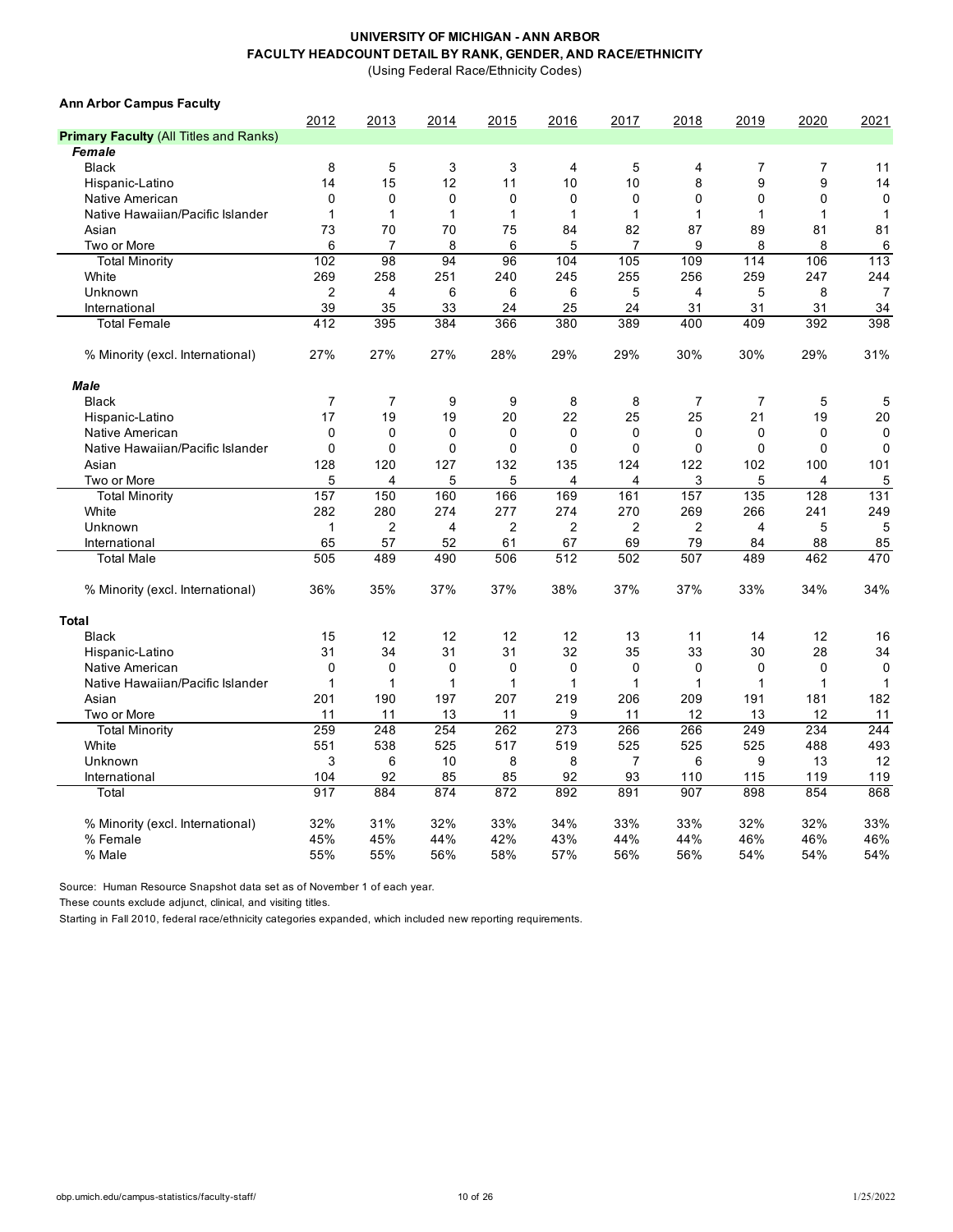(Using Federal Race/Ethnicity Codes)

| <b>Ann Arbor Campus Faculty</b>                                    |                |                |              |              |              |                |       |             |       |             |
|--------------------------------------------------------------------|----------------|----------------|--------------|--------------|--------------|----------------|-------|-------------|-------|-------------|
|                                                                    | 2012           | 2013           | 2014         | 2015         | 2016         | 2017           | 2018  | 2019        | 2020  | 2021        |
| <b>Total Regular Faculty (Instructional, Clinical and Primary)</b> |                |                |              |              |              |                |       |             |       |             |
| Female                                                             |                |                |              |              |              |                |       |             |       |             |
| <b>Black</b>                                                       | 100            | 102            | 102          | 114          | 119          | 128            | 141   | 144         | 156   | 166         |
| Hispanic-Latino                                                    | 117            | 127            | 127          | 122          | 121          | 120            | 132   | 134         | 152   | 152         |
| Native American                                                    | 7              | 9              | 9            | 8            | 9            | 9              | 11    | 12          | 12    | 12          |
| Native Hawaiian/Pacific Islander                                   | $\overline{4}$ | $\overline{4}$ | 4            | 3            | 3            | 3              | 3     | 3           | 3     | 3           |
| Asian                                                              | 341            | 362            | 380          | 413          | 441          | 465            | 487   | 504         | 517   | 535         |
| Two or More                                                        | 43             | 41             | 40           | 43           | 44           | 47             | 57    | 63          | 68    | 69          |
| <b>Total Minority</b>                                              | 612            | 645            | 662          | 703          | 737          | 772            | 831   | 860         | 908   | 937         |
| White                                                              | 1,862          | 1,895          | 1,914        | 1,988        | 2,095        | 2,141          | 2,199 | 2,255       | 2,273 | 2,277       |
| Unknown                                                            | 21             | 30             | 36           | 41           | 46           | 44             | 45    | 45          | 52    | 51          |
| International                                                      | 115            | 104            | 105          | 97           | 99           | 97             | 106   | 111         | 94    | 99          |
| <b>Total Female</b>                                                | 2,610          | 2,674          | 2,717        | 2,829        | 2,977        | 3,054          | 3,181 | 3,271       | 3,327 | 3,364       |
| % Minority (excl. International)                                   | 25%            | 25%            | 25%          | 26%          | 26%          | 26%            | 27%   | 27%         | 28%   | 29%         |
| Male                                                               |                |                |              |              |              |                |       |             |       |             |
| <b>Black</b>                                                       | 130            | 133            | 133          | 132          | 135          | 146            | 147   | 144         | 133   | 135         |
| Hispanic-Latino                                                    | 117            | 119            | 120          | 131          | 125          | 131            | 130   | 126         | 131   | 139         |
| Native American                                                    | 12             | 11             | 12           | 12           | 12           | 11             | 10    | 11          | 12    | 10          |
| Native Hawaiian/Pacific Islander                                   | $\mathbf{1}$   | $\mathbf{1}$   | $\mathbf{1}$ | $\mathbf{1}$ | $\mathbf{1}$ | $\overline{4}$ | 0     | $\mathbf 0$ | 0     | $\mathbf 0$ |
| Asian                                                              | 557            | 553            | 584          | 615          | 638          | 642            | 667   | 666         | 673   | 678         |
| Two or More                                                        | 34             | 34             | 36           | 37           | 42           | 43             | 51    | 48          | 45    | 46          |
| <b>Total Minority</b>                                              | 851            | 851            | 886          | 928          | 953          | 977            | 1,005 | 995         | 994   | 1,008       |
| White                                                              | 2,669          | 2,695          | 2,698        | 2,747        | 2,764        | 2,770          | 2,826 | 2,802       | 2,794 | 2,763       |
| Unknown                                                            | 40             | 40             | 50           | 50           | 53           | 49             | 53    | 57          | 62    | 69          |
| International                                                      | 187            | 171            | 149          | 171          | 171          | 172            | 193   | 200         | 206   | 199         |
| <b>Total Male</b>                                                  | 3.747          | 3,757          | 3,783        | 3,896        | 3,941        | 3,968          | 4,077 | 4,054       | 4,056 | 4,039       |
| % Minority (excl. International)                                   | 24%            | 24%            | 24%          | 25%          | 25%          | 26%            | 26%   | 26%         | 26%   | 26%         |
| <b>Total</b>                                                       |                |                |              |              |              |                |       |             |       |             |
| <b>Black</b>                                                       | 230            | 235            | 235          | 246          | 254          | 274            | 288   | 288         | 289   | 301         |
| Hispanic-Latino                                                    | 234            | 246            | 247          | 253          | 246          | 251            | 262   | 260         | 283   | 291         |
| Native American                                                    | 19             | 20             | 21           | 20           | 21           | 20             | 21    | 23          | 24    | 22          |
| Native Hawaiian/Pacific Islander                                   | 5              | 5              | 5            | 4            | 4            | $\overline{7}$ | 3     | 3           | 3     | 3           |
| Asian                                                              | 898            | 915            | 964          | 1,028        | 1,079        | 1,107          | 1,154 | 1,170       | 1,190 | 1,213       |
| Two or More                                                        | 77             | 75             | 76           | 80           | 86           | 90             | 108   | 111         | 113   | 115         |
| <b>Total Minority</b>                                              | 1,463          | 1,496          | 1,548        | 1,631        | 1,690        | 1,749          | 1,836 | 1,855       | 1,902 | 1,945       |
| White                                                              | 4,531          | 4,590          | 4,612        | 4,735        | 4,859        | 4,911          | 5,025 | 5,057       | 5,067 | 5,040       |
| Unknown                                                            | 61             | 70             | 86           | 91           | 99           | 93             | 98    | 102         | 114   | 120         |
| International                                                      | 302            | 275            | 254          | 268          | 270          | 269            | 299   | 311         | 300   | 298         |
| Total                                                              | 6,357          | 6.431          | 6,500        | 6,725        | 6,918        | 7,022          | 7,258 | 7,325       | 7.383 | 7.403       |
|                                                                    |                |                |              |              |              |                |       |             |       |             |
| % Minority (excl. International)                                   | 24%            | 24%            | 25%          | 25%          | 25%          | 26%            | 26%   | 26%         | 27%   | 27%         |
| % Female                                                           | 41%            | 42%            | 42%          | 42%          | 43%          | 43%            | 44%   | 45%         | 45%   | 45%         |
| % Male                                                             | 59%            | 58%            | 58%          | 58%          | 57%          | 57%            | 56%   | 55%         | 55%   | 55%         |

Source: Human Resource Snapshot data set as of November 1 of each year.

These counts exclude adjunct and visiting titles.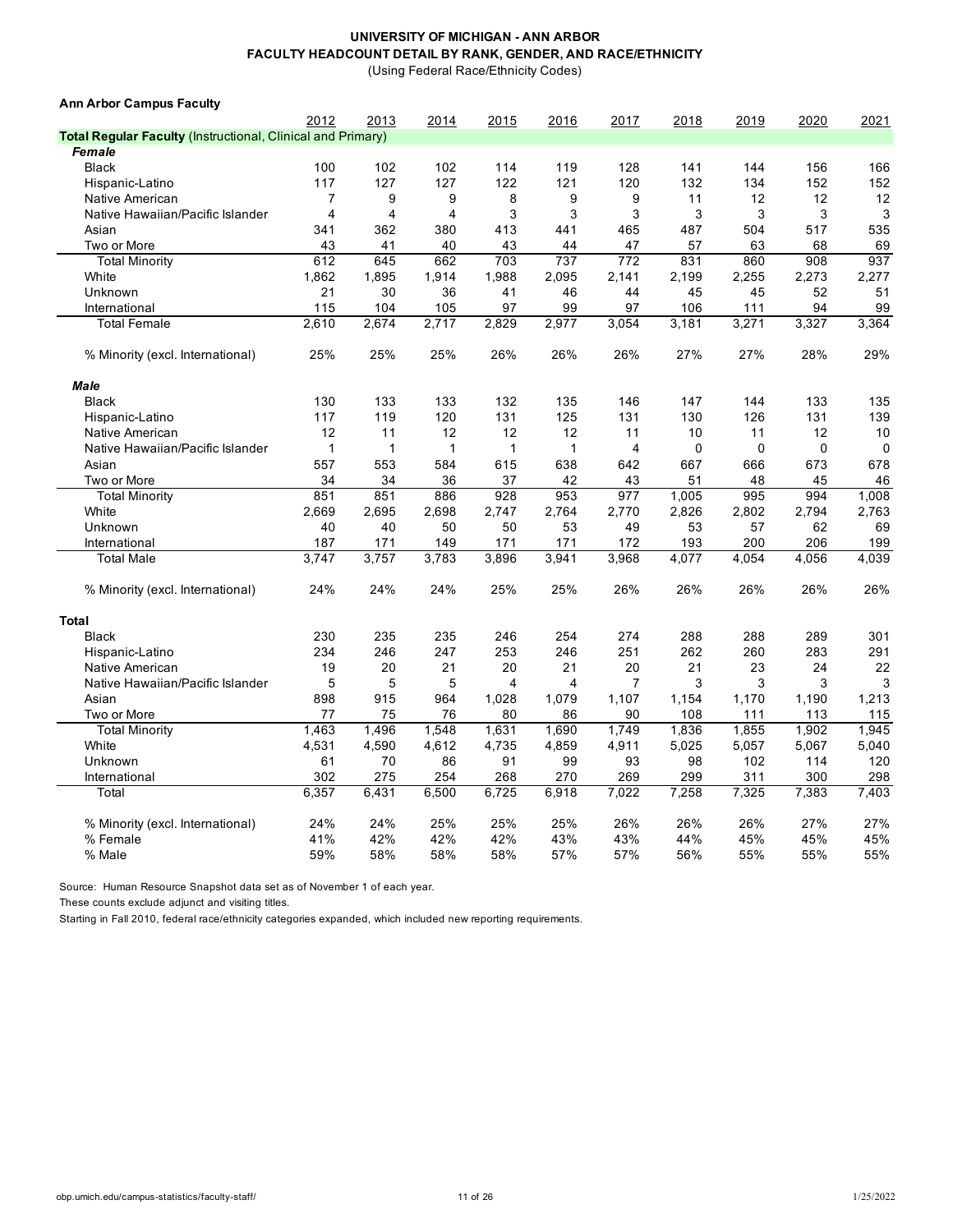(Using Federal Race/Ethnicity Codes)

| <b>Ann Arbor Campus Faculty</b>                                    |                |                |                         |                |                |                |                |                         |                |                |
|--------------------------------------------------------------------|----------------|----------------|-------------------------|----------------|----------------|----------------|----------------|-------------------------|----------------|----------------|
|                                                                    | 2012           | 2013           | 2014                    | 2015           | 2016           | 2017           | 2018           | 2019                    | 2020           | 2021           |
| Supplemental Instructional Faculty (includes Adjunct and Visiting) |                |                |                         |                |                |                |                |                         |                |                |
| <b>Female</b>                                                      |                |                |                         |                |                |                |                |                         |                |                |
| <b>Black</b>                                                       | 4              | 3              | 3                       | 5              | 4              | 5              | 3              | 4                       | 5              | 5              |
| Hispanic-Latino                                                    | 5              | 6              | 5                       | 5              | $\overline{4}$ | 3              | $\overline{c}$ | 5                       | 5              | 5              |
| Native American                                                    | $\mathbf{0}$   | $\Omega$       | $\Omega$                | $\Omega$       | $\mathbf 0$    | 1              | 1              | $\Omega$                | $\mathbf 0$    | $\mathbf 0$    |
| Native Hawaiian/Pacific Islander                                   | $\mathbf{0}$   | $\mathbf 0$    | $\mathbf 0$             | $\mathbf 0$    | $\mathbf 0$    | $\mathbf{0}$   | 0              | $\mathbf 0$             | $\mathbf 0$    | $\mathbf 0$    |
| Asian                                                              | 11             | 8              | 10                      | 12             | $\overline{7}$ | 8              | 9              | 14                      | 14             | 15             |
| Two or More                                                        | $\mathbf{1}$   | $\mathbf 0$    | $\mathbf 0$             | $\Omega$       | $\mathbf{1}$   | $\mathbf{1}$   | 1              | 1                       | $\mathbf 0$    | 0              |
| <b>Total Minority</b>                                              | 21             | 17             | 18                      | 22             | 16             | 18             | 16             | 24                      | 24             | 25             |
| White                                                              | 59             | 59             | 65                      | 58             | 52             | 52             | 47             | 51                      | 41             | 47             |
| Unknown                                                            | $\mathbf 0$    | $\mathbf 0$    | 1                       | 1              | $\mathbf 0$    | $\mathbf 0$    | 1              | 1                       | 1              | $\overline{2}$ |
| International                                                      | 9              | 3              | 6                       | 3              | 5              | 2              | $\mathbf{1}$   | $\overline{c}$          | $\overline{2}$ | $\mathbf{1}$   |
| <b>Total Female</b>                                                | 89             | 79             | 90                      | 84             | 73             | 72             | 65             | 78                      | 68             | 75             |
| % Minority (excl. International)                                   | 26%            | 22%            | 21%                     | 27%            | 24%            | 26%            | 25%            | 32%                     | 36%            | 34%            |
| <b>Male</b>                                                        |                |                |                         |                |                |                |                |                         |                |                |
| <b>Black</b>                                                       | 2              | $\mathbf{1}$   | $\overline{\mathbf{c}}$ | 2              | 3              | 6              | 4              | 3                       | 3              | 3              |
| Hispanic-Latino                                                    | $\overline{2}$ | $\overline{c}$ | $\overline{2}$          | 3              | 3              | 6              | 3              | $\overline{2}$          | $\overline{2}$ | $\overline{2}$ |
| Native American                                                    | 1              | 3              | $\overline{2}$          | 3              | $\overline{2}$ | 3              | $\overline{2}$ | $\overline{\mathbf{4}}$ | 3              | 3              |
| Native Hawaiian/Pacific Islander                                   | $\Omega$       | 0              | 0                       | 0              | $\mathbf 0$    | $\Omega$       | 0              | 0                       | $\mathbf 0$    | $\mathbf 0$    |
| Asian                                                              | 5              | $\overline{7}$ | $\overline{7}$          | $\overline{7}$ | 5              | 8              | 9              | 10                      | 5              | $\overline{4}$ |
| Two or More                                                        | $\Omega$       | 1              | 1                       | $\Omega$       | 1              | 1              | $\mathbf{0}$   | $\mathbf{0}$            | $\mathbf{0}$   | $\overline{0}$ |
| <b>Total Minority</b>                                              | 10             | 14             | 14                      | 15             | 14             | 24             | 18             | 19                      | 13             | 12             |
| White                                                              | 92             | 98             | 88                      | 76             | 79             | 77             | 84             | 83                      | 61             | 73             |
| Unknown                                                            | $\Omega$       | $\mathbf{1}$   |                         | $\mathbf{0}$   |                | 1              | $\mathbf{1}$   | $\overline{4}$          | $\overline{4}$ | 5              |
| International                                                      | 13             | 12             | 19                      | 12             | 8              | $\overline{7}$ | 11             | 6                       | 6              | 6              |
| <b>Total Male</b>                                                  | 115            | 125            | 121                     | 103            | 101            | 109            | 114            | 112                     | 84             | 96             |
|                                                                    |                |                |                         |                |                |                |                |                         |                |                |
| % Minority (excl. International)                                   | 10%            | 12%            | 14%                     | 16%            | 15%            | 24%            | 17%            | 18%                     | 17%            | 13%            |
| <b>Total</b>                                                       |                |                |                         |                |                |                |                |                         |                |                |
| <b>Black</b>                                                       | 6              | 4              | 5                       | 7              | $\overline{7}$ | 11             | $\overline{7}$ | 7                       | 8              | 8              |
| Hispanic-Latino                                                    | $\overline{7}$ | 8              | 7                       | 8              | $\overline{7}$ | 9              | 5              | $\overline{7}$          | $\overline{7}$ | $\overline{7}$ |
| Native American                                                    | 1              | 3              | $\overline{2}$          | 3              | $\overline{c}$ | 4              | 3              | 4                       | 3              | 3              |
| Native Hawaiian/Pacific Islander                                   | 0              | $\mathbf 0$    | 0                       | $\mathbf 0$    | $\mathbf 0$    | $\mathbf 0$    | 0              | 0                       | $\mathbf 0$    | $\mathbf 0$    |
| Asian                                                              | 16             | 15             | 17                      | 19             | 12             | 16             | 18             | 24                      | 19             | 19             |
| Two or More                                                        | 1              | $\mathbf{1}$   | 1                       | 0              | $\overline{2}$ | 2              | 1              | 1                       | 0              | 0              |
| <b>Total Minority</b>                                              | 31             | 31             | 32                      | 37             | 30             | 42             | 34             | 43                      | 37             | 37             |
| White                                                              | 151            | 157            | 153                     | 134            | 131            | 129            | 131            | 134                     | 102            | 120            |
| Unknown                                                            | $\mathbf 0$    | $\mathbf{1}$   | $\mathbf{1}$            | $\mathbf{1}$   | $\mathbf 0$    | 1              | $\overline{c}$ | 5                       | 5              | $\overline{7}$ |
| International                                                      | 22             | 15             | 25                      | 15             | 13             | 9              | 12             | 8                       | 8              | 7              |
| Total                                                              | 204            | 204            | 211                     | 187            | 174            | 181            | 179            | 190                     | 152            | 171            |
| % Minority (excl. International)                                   | 17%            | 16%            | 17%                     | 22%            | 19%            | 24%            | 20%            | 24%                     | 26%            | 23%            |
| % Female                                                           | 44%            | 39%            | 43%                     | 45%            | 42%            | 40%            | 36%            | 41%                     | 45%            | 44%            |
| % Male                                                             | 56%            | 61%            | 57%                     | 55%            | 58%            | 60%            | 64%            | 59%                     | 55%            | 56%            |
|                                                                    |                |                |                         |                |                |                |                |                         |                |                |

Source: Human Resource Snapshot data set as of November 1 of each year.

6,764

Starting in Fall 2010, federal race/ethnicity categories expanded, which included new reporting requirements. In 2010, one (1) Supplemental Clinical Faculty member is included above with Female, Asian.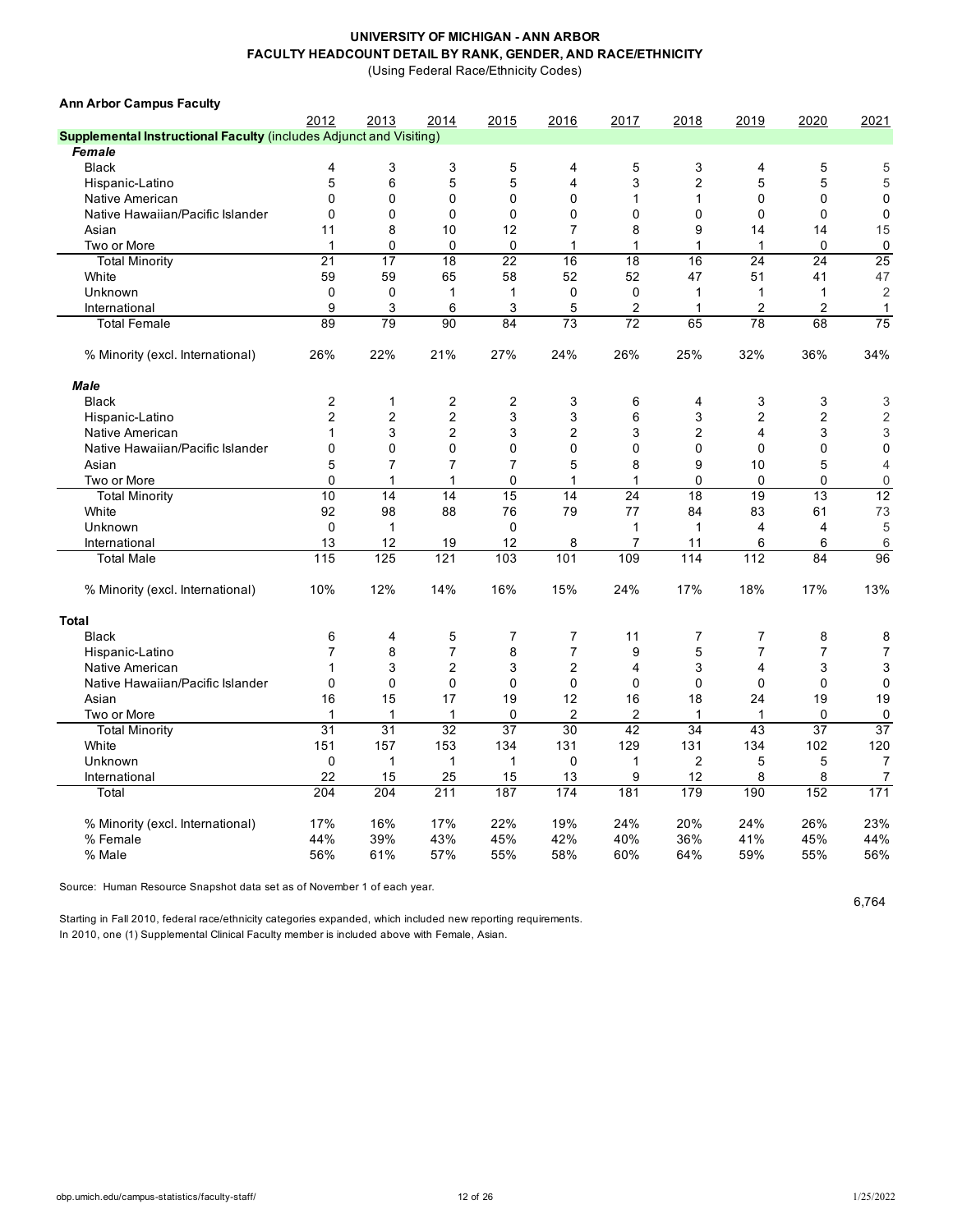(Using Federal Race/Ethnicity Codes)

| <b>Ann Arbor Campus Faculty</b>                 |                |                |                |                |              |                |                |              |                |                |
|-------------------------------------------------|----------------|----------------|----------------|----------------|--------------|----------------|----------------|--------------|----------------|----------------|
|                                                 | 2012           | 2013           | 2014           | 2015           | 2016         | 2017           | 2018           | 2019         | 2020           | 2021           |
| <b>Supplemental Primary Faculty (All Ranks)</b> |                |                |                |                |              |                |                |              |                |                |
| <b>Female</b>                                   |                |                |                |                |              |                |                |              |                |                |
| <b>Black</b>                                    | $\mathbf 0$    | 0              | 0              | $\pmb{0}$      | 0            | $\mathbf 0$    | $\mathbf 0$    | $\mathbf 0$  | 0              | 0              |
| Hispanic-Latino                                 | $\mathbf 0$    | $\mathbf 0$    | $\Omega$       | $\mathbf{1}$   | 0            | $\mathbf 0$    | $\Omega$       | $\mathbf{0}$ | 0              | $\mathbf 0$    |
| Native American                                 | $\Omega$       | $\mathbf 0$    | 0              | $\mathbf 0$    | 0            | $\mathbf 0$    | $\mathbf 0$    | $\mathbf{0}$ | 0              | $\mathbf 0$    |
| Native Hawaiian/Pacific Islander                | $\mathbf 0$    | $\mathbf 0$    | $\mathbf 0$    | $\pmb{0}$      | 0            | $\mathbf 0$    | $\mathbf 0$    | $\mathbf 0$  | 0              | $\mathbf 0$    |
| Asian                                           | 1              | 3              | 4              | 1              | 0            | $\overline{2}$ | $\overline{2}$ | 1            | 0              | 1              |
| Two or More                                     | 0              | 0              | 0              | 0              | 1            | $\mathbf 0$    | $\mathbf 0$    | 0            | 0              | $\pmb{0}$      |
| <b>Total Minority</b>                           | $\mathbf{1}$   | 3              | 4              | $\overline{2}$ | $\mathbf{1}$ | $\overline{2}$ | $\overline{c}$ | 1            | 0              | $\mathbf{1}$   |
| White                                           | $\overline{7}$ | $\overline{7}$ | 9              | $\overline{7}$ | 5            | 3              | $\overline{2}$ | 3            | 6              | 6              |
| Unknown                                         | $\mathbf 0$    | $\mathbf 0$    | 0              | $\mathbf 0$    | 0            | $\mathbf 0$    | $\mathbf 0$    | 1            | 0              | $\mathbf 0$    |
| International                                   | $\overline{7}$ | 10             | 8              | 12             | 8            | $\overline{7}$ | 8              | 9            | $\overline{7}$ | 6              |
| <b>Total Female</b>                             | 15             | 20             | 21             | 21             | 14           | 12             | 12             | 14           | 13             | 13             |
| % Minority (excl. International)                | 13%            | 30%            | 31%            | 22%            | 17%          | 40%            | 50%            | 20%          | 0%             | 14%            |
| <b>Male</b>                                     |                |                |                |                |              |                |                |              |                |                |
| <b>Black</b>                                    | 0              | $\mathbf 0$    | 1              | $\mathbf{1}$   | 1            | $\mathbf 0$    | $\mathbf 0$    | 1            | $\mathbf{1}$   | $\mathbf 0$    |
| Hispanic-Latino                                 | 1              | $\mathbf 1$    | 1              | $\mathbf{1}$   | 0            | $\mathbf{0}$   | $\mathbf{0}$   | $\mathbf{0}$ | 0              | $\Omega$       |
| Native American                                 | $\mathbf{0}$   | $\mathbf 0$    | $\mathbf{0}$   | $\mathbf 0$    | 0            | $\mathbf 0$    | $\mathbf{0}$   | 0            | 0              | $\mathbf 0$    |
| Native Hawaiian/Pacific Islander                | $\Omega$       | $\mathbf 0$    | $\Omega$       | $\Omega$       | 0            | $\mathbf 0$    | $\Omega$       | $\Omega$     | 0              | $\mathbf 0$    |
| Asian                                           | 3              | 3              | 5              | 3              | 5            | 5              | 3              | 4            | $\mathbf{1}$   | $\overline{0}$ |
| Two or More                                     | 1              | 1              | $\mathbf 0$    | 1              | 0            | $\mathbf 0$    | 0              | $\mathbf{0}$ | 0              | $\mathbf 0$    |
| <b>Total Minority</b>                           | 5              | 5              | $\overline{7}$ | $\,6$          | 6            | 5              | 3              | 5            | $\overline{c}$ | $\pmb{0}$      |
| White                                           | 12             | 16             | 13             | 12             | 12           | 9              | 9              | 9            | 6              | 6              |
| Unknown                                         | $\overline{2}$ | $\mathbf{1}$   | $\mathbf{1}$   | $\mathbf 0$    | $\pmb{0}$    | $\mathbf 0$    | $\mathbf 0$    | $\mathbf 0$  | 6              | $\overline{0}$ |
| International                                   | 20             | 16             | 18             | 22             | 18           | 16             | 14             | 15           | 0              | 10             |
| <b>Total Male</b>                               | 39             | 38             | 39             | 40             | 36           | 30             | 26             | 29           | 14             | 16             |
| % Minority (excl. International)                | 26%            | 23%            | 33%            | 33%            | 33%          | 36%            | 25%            | 36%          | 14%            | 0%             |
| Total                                           |                |                |                |                |              |                |                |              |                |                |
| <b>Black</b>                                    | $\mathbf 0$    | 0              | $\mathbf{1}$   | $\mathbf{1}$   | $\mathbf{1}$ | 0              | 0              | 1            | $\mathbf{1}$   | 0              |
| Hispanic-Latino                                 | 1              | $\mathbf{1}$   | 1              | $\overline{2}$ | 0            | $\Omega$       | $\Omega$       | $\Omega$     | 0              | 0              |
| Native American                                 | $\mathbf{0}$   | $\mathbf 0$    | 0              | $\mathbf 0$    | 0            | $\mathbf 0$    | $\Omega$       | $\mathbf 0$  | 0              | $\mathbf 0$    |
| Native Hawaiian/Pacific Islander                | 0              | 0              | 0              | $\mathbf 0$    | 0            | $\mathbf 0$    | $\mathbf 0$    | $\mathbf 0$  | 0              | $\mathbf 0$    |
| Asian                                           | 4              | 6              | 9              | 4              | 5            | $\overline{7}$ | 5              | 5            | $\mathbf{1}$   | $\mathbf{1}$   |
| Two or More                                     | $\mathbf{1}$   | $\mathbf{1}$   | $\Omega$       | $\mathbf{1}$   | $\mathbf{1}$ | $\mathbf 0$    | $\mathbf 0$    | $\Omega$     | 0              | $\mathbf 0$    |
| <b>Total Minority</b>                           | 6              | 8              | 11             | 8              | 7            | $\overline{7}$ | 5              | 6            | $\overline{2}$ | $\mathbf{1}$   |
| White                                           | 19             | 23             | 22             | 19             | 17           | 12             | 11             | 12           | 12             | 12             |
| Unknown                                         | $\overline{2}$ | $\mathbf{1}$   | $\mathbf{1}$   | $\mathbf 0$    | $\mathbf 0$  | $\mathbf 0$    | $\mathbf 0$    | $\mathbf{1}$ | 6              | $\mathbf 0$    |
| International                                   | 27             | 26             | 26             | 34             | 26           | 23             | 22             | 24           | $\overline{7}$ | 16             |
| Total                                           | 54             | 58             | 60             | 61             | 50           | 42             | 38             | 43           | 27             | 29             |
| % Minority (excl. International)                | 22%            | 25%            | 32%            | 30%            | 29%          | 37%            | 31%            | 32%          | 10%            | 8%             |
| % Female                                        | 28%            | 34%            | 35%            | 34%            | 28%          | 29%            | 32%            | 33%          | 48%            | 45%            |
| % Male                                          | 72%            | 66%            | 65%            | 66%            | 72%          | 71%            | 68%            | 67%          | 52%            | 55%            |
|                                                 |                |                |                |                |              |                |                |              |                |                |

Source: Human Resource Snapshot data set as of November 1 of each year.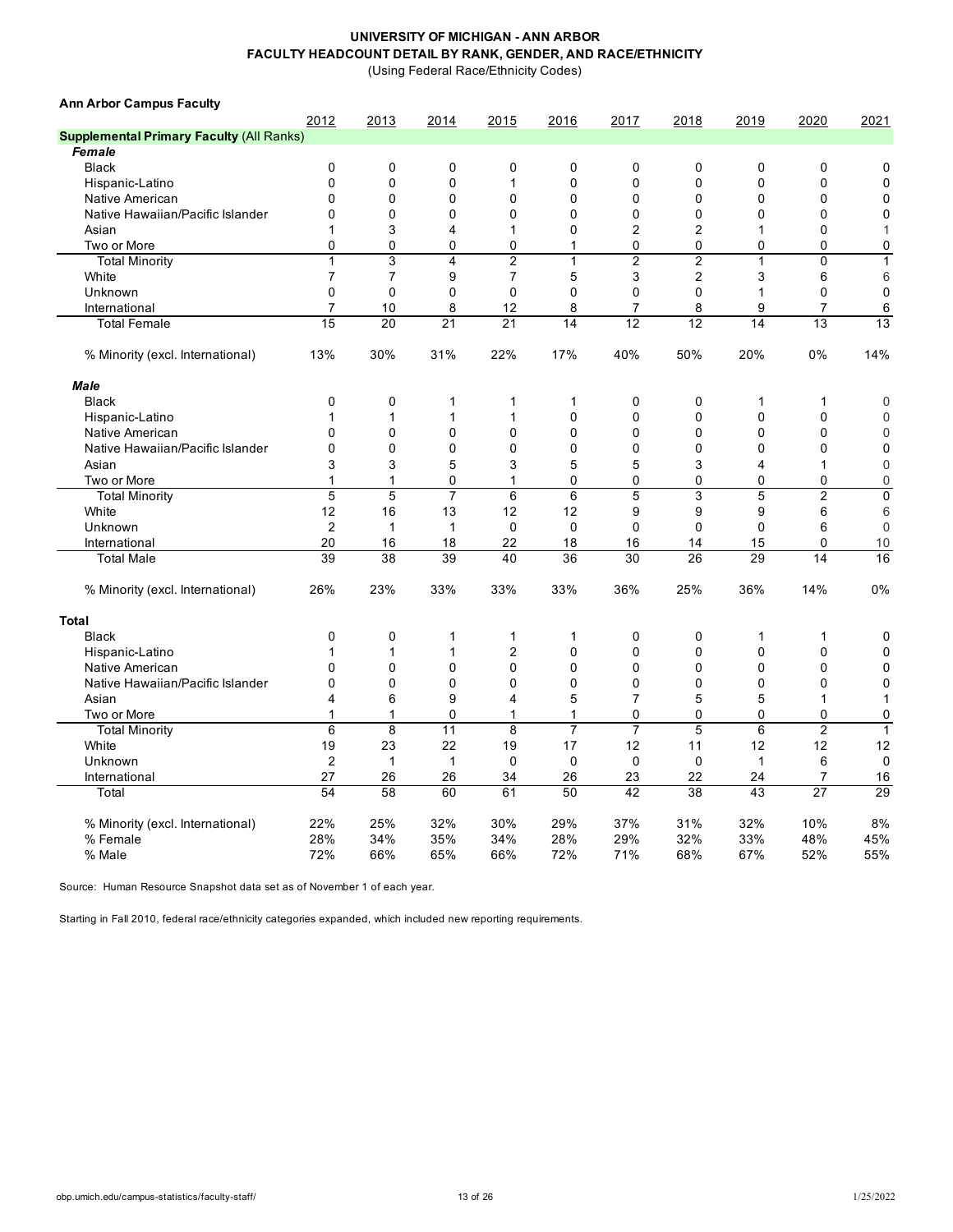(Using Federal Race/Ethnicity Codes)

| <b>Ann Arbor Campus Faculty</b>  | 2012           |              |                |                |                |                |                |                | 2020           | 2021             |
|----------------------------------|----------------|--------------|----------------|----------------|----------------|----------------|----------------|----------------|----------------|------------------|
| <b>Emeritus/a Faculty</b>        |                | 2013         | 2014           | 2015           | 2016           | 2017           | 2018           | 2019           |                |                  |
| Female                           |                |              |                |                |                |                |                |                |                |                  |
| <b>Black</b>                     | 0              | $\mathbf 0$  | 0              | 0              | 3              | 1              | $\mathbf{1}$   | $\mathbf{1}$   | 1              | 1                |
| Hispanic-Latino                  | 1              | 1            | $\mathbf{1}$   | 1              | 0              | 0              | $\mathbf 0$    | $\mathbf{0}$   | 0              | $\mathbf 0$      |
| Native American                  | 0              | $\mathbf 0$  | $\mathbf 0$    | 0              | 0              | 0              | $\mathbf 0$    | $\mathbf 0$    | 0              | $\mathbf 0$      |
| Native Hawaiian/Pacific Islander | 0              | $\mathbf 0$  | $\mathbf 0$    | 0              | 0              | 0              | $\mathbf 0$    | $\mathbf 0$    | 0              | $\mathbf 0$      |
| Asian                            | 0              | $\Omega$     | $\mathbf 0$    | 1              | 1              | 0              | $\mathbf 0$    | 1              | 1              | 1                |
| Two or More                      | 0              | $\mathbf 0$  | $\mathbf 0$    | 0              | 0              | 0              | $\mathbf 0$    | $\mathbf 0$    | 0              | $\boldsymbol{0}$ |
| <b>Total Minority</b>            | $\mathbf{1}$   | $\mathbf{1}$ | $\mathbf{1}$   | $\overline{c}$ | $\overline{4}$ | 1              | $\mathbf{1}$   | $\overline{2}$ | $\overline{2}$ | $\overline{2}$   |
| White                            | 11             | 10           | 15             | 17             | 12             | 16             | 19             | 22             | 23             | 29               |
| Unknown                          | 0              | $\mathbf 0$  | 0              | 0              | $\mathbf 0$    | 0              | 0              | $\mathbf{1}$   | 1              | $\mathbf 0$      |
| International                    | 0              | $\mathbf 0$  | $\mathbf 0$    | 0              | 0              | 0              | 0              | 0              | 0              | 0                |
| <b>Total Female</b>              | 12             | 11           | 16             | 19             | 16             | 17             | 20             | 25             | 26             | 31               |
|                                  |                |              |                |                |                |                |                |                |                |                  |
| % Minority (excl. International) | 8%             | 9%           | 6%             | 11%            | 25%            | 6%             | 5%             | 8%             | 8%             | 6%               |
| <b>Male</b>                      |                |              |                |                |                |                |                |                |                |                  |
| <b>Black</b>                     | 3              | 4            | 4              | 5              | 6              | 4              | 3              | 3              | 2              | 4                |
| Hispanic-Latino                  | 1              | $\mathbf{0}$ | $\mathbf{0}$   | $\mathbf{0}$   | 1              | 1              | $\mathbf{0}$   | 1              | 1              | $\mathbf{1}$     |
| Native American                  | $\mathbf{0}$   | $\Omega$     | $\mathbf{0}$   | $\mathbf 0$    | $\Omega$       | 0              | $\mathbf{0}$   | $\mathbf{0}$   | 0              | $\mathbf 0$      |
| Native Hawaiian/Pacific Islander | 0              | $\Omega$     | $\Omega$       | 0              | 0              | 0              | $\mathbf 0$    | $\Omega$       | 0              | $\mathbf 0$      |
| Asian                            | 2              | 1            | $\overline{2}$ | 1              | 1              | $\overline{2}$ | $\overline{2}$ | 2              | 1              | $\overline{c}$   |
| Two or More                      | 0              | $\mathbf 0$  | $\mathbf 0$    | 0              | 0              | 0              | $\mathbf 0$    | 1              | 1              | $\mathbf 0$      |
| <b>Total Minority</b>            | $\,6$          | 5            | 6              | 6              | 8              | $\overline{7}$ | 5              | $\overline{7}$ | 5              | $\overline{7}$   |
| White                            | 49             | 58           | 58             | 57             | 58             | 60             | 70             | 74             | 74             | 77               |
| Unknown                          | 0              | 1            | 1              | 1              | 1              | $\mathbf 0$    | 0              | $\mathbf 0$    | 0              | $\mathbf{1}$     |
| International                    | $\mathbf 0$    | 0            | $\mathbf 0$    | 0              | $\Omega$       | 0              | $\mathbf 0$    | $\Omega$       | 0              | $\overline{0}$   |
| <b>Total Male</b>                | 55             | 64           | 65             | 64             | 67             | 67             | 75             | 81             | 79             | 85               |
| % Minority (excl. International) | 11%            | 8%           | 9%             | 9%             | 12%            | 10%            | 7%             | 9%             | 6%             | 8%               |
| <b>Total</b>                     |                |              |                |                |                |                |                |                |                |                  |
| <b>Black</b>                     | 3              | 4            | 4              | 5              | 9              | 5              | $\overline{4}$ | 4              | 3              | 5                |
| Hispanic-Latino                  | $\overline{2}$ | $\mathbf{1}$ | $\mathbf{1}$   | $\mathbf{1}$   | 1              | 1              | $\Omega$       | $\mathbf{1}$   | $\mathbf{1}$   | $\mathbf{1}$     |
| Native American                  | 0              | $\mathbf 0$  | $\mathbf 0$    | 0              | $\mathbf 0$    | 0              | $\mathbf 0$    | $\mathbf 0$    | 0              | $\mathbf 0$      |
| Native Hawaiian/Pacific Islander | 0              | $\mathbf 0$  | $\mathbf 0$    | 0              | $\mathbf 0$    | 0              | $\mathbf 0$    | $\mathbf 0$    | 0              | $\mathbf 0$      |
| Asian                            | $\overline{2}$ | 1            | $\overline{2}$ | 2              | $\overline{2}$ | 2              | $\overline{2}$ | 3              | 2              | 3                |
| Two or More                      | $\mathbf 0$    | $\mathbf 0$  | $\mathbf 0$    | 0              | $\mathbf 0$    | 0              | $\mathbf 0$    | $\mathbf{1}$   | $\mathbf{1}$   | $\mathbf 0$      |
| <b>Total Minority</b>            | $\overline{7}$ | 6            | $\overline{7}$ | 8              | 12             | 8              | 6              | 9              | $\overline{7}$ | 9                |
| White                            | 60             | 68           | 73             | 74             | 70             | 76             | 89             | 96             | 97             | 106              |
| Unknown                          | $\pmb{0}$      | $\mathbf{1}$ | $\mathbf{1}$   | $\mathbf{1}$   | $\mathbf{1}$   | $\mathbf 0$    | $\mathbf 0$    | $\mathbf{1}$   | $\mathbf{1}$   | $\mathbf{1}$     |
| International                    | $\mathbf 0$    | $\mathbf 0$  | $\mathbf 0$    | 0              | $\mathbf 0$    | 0              | $\mathbf 0$    | $\Omega$       | 0              | $\mathbf 0$      |
| Total                            | 67             | 75           | 81             | 83             | 83             | 84             | 95             | 106            | 105            | 116              |
|                                  |                |              |                |                |                |                |                |                |                |                  |
| % Minority (excl. International) | 10%            | 8%           | 9%             | 10%            | 14%            | 10%            | 6%             | 8%             | 7%             | 8%               |
| % Female                         | 18%            | 15%          | 20%            | 23%            | 19%            | 20%            | 21%            | 24%            | 25%            | 27%              |
| % Male                           | 82%            | 85%          | 80%            | 77%            | 81%            | 80%            | 79%            | 76%            | 75%            | 73%              |

Source: Human Resource Snapshot data set as of November 1 of each year.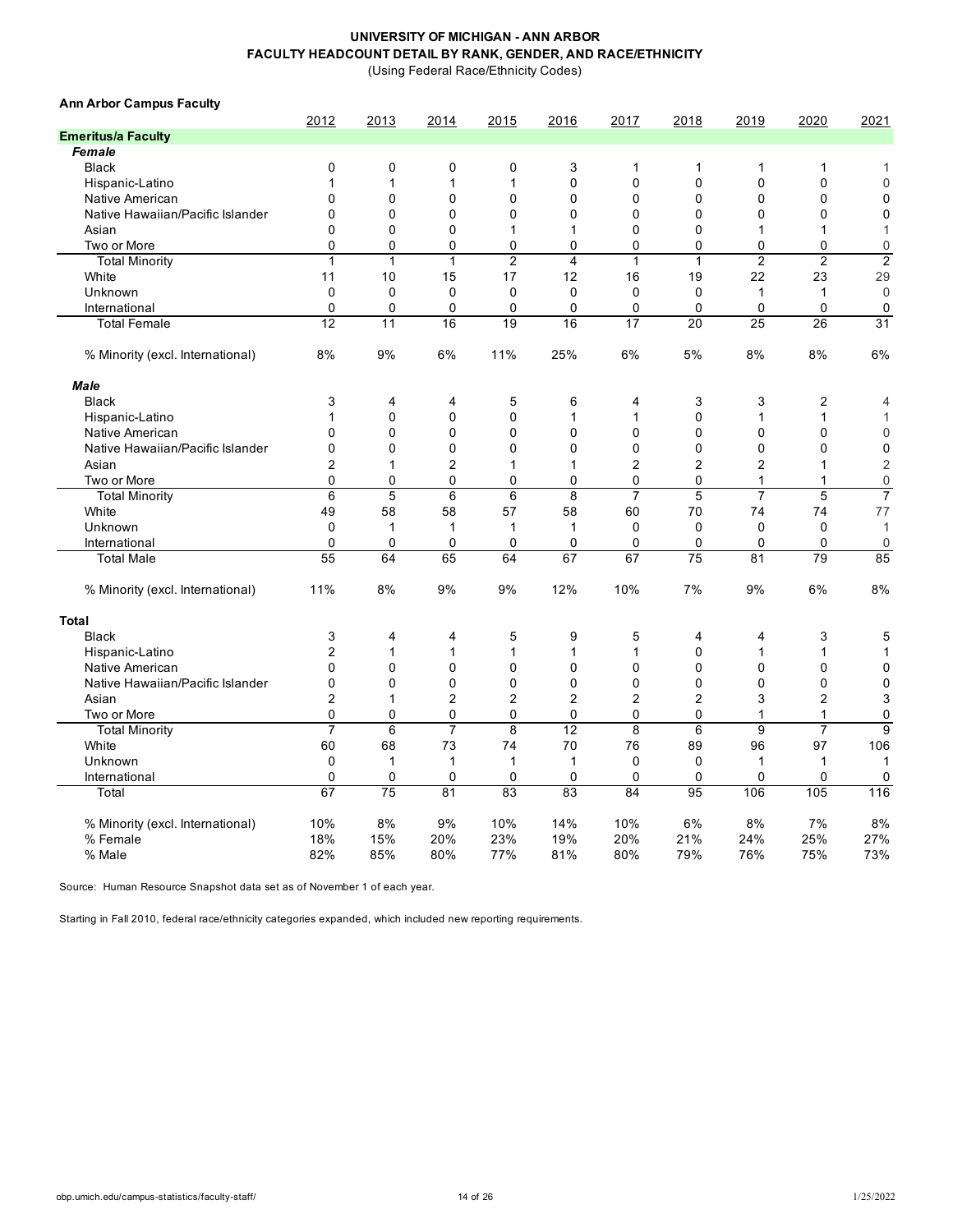(Using Federal Race/Ethnicity Codes)

| <b>Ann Arbor Campus Faculty</b>                                                                        |              |                |       |             |       |                         |             |             |       |             |
|--------------------------------------------------------------------------------------------------------|--------------|----------------|-------|-------------|-------|-------------------------|-------------|-------------|-------|-------------|
|                                                                                                        | 2012         | 2013           | 2014  | 2015        | 2016  | 2017                    | 2018        | 2019        | 2020  | 2021        |
| Total Faculty (Regular Instructional/Clinical/Primary, Supplemental Instructional/Primary, Emeritus/a) |              |                |       |             |       |                         |             |             |       |             |
| Female                                                                                                 |              |                |       |             |       |                         |             |             |       |             |
| <b>Black</b>                                                                                           | 104          | 105            | 105   | 119         | 126   | 134                     | 145         | 149         | 162   | 172         |
| Hispanic-Latino                                                                                        | 123          | 134            | 133   | 129         | 125   | 123                     | 134         | 139         | 157   | 157         |
| Native American                                                                                        | 7            | 9              | 9     | 8           | 9     | 10                      | 12          | 12          | 12    | 12          |
| Native Hawaiian/Pacific Islander                                                                       | 4            | $\overline{4}$ | 4     | 3           | 3     | 3                       | 3           | 3           | 3     | 3           |
| Asian                                                                                                  | 353          | 373            | 394   | 427         | 449   | 475                     | 498         | 520         | 532   | 552         |
| Two or More                                                                                            | 44           | 41             | 40    | 43          | 46    | 48                      | 58          | 64          | 68    | 69          |
| <b>Total Minority</b>                                                                                  | 635          | 666            | 685   | 729         | 758   | 793                     | 850         | 887         | 934   | 965         |
| White                                                                                                  | 1,939        | 1,971          | 2,003 | 2,070       | 2,164 | 2,212                   | 2,267       | 2,331       | 2,343 | 2,359       |
| Unknown                                                                                                | 21           | 30             | 37    | 42          | 46    | 44                      | 46          | 48          | 54    | 53          |
| International                                                                                          | 131          | 117            | 119   | 112         | 112   | 106                     | 115         | 122         | 103   | 106         |
| <b>Total Female</b>                                                                                    | 2,726        | 2.784          | 2,844 | 2,953       | 3,080 | 3,155                   | 3,278       | 3,388       | 3,434 | 3,483       |
| % Minority (excl. International)                                                                       | 24%          | 25%            | 25%   | 26%         | 26%   | 26%                     | 27%         | 27%         | 28%   | 29%         |
| Male                                                                                                   |              |                |       |             |       |                         |             |             |       |             |
| <b>Black</b>                                                                                           | 135          | 138            | 140   | 140         | 145   | 156                     | 154         | 151         | 139   | 142         |
| Hispanic-Latino                                                                                        | 121          | 122            | 123   | 135         | 129   | 138                     | 133         | 129         | 134   | 142         |
| Native American                                                                                        | 13           | 14             | 14    | 15          | 14    | 14                      | 12          | 15          | 15    | 13          |
| Native Hawaiian/Pacific Islander                                                                       | $\mathbf{1}$ | $\mathbf{1}$   | 1     | $\mathbf 1$ | 1     | $\overline{\mathbf{4}}$ | $\mathbf 0$ | $\mathbf 0$ | 0     | $\mathbf 0$ |
| Asian                                                                                                  | 567          | 564            | 598   | 626         | 649   | 657                     | 681         | 682         | 680   | 684         |
| Two or More                                                                                            | 35           | 36             | 37    | 38          | 43    | 44                      | 51          | 49          | 46    | 46          |
| <b>Total Minority</b>                                                                                  | 872          | 875            | 913   | 955         | 981   | 1,013                   | 1,031       | 1,026       | 1,014 | 1,027       |
| White                                                                                                  | 2,822        | 2,867          | 2,857 | 2,892       | 2,913 | 2,916                   | 2,989       | 2,968       | 2,935 | 2,919       |
| Unknown                                                                                                | 42           | 43             | 52    | 51          | 54    | 50                      | 54          | 61          | 72    | 75          |
| International                                                                                          | 220          | 199            | 186   | 205         | 197   | 195                     | 218         | 221         | 212   | 215         |
| <b>Total Male</b>                                                                                      | 3,956        | 3,984          | 4,008 | 4,103       | 4,145 | 4,174                   | 4,292       | 4,276       | 4,233 | 4,236       |
| % Minority (excl. International)                                                                       | 23%          | 23%            | 24%   | 24%         | 25%   | 25%                     | 25%         | 25%         | 25%   | 26%         |
| <b>Total</b>                                                                                           |              |                |       |             |       |                         |             |             |       |             |
| <b>Black</b>                                                                                           | 239          | 243            | 245   | 259         | 271   | 290                     | 299         | 300         | 301   | 314         |
| Hispanic-Latino                                                                                        | 244          | 256            | 256   | 264         | 254   | 261                     | 267         | 268         | 291   | 299         |
| Native American                                                                                        | 20           | 23             | 23    | 23          | 23    | 24                      | 24          | 27          | 27    | 25          |
| Native Hawaiian/Pacific Islander                                                                       | 5            | 5              | 5     | 4           | 4     | 7                       | 3           | 3           | 3     | 3           |
| Asian                                                                                                  | 920          | 937            | 992   | 1,053       | 1,098 | 1,132                   | 1,179       | 1,202       | 1,212 | 1,236       |
| Two or More                                                                                            | 79           | 77             | 77    | 81          | 89    | 92                      | 109         | 113         | 114   | 115         |
| <b>Total Minority</b>                                                                                  | 1,507        | 1,541          | 1,598 | 1,684       | 1,739 | 1,806                   | 1,881       | 1,913       | 1,948 | 1,992       |
| White                                                                                                  | 4,761        | 4,838          | 4,860 | 4,962       | 5,077 | 5,128                   | 5,256       | 5,299       | 5,278 | 5,278       |
| Unknown                                                                                                | 63           | 73             | 89    | 93          | 100   | 94                      | 100         | 109         | 126   | 128         |
| International                                                                                          | 351          | 316            | 305   | 317         | 309   | 301                     | 333         | 343         | 315   | 321         |
| Total                                                                                                  | 6.682        | 6,768          | 6,852 | 7.056       | 7,225 | 7,329                   | 7,570       | 7.664       | 7.667 | 7,719       |
|                                                                                                        |              |                |       |             |       |                         |             |             |       |             |
| % Minority (excl. International)                                                                       | 24%          | 24%            | 24%   | 25%         | 25%   | 26%                     | 26%         | 26%         | 26%   | 27%         |
| % Female                                                                                               | 41%          | 41%            | 42%   | 42%         | 43%   | 43%                     | 43%         | 44%         | 45%   | 45%         |
| % Male                                                                                                 | 59%          | 59%            | 58%   | 58%         | 57%   | 57%                     | 57%         | 56%         | 55%   | 55%         |

Source: Human Resource Snapshot data set as of November 1 of each year.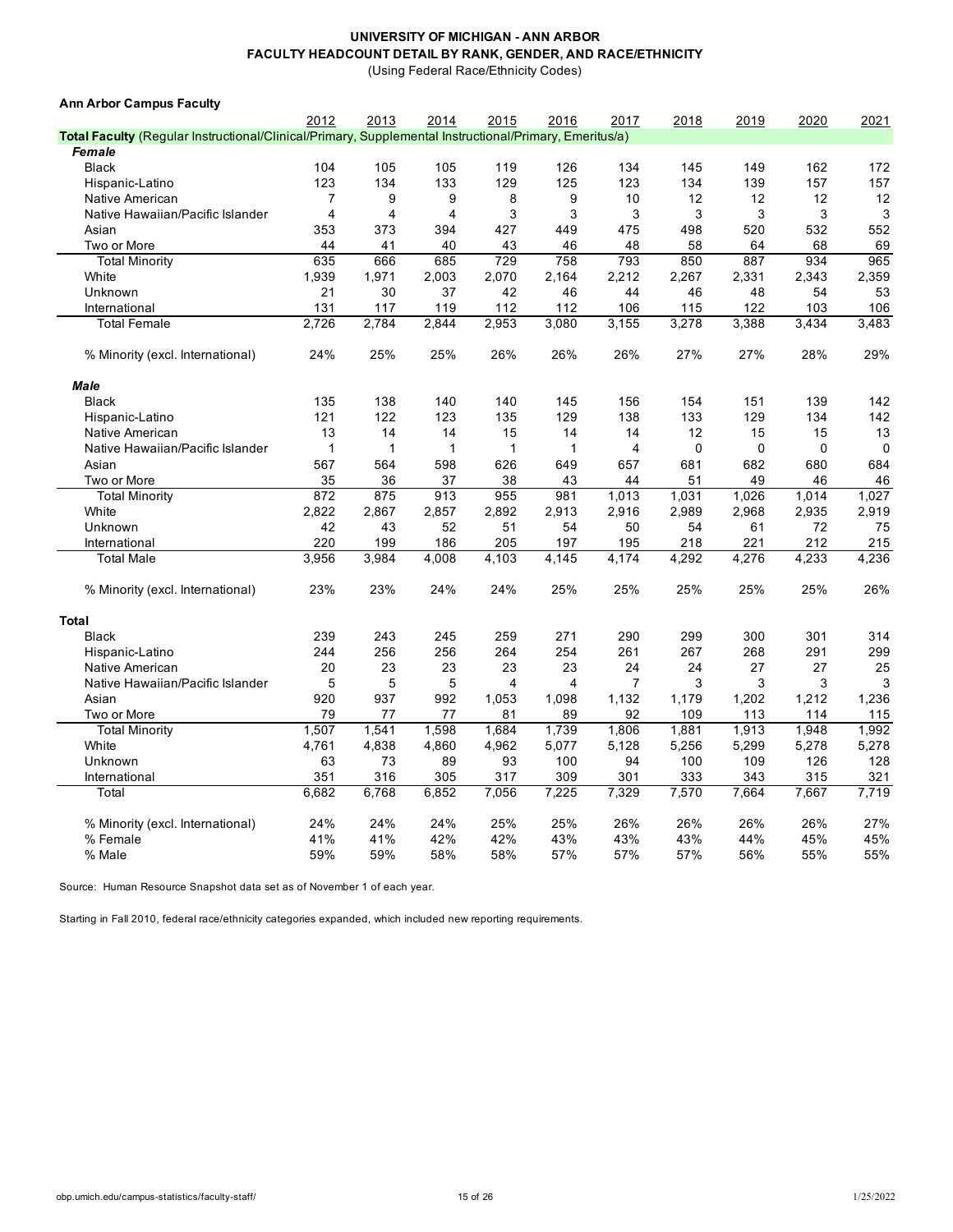(Using Federal Race/Ethnicity Codes)

### **Ann Arbor Campus Staff – Excluding Hospitals**

|                                         | 2012   | 2013               | 2014   | 2015         | 2016   | 2017           | 2018   | 2019   | 2020   | 2021   |
|-----------------------------------------|--------|--------------------|--------|--------------|--------|----------------|--------|--------|--------|--------|
| <b>Regular Staff</b>                    |        |                    |        |              |        |                |        |        |        |        |
| Female                                  |        |                    |        |              |        |                |        |        |        |        |
| Black                                   | 769    | 778                | 806    | 839          | 873    | 897            | 923    | 980    | 941    | 973    |
| Hispanic-Latino                         | 255    | 243                | 243    | 279          | 306    | 321            | 353    | 403    | 402    | 418    |
| Native American                         | 21     | 19                 | 17     | 19           | 18     | 17             | 17     | 21     | 20     | 20     |
| Native Hawaiian/Pacific Islander        | 4      | 4                  | 5      | 4            | 4      | 5              | 5      | 6      | 6      | 6      |
| Asian                                   | 552    | 565                | 574    | 590          | 628    | 641            | 673    | 713    | 727    | 762    |
| Two or More                             | 125    | 126                | 137    | 148          | 168    | 192            | 210    | 229    | 221    | 222    |
| <b>Total Minority</b>                   | 1,726  | 1,735              | 1,782  | 1,879        | 1,997  | 2,073          | 2,181  | 2,352  | 2,317  | 2,401  |
| White                                   | 6,497  | 6,493              | 6,564  | 6,631        | 6,824  | 6,956          | 7,159  | 7,361  | 7,238  | 7,201  |
| Unknown                                 | 114    | 132                | 112    | 101          | 98     | 91             | 87     | 80     | 78     | 71     |
| International                           | 122    | 124                | 126    | 133          | 143    | 136            | 173    | 189    | 185    | 191    |
| <b>Total Female</b>                     | 8,459  | 8,484              | 8,584  | 8,744        | 9,062  | 9,256          | 9,600  | 9,982  | 9,818  | 9,864  |
|                                         |        |                    |        |              |        |                |        |        |        |        |
| % Minority (excl. International)        | 21%    | 21%                | 21%    | 22%          | 22%    | 23%            | 23%    | 24%    | 24%    | 25%    |
|                                         |        |                    |        |              |        |                |        |        |        |        |
| <b>Male</b><br><b>Black</b>             | 421    | 433                | 484    | 518          | 534    | 545            | 593    | 619    | 593    | 596    |
|                                         |        |                    |        |              |        |                |        |        |        |        |
| Hispanic-Latino                         | 156    | 168                | 182    | 183          | 198    | 210            | 224    | 232    | 238    | 237    |
| Native American                         | 17     | 16                 | 13     | 14           | 12     | 14             | 12     | 9      | 10     | 10     |
| Native Hawaiian/Pacific Islander        | 3      | 3                  | 3      | $\mathbf{1}$ | 3      | $\overline{2}$ | 3      | 4      | 4      | 4      |
| Asian                                   | 263    | 273                | 262    | 280          | 296    | 290            | 315    | 328    | 336    | 344    |
| Two or More                             | 75     | 86                 | 92     | 96           | 113    | 110            | 129    | 131    | 139    | 143    |
| <b>Total Minority</b>                   | 935    | 979                | 1,036  | 1,092        | 1,156  | 1,171          | 1,276  | 1,323  | 1,320  | 1,334  |
| White                                   | 3,916  | 4,052              | 4,166  | 4,288        | 4,413  | 4,432          | 4,544  | 4,642  | 4,592  | 4,382  |
| Unknown                                 | 105    | 102                | 101    | 103          | 96     | 102            | 95     | 93     | 93     | 85     |
| International                           | 79     | 84                 | 95     | 101          | 123    | 129            | 139    | 141    | 149    | 130    |
| <b>Total Male</b>                       | 5,035  | $\overline{5,217}$ | 5,398  | 5,584        | 5,788  | 5,834          | 6,054  | 6,199  | 6,154  | 5,931  |
| % Minority (excl. International)        | 19%    | 19%                | 20%    | 20%          | 20%    | 21%            | 22%    | 22%    | 22%    | 23%    |
| <b>Total Regular Staff</b>              |        |                    |        |              |        |                |        |        |        |        |
| <b>Black</b>                            | 1,190  | 1,211              | 1,290  | 1,357        | 1,407  | 1,442          | 1,516  | 1,599  | 1,534  | 1,569  |
| Hispanic-Latino                         | 411    | 411                | 425    | 462          | 504    | 531            | 577    | 635    | 640    | 655    |
| Native American                         | 38     | 35                 | 30     | 33           | 30     | 31             | 29     | 30     | 30     | 30     |
| Native Hawaiian/Pacific Islander        | 7      | $\overline{7}$     | 8      | 5            | 7      | 7              | 8      | 10     | 10     | 10     |
| Asian                                   | 815    | 838                | 836    | 870          | 924    | 931            | 988    | 1,041  | 1,063  | 1,106  |
| Two or More                             | 200    | 212                | 229    | 244          | 281    | 302            | 339    | 360    | 360    | 365    |
| <b>Total Minority</b>                   | 2,661  | 2,714              | 2,818  | 2,971        | 3,153  | 3,244          | 3,457  | 3,675  | 3,637  | 3,735  |
| White                                   | 10,413 | 10,545             | 10,730 | 10,919       | 11,237 | 11,388         | 11,703 | 12,003 | 11,830 | 11,583 |
| Unknown                                 | 219    | 234                | 213    | 204          | 194    | 193            | 182    | 173    | 171    | 156    |
|                                         | 201    |                    | 221    | 234          |        | 265            | 312    |        | 334    |        |
| International                           |        | 208                |        |              | 266    |                |        | 330    |        | 321    |
| Total                                   | 13,494 | 13,701             | 13,982 | 14,328       | 14,850 | 15,090         | 15,654 | 16,181 | 15,972 | 15,795 |
| % Minority (excl. International)        | 20%    | 20%                | 20%    | 21%          | 22%    | 22%            | 23%    | 23%    | 23%    | 24%    |
| % Female                                | 63%    | 62%                | 61%    | 61%          | 61%    | 61%            | 61%    | 62%    | 61%    | 62%    |
| % Male                                  | 37%    | 38%                | 39%    | 39%          | 39%    | 39%            | 39%    | 38%    | 39%    | 38%    |
|                                         |        |                    |        |              |        |                |        |        |        |        |
| <b>Regular Staff by Job Family</b>      |        |                    |        |              |        |                |        |        |        |        |
| <b>Career Families</b>                  | 11,652 | 11,785             | 12,007 | 12,285       | 12,747 | 12,972         | 13,463 | 13,967 | 13,785 | 13,761 |
| Athletics                               | 90     | 93                 | 95     | 95           | 101    | 100            | 103    | 109    | 104    | 106    |
| Academic Administrative Ungraded        | 1      | 3                  | 4      | 1            | 3      | 4              | 5      | 3      | 1      | 3      |
| Service/Maintenance                     | 1,164  | 1,165              | 1,222  | 1,266        | 1,312  | 1,330          | 1,376  | 1,406  | 1,383  | 1,331  |
| <b>Operating Engineers &amp; Trades</b> | 467    | 454                | 452    | 441          | 446    | 452            | 460    | 452    | 451    | 344    |
| Security/Public Safety                  | 90     | 172                | 174    | 212          | 213    | 212            | 228    | 223    | 228    | 216    |
| <b>Physician Assistant</b>              |        |                    |        |              |        |                |        |        |        | 7      |
| Nursing                                 | 30     | 29                 | 28     | 28           | 28     | 20             | 19     | 21     | 20     | 27     |
| Total                                   | 13,494 | 13,701             | 13,982 | 14,328       | 14,850 | 15,090         | 15,654 | 16,181 | 15,972 | 15,795 |

Source: Human Resource Snapshot data set as of November 1 of each year.

Notes: Staff are counted in the job family of their primary job title. Counts are based on a paid appointment as of November 1 of each year. Staff counts

exclude persons counted in the faculty headcounts. Appointments are based on the job location of the employee's primary appointment.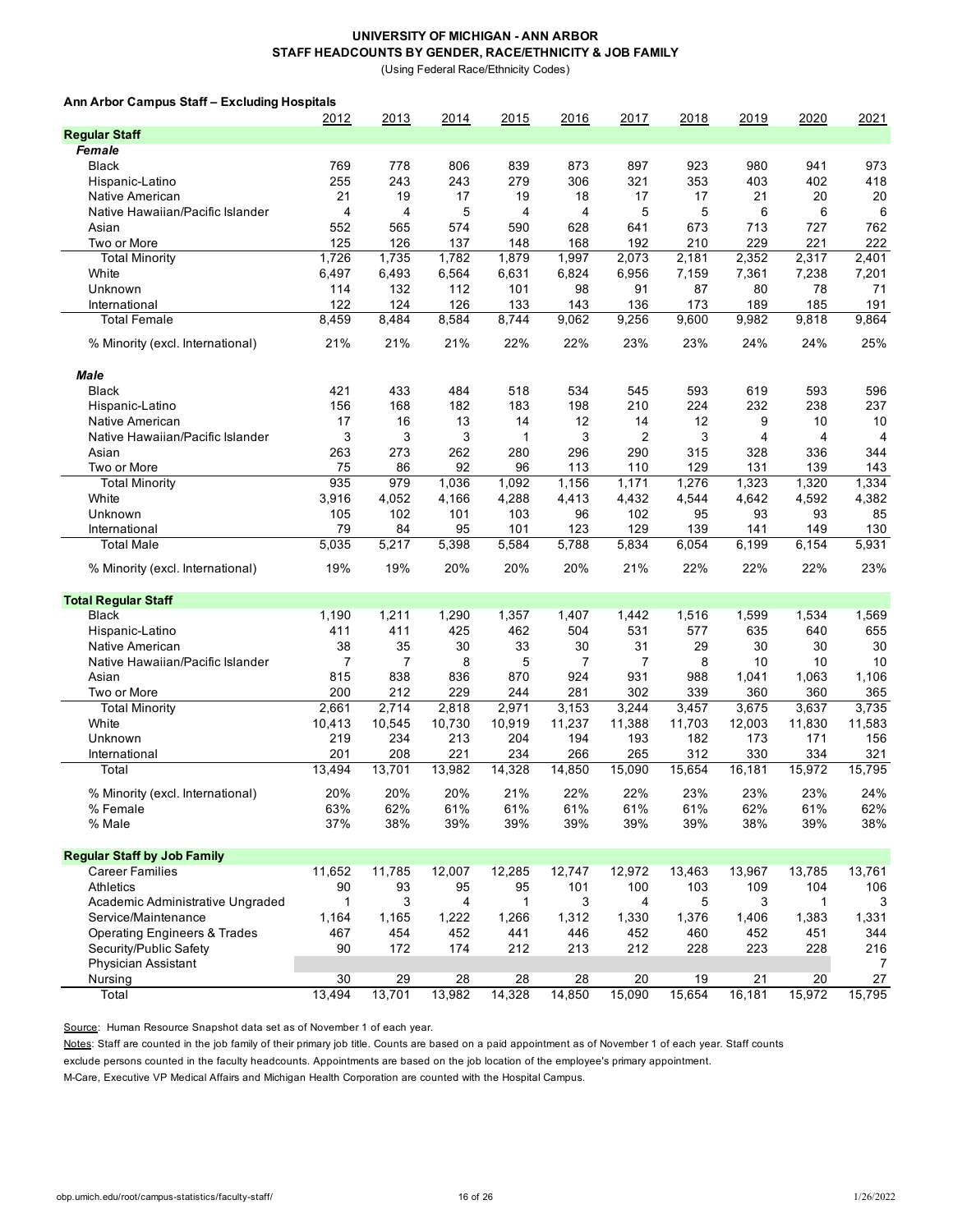(Using Federal Race/Ethnicity Codes)

| Ann Arbor Campus Staff - Excluding Hospitals                                                                                   |               |                |                |                |               |               |               |               |               |               |
|--------------------------------------------------------------------------------------------------------------------------------|---------------|----------------|----------------|----------------|---------------|---------------|---------------|---------------|---------------|---------------|
|                                                                                                                                | 2012          | 2013           | 2014           | 2015           | 2016          | 2017          | 2018          | 2019          | 2020          | 2021          |
| <b>Supplemental Staff</b> (Excludes Supplemental Instructional and Supplemental Primary Staff, which are counted with Faculty) |               |                |                |                |               |               |               |               |               |               |
| <b>Female</b>                                                                                                                  |               |                |                |                |               |               |               |               |               |               |
| <b>Black</b>                                                                                                                   | 74            | 74             | 65             | 80             | 71            | 78            | 91            | 105           | 107           | 105           |
| Hispanic-Latino                                                                                                                | 94            | 87             | 103            | 99             | 103           | 109           | 126           | 135           | 139           | 151           |
| Native American                                                                                                                | 3             | 4              | 3              | 3              | 4             | 3             | 2             | $\mathbf{1}$  | 3             | 2             |
| Native Hawaiian/Pacific Islander                                                                                               | 0             | 1              | $\overline{2}$ | 1              | 0             | 0             | 0             | $\mathbf 0$   | 0             | 0             |
| Asian                                                                                                                          | 144           | 152            | 153            | 135            | 141           | 143           | 152           | 166           | 174           | 178           |
| Two or More                                                                                                                    | 37            | 30             | 41             | 41             | 45            | 39            | 45            | 63            | 71            | 65            |
| <b>Total Minority</b>                                                                                                          | 352           | 348            | 367            | 359            | 364           | 372           | 416           | 470           | 494           | 501           |
| White                                                                                                                          | 905           | 891            | 874            | 842            | 842           | 855           | 900           | 930           | 920           | 1,006         |
| Unknown                                                                                                                        | 13            |                |                |                |               | 62            |               |               | 75            |               |
|                                                                                                                                |               | 30             | 45             | 60             | 55            |               | 64            | 84            |               | 79            |
| International                                                                                                                  | 699           | 667            | 661            | 697            | 755           | 815           | 810           | 857           | 864           | 859           |
| <b>Total Female</b>                                                                                                            | 1,969         | 1,936          | 1,947          | 1,958          | 2,016         | 2,104         | 2,190         | 2,341         | 2,353         | 2,445         |
| % Minority (excl. International)                                                                                               | 28%           | 27%            | 29%            | 28%            | 29%           | 29%           | 30%           | 32%           | 33%           | 32%           |
| Male                                                                                                                           |               |                |                |                |               |               |               |               |               |               |
| <b>Black</b>                                                                                                                   | 39            | 55             | 47             | 48             | 59            | 55            | 62            | 63            | 73            | 83            |
| Hispanic-Latino                                                                                                                | 87            | 96             | 98             | 103            | 96            | 115           | 132           | 112           | 127           | 136           |
| Native American                                                                                                                | 3             | 8              | 5              | 4              | 5             | 6             | 5             | 4             | 5             | 6             |
| Native Hawaiian/Pacific Islander                                                                                               | 0             | $\overline{2}$ | 4              | 2              | $\mathbf{1}$  | 1             | 1             | $\mathbf 0$   | 0             | $\Omega$      |
| Asian                                                                                                                          | 188           | 199            | 190            | 176            | 159           | 156           | 173           | 178           | 170           | 200           |
| Two or More                                                                                                                    | 44            | 48             | 50             | 46             | 51            | 55            | 63            | 68            | 69            | 65            |
| <b>Total Minority</b>                                                                                                          | 361           | 408            | 394            | 379            | 371           | 388           | 436           | 425           | 444           | 490           |
| White                                                                                                                          | 1,194         | 1,176          | 1,121          | 1,048          | 1,038         | 1,040         | 1,009         | 1,008         | 976           | 948           |
| Unknown                                                                                                                        | 20            | 40             | 74             | 85             | 83            | 86            | 92            | 92            | 88            | 91            |
| International                                                                                                                  | 1,419         | 1,419          | 1,387          | 1,445          | 1,522         | 1,558         | 1,546         | 1,615         | 1,504         | 1,485         |
| <b>Total Male</b>                                                                                                              | 2,994         | 3,043          | 2,976          | 2,957          | 3,014         | 3,072         | 3,083         | 3,140         | 3,012         | 3,014         |
|                                                                                                                                |               |                |                |                |               |               |               |               |               |               |
| % Minority (excl. International)                                                                                               | 23%           | 25%            | 25%            | 25%            | 25%           | 26%           | 28%           | 28%           | 29%           | 32%           |
| <b>Total Supplemental Staff</b>                                                                                                |               |                |                |                |               |               |               |               |               |               |
| <b>Black</b>                                                                                                                   | 113           | 129            | 112            | 128            | 130           | 133           | 153           | 168           | 180           | 188           |
| Hispanic-Latino                                                                                                                | 181           | 183            | 201            | 202            | 199           | 224           | 258           | 247           | 266           | 287           |
| Native American                                                                                                                | 6             | 12             | 8              | $\overline{7}$ | 9             | 9             | 7             | 5             | 8             | 8             |
| Native Hawaiian/Pacific Islander                                                                                               | 0             | 3              | 6              | 3              | $\mathbf{1}$  | 1             | 1             | $\mathbf 0$   | $\mathbf 0$   | $\mathbf 0$   |
| Asian                                                                                                                          | 332           | 351            | 343            | 311            | 300           | 299           | 325           | 344           | 344           | 378           |
| Two or More                                                                                                                    | 81            | 78             | 91             | 87             | 96            | 94            | 108           | 131           | 140           | 130           |
| <b>Total Minority</b>                                                                                                          | 713           | 756            | 761            | 738            | 735           | 760           | 852           | 895           | 938           | 991           |
| White                                                                                                                          | 2099          | 2067           | 1995           | 1890           | 1880          | 1895          | 1909          | 1938          | 1896          | 1954          |
| Unknown                                                                                                                        | 33            | 70             | 119            | 145            | 138           | 148           | 156           | 176           | 163           | 170           |
|                                                                                                                                |               |                |                |                |               |               |               |               |               |               |
| International<br>Total                                                                                                         | 2118<br>4,963 | 2086<br>4,979  | 2048<br>4,923  | 2142<br>4,915  | 2277<br>5,030 | 2373<br>5,176 | 2356<br>5,273 | 2472<br>5,481 | 2368<br>5,365 | 2344<br>5,459 |
| % Minority (excl. International)                                                                                               | 25%           | 26%            | 26%            | 27%            | 27%           | 27%           | 29%           | 30%           | 31%           | 32%           |
| % Female                                                                                                                       | 40%           | 39%            | 40%            | 40%            | 40%           | 41%           | 42%           | 43%           | 44%           | 45%           |
| % Male                                                                                                                         | 60%           | 61%            | 60%            | 60%            | 60%           | 59%           | 58%           | 57%           | 56%           | 55%           |
|                                                                                                                                |               |                |                |                |               |               |               |               |               |               |
| <b>Supplemental Staff by Job Family</b>                                                                                        |               |                |                |                |               |               |               |               |               |               |
| <b>Graduate Student Instructor</b>                                                                                             | 1,802         | 1,833          | 1,882          | 1,875          | 1,931         | 1,971         | 2,011         | 2,098         | 2,146         | 2,190         |
| Graduate Student Research Assistan                                                                                             | 1,950         | 1,923          | 1,834          | 1,794          | 1,831         | 1,880         | 1,945         | 2,037         | 1,964         | 2,051         |
| Graduate Student Staff Assistant                                                                                               | 47            | 40             | 41             | 43             | 41            | 45            | 36            | 35            | 35            | 39            |
| <b>Research Fellows</b>                                                                                                        | 1,152         | 1,169          | 1,145          | 1,154          | 1,188         | 1,231         | 1,221         | 1,249         | 1,156         | 1,105         |
| <b>Clinical Interns</b>                                                                                                        | 12            | 14             | 16             | 46             | 38            | 46            | 57            | 59            | 62            | 73            |
| Professional Specialist/Other                                                                                                  | 0             | 0              | 5              | 3              | 1             | 3             | 3             | 3             | 2             | 1             |
| Total                                                                                                                          | 4,963         | 4,979          | 4,923          | 4,915          | 5,030         | 5,176         | 5,273         | 5,481         | 5,365         | 5,459         |

Source: Human Resource Snapshot data set as of November 1 of each year.

Notes: Staff are counted in the job family of their primary job title. Counts are based on a paid appointment as of November 1 of each year. Staff counts

exclude persons counted in the faculty headcounts. Appointments are based on the job location of the employee's primary appointment.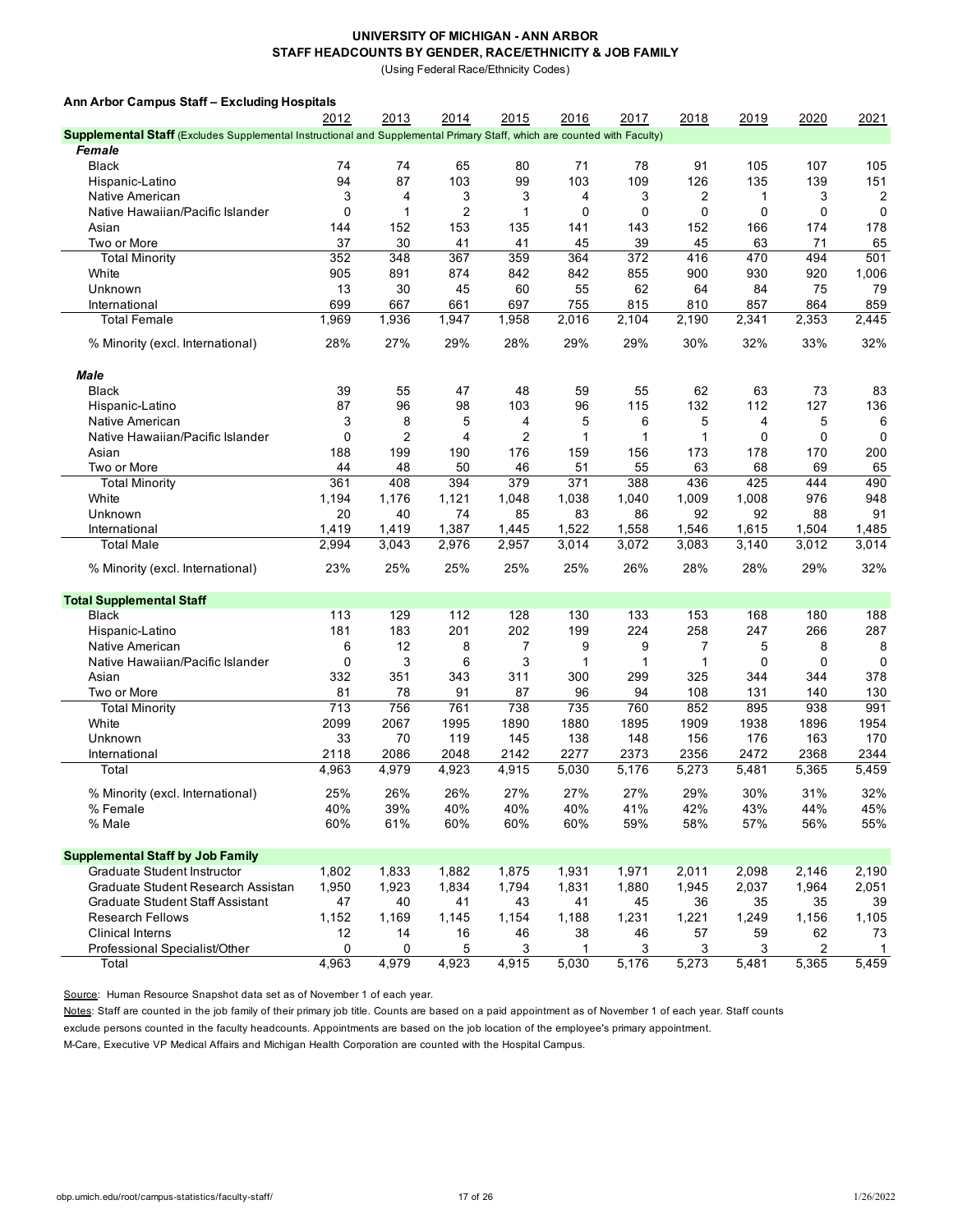(Using Federal Race/Ethnicity Codes)

| Ann Arbor Campus Staff - Excluding Hospitals                                                                                              |                |        |                |        |        |        |        |        |        |        |
|-------------------------------------------------------------------------------------------------------------------------------------------|----------------|--------|----------------|--------|--------|--------|--------|--------|--------|--------|
|                                                                                                                                           | 2012           | 2013   | 2014           | 2015   | 2016   | 2017   | 2018   | 2019   | 2020   | 2021   |
| Total Regular and Supplemental Staff (Excludes Supplemental Instructional and Supplemental Primary Staff, which are counted with Faculty) |                |        |                |        |        |        |        |        |        |        |
| Female                                                                                                                                    |                |        |                |        |        |        |        |        |        |        |
| <b>Black</b>                                                                                                                              | 843            | 852    | 871            | 919    | 944    | 975    | 1,014  | 1,085  | 1,048  | 1,078  |
| Hispanic-Latino                                                                                                                           | 349            | 330    | 346            | 378    | 409    | 430    | 479    | 538    | 541    | 569    |
| Native American                                                                                                                           | 24             | 23     | 20             | 22     | 22     | 20     | 19     | 22     | 23     | 22     |
| Native Hawaiian/Pacific Islander                                                                                                          | $\overline{4}$ | 5      | $\overline{7}$ | 5      | 4      | 5      | 5      | 6      | 6      | 6      |
| Asian                                                                                                                                     | 696            | 717    | 727            | 725    | 769    | 784    | 825    | 879    | 901    | 940    |
| Two or More                                                                                                                               | 162            | 156    | 178            | 189    | 213    | 231    | 255    | 292    | 292    | 287    |
| <b>Total Minority</b>                                                                                                                     | 2,078          | 2,083  | 2,149          | 2,238  | 2,361  | 2,445  | 2,597  | 2,822  | 2,811  | 2,902  |
| White                                                                                                                                     | 7,402          | 7,384  | 7,438          | 7,473  | 7,666  | 7,811  | 8,059  | 8,291  | 8,158  | 8,207  |
| Unknown                                                                                                                                   | 127            | 162    | 157            | 161    | 153    | 153    | 151    | 164    | 153    | 150    |
| International                                                                                                                             | 821            | 791    | 787            | 830    | 898    | 951    | 983    | 1,046  | 1,049  | 1,050  |
| <b>Total Female</b>                                                                                                                       | 10,428         | 10,420 | 10,531         | 10,702 | 11,078 | 11,360 | 11,790 | 12,323 | 12,171 | 12,309 |
| % Minority (excl. International)                                                                                                          | 22%            | 22%    | 22%            | 23%    | 23%    | 23%    | 24%    | 25%    | 25%    | 26%    |
| <b>Male</b>                                                                                                                               |                |        |                |        |        |        |        |        |        |        |
| <b>Black</b>                                                                                                                              | 460            | 488    | 531            | 566    | 593    | 600    | 655    | 682    | 666    | 679    |
| Hispanic-Latino                                                                                                                           | 243            | 264    | 280            | 286    | 294    | 325    | 356    | 344    | 365    | 373    |
| Native American                                                                                                                           | 20             | 24     | 18             | 18     | 17     | 20     | 17     | 13     | 15     | 16     |
| Native Hawaiian/Pacific Islander                                                                                                          | 3              | 5      | $\overline{7}$ | 3      | 4      | 3      | 4      | 4      | 4      | 4      |
| Asian                                                                                                                                     | 451            | 472    | 452            | 456    | 455    | 446    | 488    | 506    | 506    | 544    |
| Two or More                                                                                                                               | 119            | 134    | 142            | 142    | 164    | 165    | 192    | 199    | 208    | 208    |
| <b>Total Minority</b>                                                                                                                     | 1,296          | 1,387  | 1,430          | 1,471  | 1,527  | 1,559  | 1,712  | 1,748  | 1,764  | 1,824  |
| White                                                                                                                                     | 5,110          | 5,228  | 5,287          | 5,336  | 5,451  | 5,472  | 5,553  | 5,650  | 5,568  | 5,330  |
| Unknown                                                                                                                                   | 125            | 142    | 175            | 188    | 179    | 188    | 187    | 185    | 181    | 176    |
| International                                                                                                                             | 1.498          | 1,503  | 1,482          | 1,546  | 1,645  | 1,687  | 1,685  | 1,756  | 1,653  | 1,615  |
| <b>Total Male</b>                                                                                                                         | 8,029          | 8,260  | 8,374          | 8,541  | 8,802  | 8,906  | 9,137  | 9,339  | 9,166  | 8,945  |
| % Minority (excl. International)                                                                                                          | 20%            | 21%    | 21%            | 21%    | 21%    | 22%    | 23%    | 23%    | 23%    | 25%    |
| <b>Total Regular and Supplemental Staff</b>                                                                                               |                |        |                |        |        |        |        |        |        |        |
| <b>Black</b>                                                                                                                              | 1,303          | 1,340  | 1,402          | 1,485  | 1,537  | 1,575  | 1,669  | 1,767  | 1,714  | 1,757  |
| Hispanic-Latino                                                                                                                           | 592            | 594    | 626            | 664    | 703    | 755    | 835    | 882    | 906    | 942    |
| Native American                                                                                                                           | 44             | 47     | 38             | 40     | 39     | 40     | 36     | 35     | 38     | 38     |
| Native Hawaiian/Pacific Islander                                                                                                          | $\overline{7}$ | 10     | 14             | 8      | 8      | 8      | 9      | 10     | 10     | 10     |
| Asian                                                                                                                                     | 1,147          | 1,189  | 1,179          | 1,181  | 1,224  | 1,230  | 1,313  | 1,385  | 1,407  | 1,484  |
| Two or More                                                                                                                               | 281            | 290    | 320            | 331    | 377    | 396    | 447    | 491    | 500    | 495    |
| <b>Total Minority</b>                                                                                                                     | 3,374          | 3,470  | 3,579          | 3,709  | 3,888  | 4,004  | 4,309  | 4,570  | 4,575  | 4,726  |
| White                                                                                                                                     | 12,512         | 12,612 | 12,725         | 12,809 | 13,117 | 13,283 | 13,612 | 13,941 | 13,726 | 13,537 |
|                                                                                                                                           |                |        |                |        |        |        |        |        |        |        |
| Unknown                                                                                                                                   | 252            | 304    | 332            | 349    | 332    | 341    | 338    | 349    | 334    | 326    |
| International                                                                                                                             | 2,319          | 2,294  | 2,269          | 2,376  | 2,543  | 2,638  | 2,668  | 2,802  | 2,702  | 2,665  |
| Total                                                                                                                                     | 18,457         | 18,680 | 18,905         | 19,243 | 19,880 | 20,266 | 20,927 | 21,662 | 21,337 | 21,254 |
| % Minority (excl. International)                                                                                                          | 21%            | 21%    | 22%            | 22%    | 22%    | 23%    | 24%    | 24%    | 25%    | 22%    |
| % Female                                                                                                                                  | 56%            | 56%    | 56%            | 56%    | 56%    | 56%    | 56%    | 57%    | 57%    | 58%    |
| % Male                                                                                                                                    | 44%            | 44%    | 44%            | 44%    | 44%    | 44%    | 44%    | 43%    | 43%    | 42%    |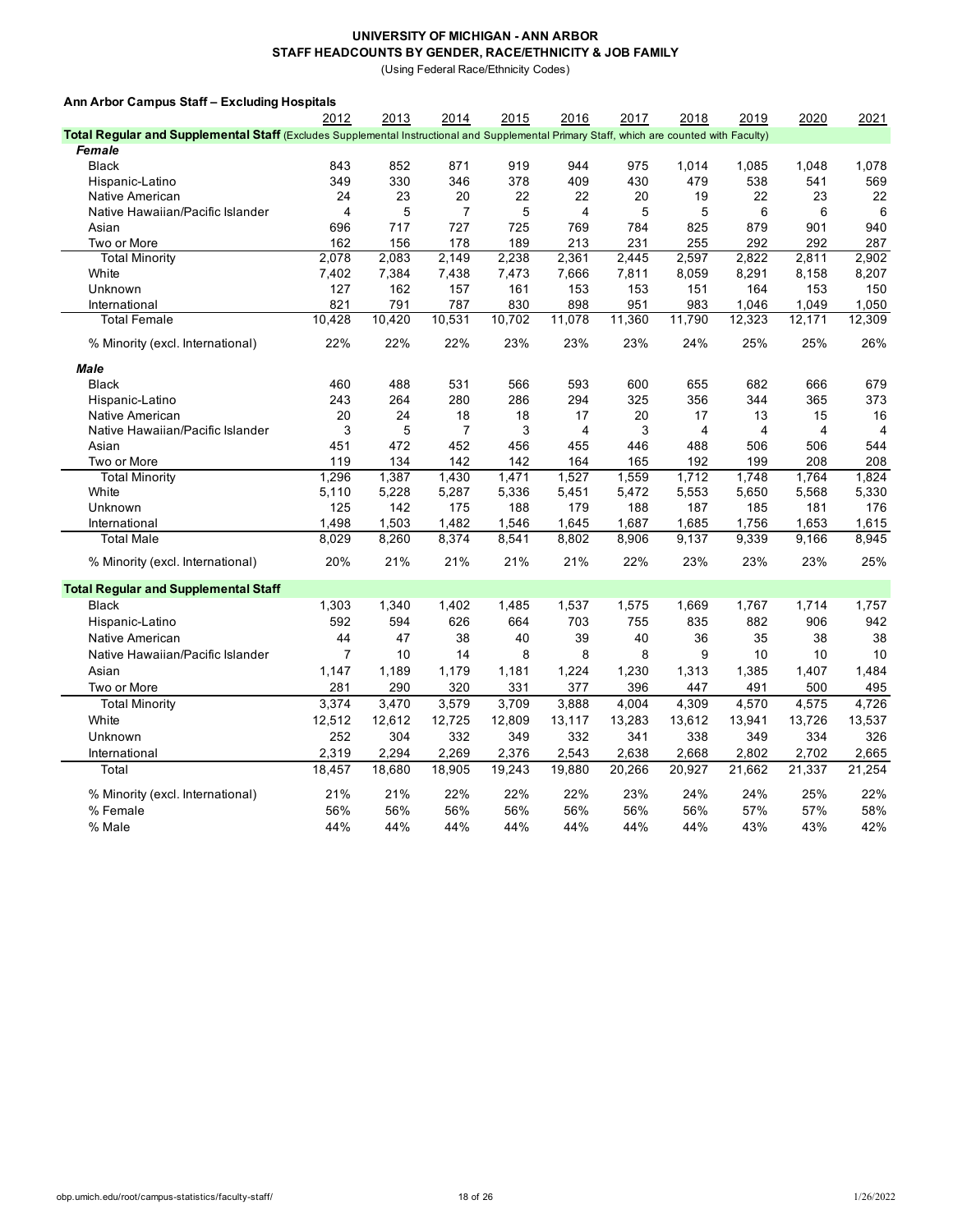(Using Federal Race/Ethnicity Codes)

### **Ann Arbor Campus Staff – Excluding Hospitals**

|                                                     | 2012   | 2013   | 2014   | 2015   | 2016   | 2017   | 2018   | 2019   | 2020   | 2021   |
|-----------------------------------------------------|--------|--------|--------|--------|--------|--------|--------|--------|--------|--------|
| <b>Regular and Supplemental Staff by Job Family</b> |        |        |        |        |        |        |        |        |        |        |
| <b>Career Families</b>                              | 11.652 | 11,785 | 12,007 | 12,285 | 12.747 | 12,972 | 13,463 | 13,967 | 13.785 | 13,761 |
| Athletics                                           | 90     | 93     | 95     | 95     | 101    | 100    | 103    | 109    | 104    | 106    |
| Academic Administrative Ungraded                    |        | 3      | 4      |        | 3      | 4      | 5      | 3      |        | 3      |
| Service/Maintenance                                 | 1.164  | 1.165  | 1,222  | 1.266  | 1.312  | 1.330  | 1.376  | 1,406  | 1.383  | 1,331  |
| <b>Operating Engineers &amp; Trades</b>             | 467    | 454    | 452    | 441    | 446    | 452    | 460    | 452    | 451    | 344    |
| Security/Public Safety                              | 90     | 172    | 174    | 212    | 213    | 212    | 228    | 223    | 228    | 216    |
| <b>Physician Assistant</b>                          |        |        |        |        |        |        |        |        |        |        |
| Nursing                                             | 30     | 29     | 28     | 28     | 28     | 20     | 19     | 21     | 20     | 27     |
| Graduate Student Instructor                         | 1.802  | 1.833  | 1.882  | 1.875  | 1.931  | 1.971  | 2,011  | 2.098  | 2.146  | 2,190  |
| Graduate Student Research Assistan                  | 1.950  | 1.923  | 1.834  | 1.794  | 1.831  | 1.880  | 1.945  | 2.037  | 1.964  | 2,051  |
| Graduate Student Staff Assistant                    | 47     | 40     | 41     | 43     | 41     | 45     | 36     | 35     | 35     | 39     |
| <b>Research Fellows</b>                             | 1.152  | 1.169  | 1.145  | 1.154  | 1.188  | 1,231  | 1.221  | 1.249  | 1.156  | 1,105  |
| <b>Clinical Interns</b>                             | 12     | 14     | 16     | 46     | 38     | 46     | 57     | 59     | 62     | 73     |
| Professional Specialist/Other                       | 0      | 0      | 5      | 3      |        | 3      | 3      | 3      | 2      |        |
| Total                                               | 18.457 | 18.680 | 18,905 | 19,243 | 19.880 | 20.266 | 20,927 | 21.662 | 21.337 | 21,254 |

Source: Human Resource Snapshot data set as of November 1 of each year.

Notes: Staff are counted in the job family of their primary job title. Counts are based on a paid appointment as of November 1 of each year. Staff counts

exclude persons counted in the faculty headcounts. Appointments are based on the job location of the employee's primary appointment.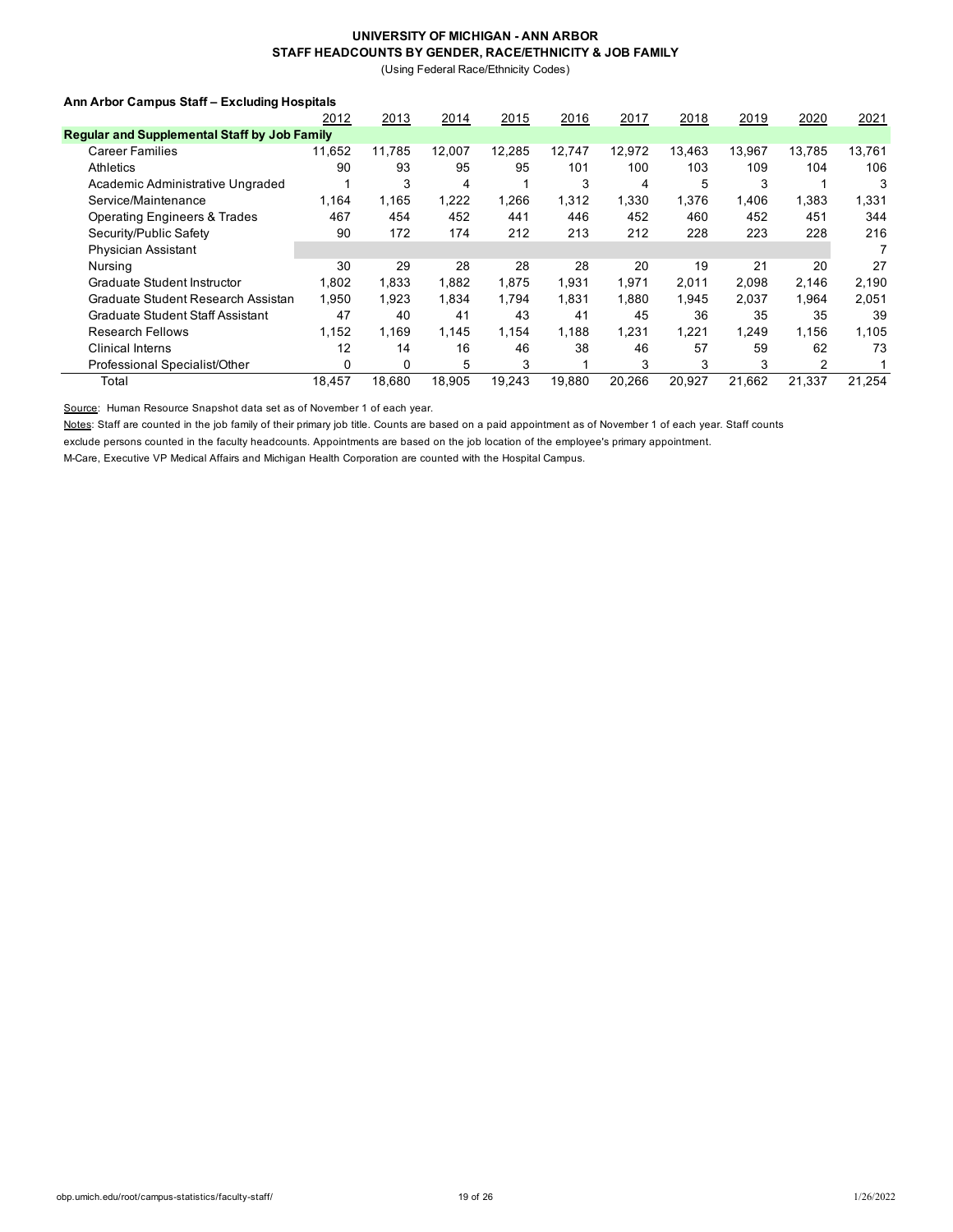(Using Federal Race/Ethnicity Codes)

| <b>Hospitals Staff</b>                  |                |        |        |        |        |        |        |        |        |        |
|-----------------------------------------|----------------|--------|--------|--------|--------|--------|--------|--------|--------|--------|
| <b>Regular Staff</b>                    | 2012           | 2013   | 2014   | 2015   | 2016   | 2017   | 2018   | 2019   | 2020   | 2021   |
| Female                                  |                |        |        |        |        |        |        |        |        |        |
| <b>Black</b>                            | 1,217          | 1,207  | 1,284  | 1,352  | 1,471  | 1,585  | 1,613  | 1,662  | 1,601  | 1,615  |
| Hispanic-Latino                         | 257            | 260    | 285    | 317    | 354    | 394    | 419    | 450    | 445    | 468    |
| Native American                         | 43             | 42     | 39     | 39     | 37     | 35     | 35     | 36     | 33     | 35     |
| Native Hawaiian/Pacific Islander        | 10             | 13     | 12     | 14     | 13     | 14     | 16     | 13     | 17     | 15     |
| Asian                                   | 443            | 451    | 486    | 539    | 573    | 617    | 662    | 702    | 688    | 755    |
| Two or More                             | 161            | 171    | 187    | 207    | 234    | 276    | 295    | 310    | 314    | 312    |
| <b>Total Minority</b>                   | 2,131          | 2,144  | 2,293  | 2,468  | 2,682  | 2,921  | 3.040  | 3,173  | 3,098  | 3,200  |
| White                                   | 9,769          | 9,825  | 10,243 | 10,509 | 10,896 | 11,569 | 11,906 | 12,142 | 11,792 | 12,005 |
| Unknown                                 | 344            | 382    | 349    | 324    | 300    | 284    | 279    | 256    | 237    | 239    |
| International                           | 29             | 29     | 27     | 27     | 37     | 50     | 51     | 44     | 50     | 54     |
| <b>Total Female</b>                     | 12,273         | 12,380 | 12,912 | 13,328 | 13,915 | 14,824 | 15,276 | 15,615 | 15,177 | 15,498 |
| % Minority (excl. International)        | 17%            | 17%    | 18%    | 19%    | 19%    | 20%    | 20%    | 20%    | 20%    | 21%    |
| <b>Male</b>                             |                |        |        |        |        |        |        |        |        |        |
| <b>Black</b>                            | 460            | 456    | 475    | 475    | 508    | 563    | 567    | 589    | 578    | 596    |
| Hispanic-Latino                         | 96             | 96     | 104    | 105    | 115    | 126    | 126    | 142    | 137    | 140    |
| Native American                         | 13             | 13     | 15     | 11     | 9      | 10     | 8      | 8      | 7      | 5      |
| Native Hawaiian/Pacific Islander        | $\overline{7}$ | 6      | 9      | 10     | 10     | 9      | 8      | 9      | 9      | 7      |
| Asian                                   | 134            | 140    | 154    | 175    | 183    | 203    | 212    | 235    | 237    | 255    |
| Two or More                             | 60             | 68     | 72     | 82     | 85     | 100    | 108    | 126    | 122    | 126    |
| <b>Total Minority</b>                   | 770            | 779    | 829    | 858    | 910    | 1,011  | 1,029  | 1,109  | 1,090  | 1,129  |
| White                                   | 2,363          | 2,328  | 2,461  | 2,491  | 2.642  | 2,894  | 2,924  | 2,990  | 2,910  | 3,132  |
| Unknown                                 | 128            | 137    | 133    | 115    | 97     | 91     | 90     | 87     | 83     | 80     |
| International                           | 28             | 24     | 21     | 25     | 27     | 29     | 34     | 31     | 27     | 30     |
| <b>Total Female</b>                     | 3,289          | 3,268  | 3,444  | 3,489  | 3,676  | 4,025  | 4,077  | 4,217  | 4,110  | 4,371  |
| % Minority (excl. International)        | 24%            | 24%    | 24%    | 25%    | 25%    | 25%    | 25%    | 26%    | 27%    | 26%    |
| <b>Total Regular Staff</b>              |                |        |        |        |        |        |        |        |        |        |
| <b>Black</b>                            | 1,677          | 1,663  | 1,759  | 1,827  | 1,979  | 2,148  | 2,180  | 2,251  | 2,179  | 2,211  |
| Hispanic-Latino                         | 353            | 356    | 389    | 422    | 469    | 520    | 545    | 592    | 582    | 608    |
| Native American                         | 56             | 55     | 54     | 50     | 46     | 45     | 43     | 44     | 40     | 40     |
| Native Hawaiian/Pacific Islander        | 17             | 19     | 21     | 24     | 23     | 23     | 24     | 22     | 26     | 22     |
| Asian                                   | 577            | 591    | 640    | 714    | 756    | 820    | 874    | 937    | 925    | 1,010  |
| Two or More                             | 221            | 239    | 259    | 289    | 319    | 376    | 403    | 436    | 436    | 438    |
| <b>Total Minority</b>                   | 2,901          | 2,923  | 3,122  | 3,326  | 3,592  | 3,932  | 4,069  | 4,282  | 4,188  | 4,329  |
| White                                   | 12,132         | 12,153 | 12,704 | 13,000 | 13,538 | 14,463 | 14,830 | 15,132 | 14,702 | 15,137 |
| Unknown                                 | 472            | 519    | 482    | 439    | 397    | 375    | 369    | 343    | 320    | 319    |
| International                           | 57             | 53     | 48     | 52     | 64     | 79     | 85     | 75     | 77     | 84     |
| <b>Total Female</b>                     | 15,562         | 15,648 | 16,356 | 16,817 | 17,591 | 18,849 | 19,353 | 19,832 | 19,287 | 19,869 |
| % Minority (excl. International)        | 19%            | 19%    | 19%    | 20%    | 20%    | 21%    | 21%    | 22%    | 22%    | 22%    |
| % Female                                | 79%            | 79%    | 79%    | 79%    | 79%    | 79%    | 79%    | 79%    | 79%    | 78%    |
| % Male                                  | 21%            | 21%    | 21%    | 21%    | 21%    | 21%    | 21%    | 21%    | 21%    | 22%    |
| <b>Regular Staff by Job Family</b>      |                |        |        |        |        |        |        |        |        |        |
| <b>Career Families</b>                  | 9,781          | 9,822  | 10,271 | 10,697 | 11,184 | 11,967 | 11,930 | 12,572 | 12,015 | 11,914 |
| Athletics                               | 0              | 0      | 0      | 0      | 0      | 0      | 0      | 0      | 0      | 0      |
| Academic Administrative Ungraded        | 0              | 0      | 0      | 0      | 0      | 0      | 0      | 0      | 0      | 0      |
| Service/Maintenance                     | 1,235          | 1,263  | 1,292  | 1,188  | 1,245  | 1,314  | 1,345  | 1,390  | 1,341  | 1,417  |
| <b>Operating Engineers &amp; Trades</b> | 16             | 15     | 13     | 14     | 13     | 14     | 460    | 68     | 70     | 171    |
| Security/Public Safety                  | 76             |        |        |        |        |        |        |        |        |        |
| Physician Assistant                     |                |        |        |        |        |        |        |        |        | 338    |
| Nursing                                 | 4,454          | 4,548  | 4,780  | 4,918  | 5,149  | 5,554  | 5,618  | 5,802  | 5,861  | 6,029  |
| Total                                   | 15,562         | 15,648 | 16,356 | 16,817 | 17,591 | 18,849 | 19,353 | 19,832 | 19,287 | 19,869 |

Source: Human Resource Snapshot data set as of November 1 of each year.

Notes: Staff are counted in the job family of their primary job title. Counts are based on a paid appointment as of November 1 of each year. Staff counts

exclude persons counted in the faculty headcounts. Appointments are based on the job location of the employee's primary appointment.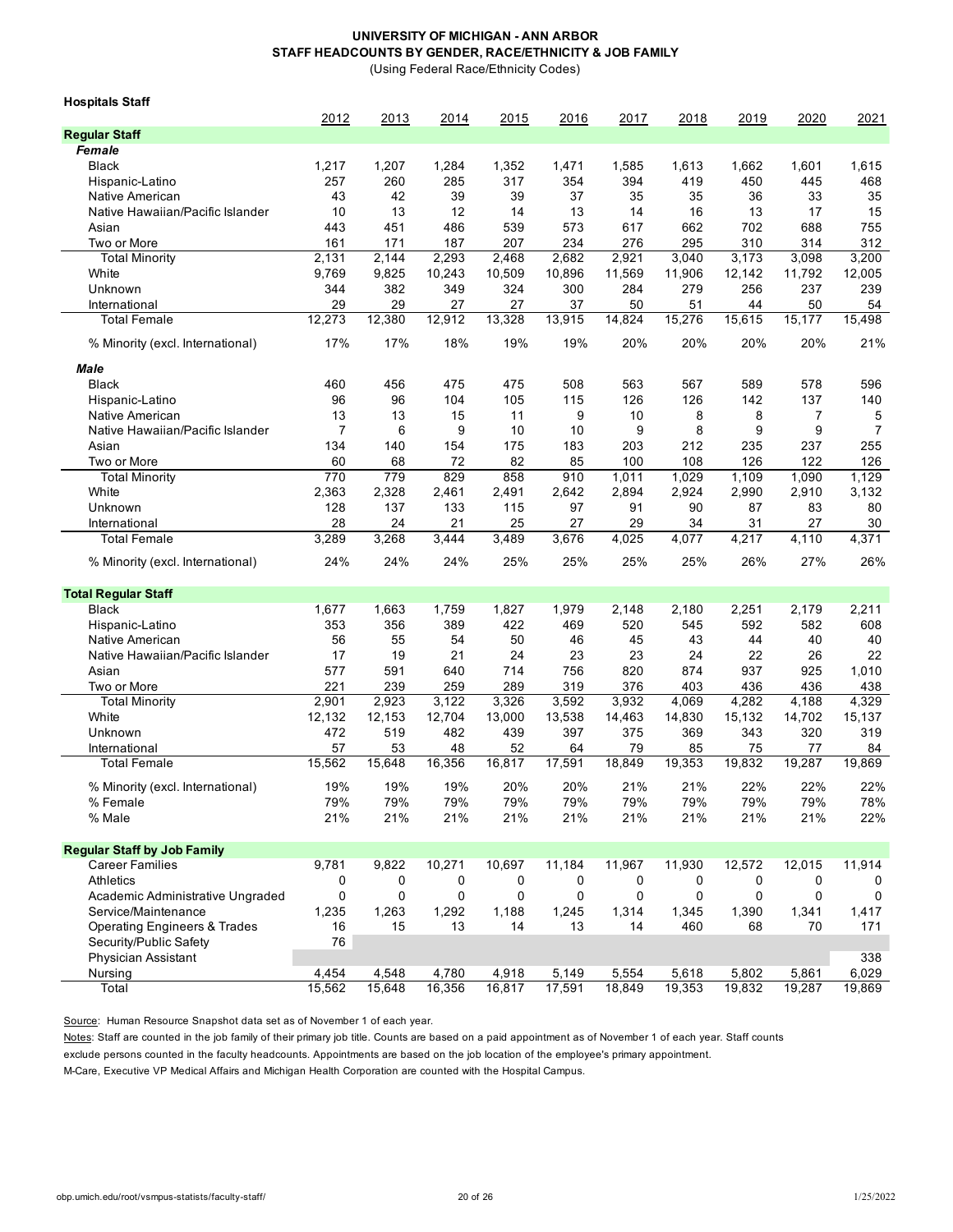(Using Federal Race/Ethnicity Codes)

| <b>Hospitals Staff</b>                                                                                                |                |                |           |                |                |              |             |              |           |                |
|-----------------------------------------------------------------------------------------------------------------------|----------------|----------------|-----------|----------------|----------------|--------------|-------------|--------------|-----------|----------------|
|                                                                                                                       | 2012           | 2013           | 2014      | 2015           | 2016           | 2017         | 2018        | 2019         | 2020      | 2021           |
| Supplemental Staff (Excludes Supplemental Instructional and Supplemental Primary Staff, who are counted with Faculty) |                |                |           |                |                |              |             |              |           |                |
| Female                                                                                                                |                |                |           |                |                |              |             |              |           |                |
| <b>Black</b>                                                                                                          | 23             | 25             | 23        | 19             | 19             | 18           | 20          | 22           | 21        | 41             |
| Hispanic-Latino                                                                                                       | 12             | $\overline{7}$ | 9         | $\overline{7}$ | 5              | 12           | 15          | 17           | 22        | 22             |
| Native American                                                                                                       | 1              | 0              | 0         | 0              | 0              | 0            | 1           | 1            | 1         | 2              |
| Native Hawaiian/Pacific Islander                                                                                      | $\mathbf 0$    | 0              | 0         | 0              | 0              | 0            | 0           | 0            | 0         | 0              |
| Asian                                                                                                                 | 116            | 121            | 117       | 125            | 123            | 116          | 111         | 114          | 115       | 112            |
| Two or More                                                                                                           | 7              | 9              | 10        | 13             | 14             | 16           | 15          | 16           | 22        | 21             |
| <b>Total Minority</b>                                                                                                 | 159            | 162            | 159       | 164            | 161            | 162          | 162         | 170          | 181       | 198            |
| White                                                                                                                 | 322            | 347            | 344       | 359            | 363            | 372          | 402         | 439          | 440       | 436            |
| Unknown                                                                                                               | 8              | 6              | 5         | 3              | 3              | 4            | 3           | 3            | 4         | 4              |
| International                                                                                                         | 12             | 8              | 3         | 4              | 8              | 8            | 8           | 8            | 5         | 8              |
| Total Female                                                                                                          | 501            | 523            | 511       | 530            | 535            | 546          | 575         | 620          | 630       | 646            |
| % Minority (excl. International)                                                                                      | 33%            | 31%            | 31%       | 31%            | 31%            | 30%          | 29%         | 28%          | 29%       | 31%            |
| Male                                                                                                                  |                |                |           |                |                |              |             |              |           |                |
| <b>Black</b>                                                                                                          | 14             | 11             | 8         | 13             | 14             | 12           | 15          | 13           | 24        | 28             |
| Hispanic-Latino                                                                                                       | 9              | $\overline{7}$ | 6         | 10             | $\overline{7}$ | 14           | 23          | 16           | 13        | 20             |
| Native American                                                                                                       | 1              | 1              | 1         | 1              | 1              | $\mathbf{1}$ | $\mathbf 0$ | 0            | 0         | 0              |
| Native Hawaiian/Pacific Islander                                                                                      | 0              | 0              | 0         | $\mathbf 0$    | 0              | 0            | $\mathbf 0$ | 0            | 0         | 0              |
|                                                                                                                       |                |                | 131       | 144            |                |              |             |              |           |                |
| Asian                                                                                                                 | 119<br>9       | 120            |           | 9              | 151            | 168<br>15    | 135<br>15   | 134<br>17    | 134<br>18 | 130<br>16      |
| Two or More<br><b>Total Minority</b>                                                                                  | 152            | 11<br>150      | 11<br>157 | 177            | 14<br>187      | 210          | 188         | 180          | 189       | 194            |
| White                                                                                                                 | 473            | 482            | 493       | 495            | 482            | 459          | 477         | 451          | 433       | 427            |
| Unknown                                                                                                               | 13             | 10             | 5         | 8              | 8              | 11           | 11          | 11           | 10        | 15             |
|                                                                                                                       |                |                |           |                |                |              |             |              |           |                |
| International                                                                                                         | 20             | 16             | 24        | 18             | 18             | 16           | 17          | 18           | 16        | 23             |
| <b>Total Female</b>                                                                                                   | 658            | 658            | 679       | 698            | 695            | 696          | 693         | 660          | 648       | 659            |
| % Minority (excl. International)                                                                                      | 24%            | 23%            | 24%       | 26%            | 28%            | 31%          | 28%         | 28%          | 30%       | 29%            |
| <b>Total Supplemental Staff</b>                                                                                       |                |                |           |                |                |              |             |              |           |                |
| <b>Black</b>                                                                                                          | 37             | 36             | 31        | 32             | 33             | 30           | 35          | 35           | 45        | 69             |
| Hispanic-Latino                                                                                                       | 21             | 14             | 15        | 17             | 12             | 26           | 38          | 33           | 35        | 42             |
| Native American                                                                                                       | $\overline{2}$ | 1              | 1         | $\mathbf{1}$   | $\mathbf{1}$   | $\mathbf{1}$ | 1           | $\mathbf{1}$ | 1         | 2              |
| Native Hawaiian/Pacific Islander                                                                                      | $\mathbf 0$    | 0              | 0         | $\mathbf 0$    | 0              | $\mathbf 0$  | $\mathbf 0$ | $\mathbf 0$  | 0         | 0              |
| Asian                                                                                                                 | 235            | 241            | 248       | 269            | 274            | 284          | 246         | 248          | 249       | 242            |
| Two or More                                                                                                           | 16             | 20             | 21        | 22             | 28             | 31           | 30          | 33           | 40        | 37             |
| <b>Total Minority</b>                                                                                                 | 311            | 312            | 316       | 341            | 348            | 372          | 350         | 350          | 370       | 392            |
| White                                                                                                                 | 795            | 829            | 837       | 854            | 845            | 831          | 879         | 890          | 873       | 863            |
| Unknown                                                                                                               | 21             | 16             | 10        | 11             | 11             | 15           | 14          | 14           | 14        | 19             |
| International                                                                                                         | 32             | 24             | 27        | 22             | 26             | 24           | 25          | 26           | 21        | 31             |
| Total Female                                                                                                          | 1,159          | 1,181          | 1,190     | 1,228          | 1,230          | 1,242        | 1,268       | 1,280        | 1,278     | 1,305          |
| % Minority (excl. International)                                                                                      | 28%            | 27%            | 27%       | 28%            | 29%            | 31%          | 28%         | 28%          | 29%       | 30%            |
| % Female                                                                                                              | 43%            | 44%            | 43%       | 43%            | 43%            | 44%          | 45%         | 48%          | 49%       | 50%            |
| % Male                                                                                                                | 57%            | 56%            | 57%       | 57%            | 57%            | 56%          | 55%         | 52%          | 51%       | 50%            |
|                                                                                                                       |                |                |           |                |                |              |             |              |           |                |
| <b>Supplemental Staff by Job Family</b>                                                                               |                |                |           |                |                |              |             |              |           |                |
| <b>House Officers</b>                                                                                                 | 1,154          | 1,181          | 1,189     | 1,228          | 1,227          | 1,241        | 1,262       | 1,277        | 1,278     | 1,298          |
| <b>Research Fellows</b>                                                                                               | 5              | 0              | 1         | 0              | 0              | 0            | 0           | 0            | 0         | 0              |
| <b>Clinical Interns</b>                                                                                               | 0              | 0              | 0         | 0              | 1              | 0            | 3           | 1            | 0         | 0              |
| Professional Specialist/Other                                                                                         | 0              | 0              | 0         | 0              | 2              | 1            | 3           | 2            | 0         | $\overline{7}$ |
| Total                                                                                                                 | 1,159          | 1,181          | 1,190     | 1,228          | 1,230          | 1,242        | 1,268       | 1,280        | 1,278     | 1,305          |

Source: Human Resource Snapshot data set as of November 1 of each year.

Notes: Staff are counted in the job family of their primary job title. Counts are based on a paid appointment as of November 1 of each year. Staff counts exclude persons counted in the faculty headcounts. Appointments are based on the job location of the employee's primary appointment.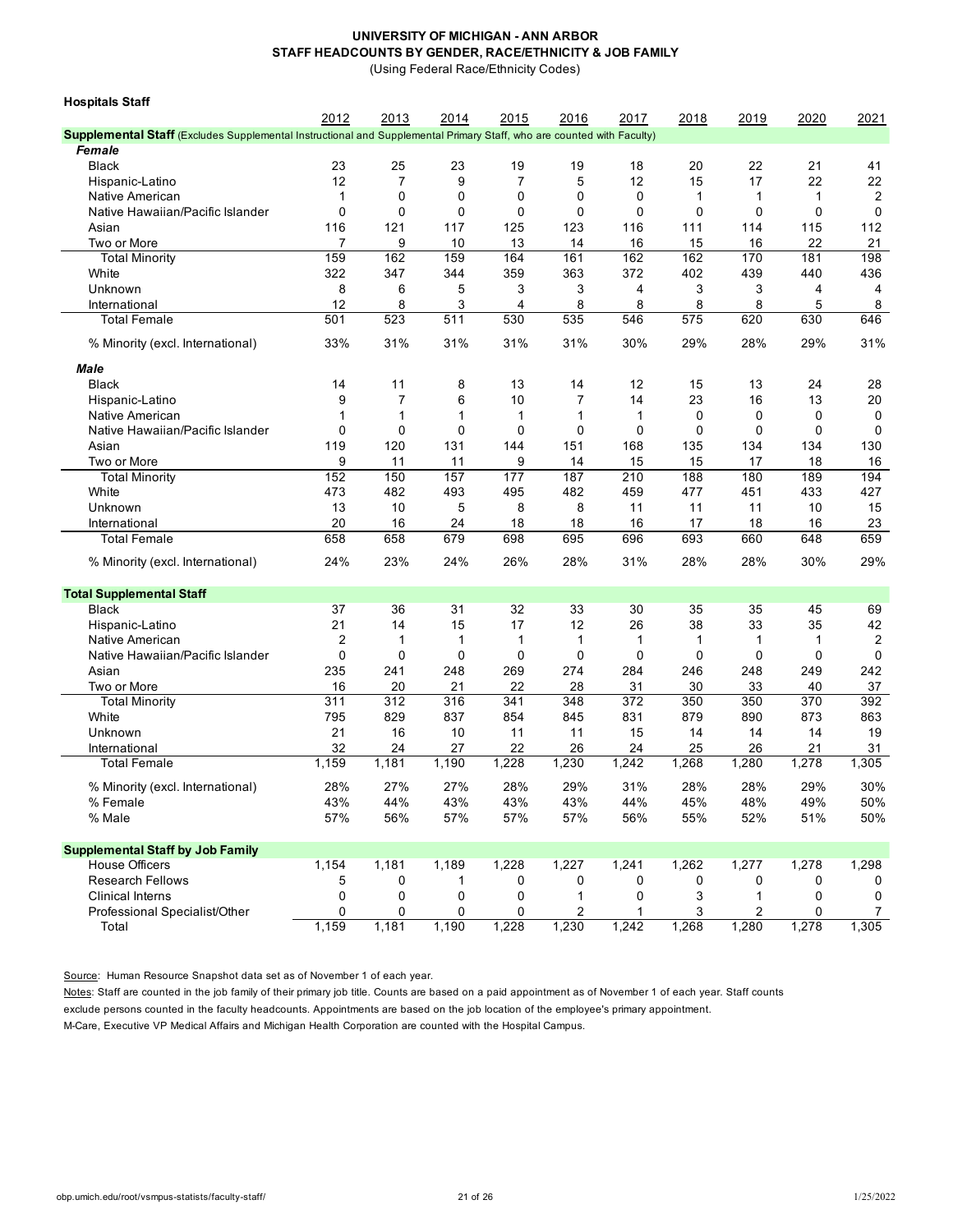(Using Federal Race/Ethnicity Codes)

| <b>Hospitals Staff</b>                                                                                                                  |             |             |             |             |             |             |             |                          |             |             |
|-----------------------------------------------------------------------------------------------------------------------------------------|-------------|-------------|-------------|-------------|-------------|-------------|-------------|--------------------------|-------------|-------------|
|                                                                                                                                         | 2012        | 2013        | 2014        | 2015        | 2016        | 2017        | 2018        | 2019                     | 2020        | 2021        |
| Total Regular and Supplemental Staff (Excludes Supplemental Instructional and Supplemental Primary Staff, who are counted with Faculty) |             |             |             |             |             |             |             |                          |             |             |
| Female                                                                                                                                  |             |             |             |             |             |             |             |                          |             |             |
| <b>Black</b>                                                                                                                            | 1,240       | 1,232       | 1,307       | 1,371       | 1,490       | 1,603       | 1,633       | 1,684                    | 1,622       | 1,656       |
| Hispanic-Latino                                                                                                                         | 269         | 267         | 294         | 324         | 359         | 406         | 434         | 467                      | 467         | 490         |
| Native American                                                                                                                         | 44          | 42          | 39          | 39          | 37          | 35          | 36          | 37                       | 34          | 37          |
| Native Hawaiian/Pacific Islander                                                                                                        | 10          | 13          | 12          | 14          | 13          | 14          | 16          | 13                       | 17          | 15          |
| Asian                                                                                                                                   | 559         | 572         | 603         | 664         | 696         | 733         | 773         | 816                      | 803         | 867         |
| Two or More                                                                                                                             | 168         | 180         | 197         | 220         | 248         | 292         | 310         | 326                      | 336         | 333         |
| <b>Total Minority</b>                                                                                                                   | 2,290       | 2,306       | 2,452       | 2,632       | 2,843       | 3,083       | 3,202       | 3,343                    | 3,279       | 3,398       |
| White                                                                                                                                   | 10,091      | 10,172      | 10,587      | 10,868      | 11,259      | 11,941      | 12,308      | 12,581                   | 12,232      | 12,441      |
| Unknown                                                                                                                                 | 352         | 388         | 354         | 327         | 303         | 288         | 282         | 259                      | 241         | 243         |
| International                                                                                                                           | 41          | 37          | 30          | 31          | 45          | 58          | 59          | 52                       | 55          | 62          |
| Total Female                                                                                                                            | 12,774      | 12,903      | 13,423      | 13,858      | 14,450      | 15,370      | 15,851      | 16,235                   | 15,807      | 16,144      |
| % Minority (excl. International)                                                                                                        | 18%         | 18%         | 18%         | 19%         | 20%         | 20%         | 20%         | 21%                      | 21%         | 21%         |
| Male                                                                                                                                    |             |             |             |             |             |             |             |                          |             |             |
| <b>Black</b>                                                                                                                            | 474         | 467         | 483         | 488         | 522         | 575         | 582         | 602                      | 602         | 624         |
| Hispanic-Latino                                                                                                                         | 105         | 103         | 110         | 115         | 122         | 140         | 149         | 158                      | 150         | 160         |
| Native American                                                                                                                         | 14          | 14          | 16          | 12          | 10          | 11          | 8           | 8                        | 7           | 5           |
| Native Hawaiian/Pacific Islander                                                                                                        | 7           | 6           | 9           | 10          | 10          | 9           | 8           | 9                        | 9           | 7           |
| Asian                                                                                                                                   | 253         | 260         | 285         | 319         | 334         | 371         | 347         | 369                      | 371         | 385         |
| Two or More                                                                                                                             | 69          | 79          | 83          | 91          | 99          | 115         | 123         | 143                      | 140         | 142         |
| <b>Total Minority</b>                                                                                                                   | 922         | 929         | 986         | 1,035       | 1,097       | 1,221       | 1,217       | 1,289                    | 1,279       | 1,323       |
| White                                                                                                                                   | 2,836       | 2,810       | 2,954       | 2,986       | 3,124       | 3,353       | 3,401       | 3,441                    | 3,343       | 3,559       |
| Unknown                                                                                                                                 | 141         | 147         | 138         | 123         | 105         | 102         | 101         | 98                       | 93          | 95          |
| International                                                                                                                           | 48          | 40          | 45          | 43          | 45          | 45          | 51          | 49                       | 43          | 53          |
| <b>Total Female</b>                                                                                                                     | 3,947       | 3,926       | 4,123       | 4,187       | 4,371       | 4,721       | 4,770       | 4,877                    | 4,758       | 5,030       |
| % Minority (excl. International)                                                                                                        | 24%         | 24%         | 24%         | 25%         | 25%         | 26%         | 26%         | 27%                      | 27%         | 26%         |
| <b>Total Regular and Supplemental Staff</b>                                                                                             |             |             |             |             |             |             |             |                          |             |             |
| <b>Black</b>                                                                                                                            | 1,714       | 1,699       | 1,790       | 1,859       | 2,012       | 2,178       | 2,215       | 2,286                    | 2,224       | 2,280       |
| Hispanic-Latino                                                                                                                         | 374         | 370         | 404         | 439         | 481         | 546         | 583         | 625                      | 617         | 650         |
| Native American                                                                                                                         | 58          | 56          | 55          | 51          | 47          | 46          | 44          | 45                       | 41          | 42          |
| Native Hawaiian/Pacific Islander                                                                                                        | 17          | 19          | 21          | 24          | 23          | 23          | 24          | 22                       | 26          | 22          |
| Asian                                                                                                                                   | 812         | 832         | 888         | 983         | 1,030       | 1,104       | 1,120       | 1,185                    | 1,174       | 1,252       |
| Two or More                                                                                                                             | 237         | 259         | 280         | 311         | 347         | 407         | 433         | 469                      | 476         | 475         |
| <b>Total Minority</b>                                                                                                                   | 3,212       | 3,235       | 3,438       | 3,667       | 3,940       | 4,304       | 4,419       | 4,632                    | 4,558       | 4,721       |
| White                                                                                                                                   | 12,927      | 12,982      | 13,541      | 13,854      | 14,383      | 15,294      | 15,709      | 16,022                   | 15,575      | 16,000      |
| Unknown                                                                                                                                 | 493         | 535         | 492         | 450         | 408         | 390         | 383         | 357                      | 334         | 338         |
| International                                                                                                                           | 89          | 77          | 75          | 74          | 90          | 103         | 110         | 101                      | 98          | 115         |
| <b>Total Female</b>                                                                                                                     | 16,721      | 16,829      | 17,546      | 18,045      | 18,821      | 20,091      | 20,621      | 21,112                   | 20,565      | 21,174      |
| % Minority (excl. International)                                                                                                        | 19%         | 19%         | 20%         | 20%         | 21%         | 22%         | 22%         | 22%                      | 22%         | 22%         |
| % Female                                                                                                                                | 76%         | 77%         | 77%         | 77%         | 77%         | 77%         | 77%         | 77%                      | 77%         | 76%         |
| % Male                                                                                                                                  | 24%         | 23%         | 23%         | 23%         | 23%         | 23%         | 23%         | 23%                      | 23%         | 24%         |
| <b>Regular and Supplemental Staff by Job Family</b>                                                                                     |             |             |             |             |             |             |             |                          |             |             |
| <b>Career Families</b>                                                                                                                  | 9,781       | 9,822       | 10,271      | 10,697      | 11,184      | 11,967      | 11,930      | 12,572                   | 12,015      | 11,914      |
| Service/Maintenance                                                                                                                     | 1,235       | 1,263       | 1,292       | 1,188       | 1,245       | 1,314       | 1,345       | 1,390                    | 1,341       | 1,417       |
| <b>Operating Engineers &amp; Trades</b>                                                                                                 | 16          | 15          | 13          | 14          | 13          | 14          | 460         | 68                       | 70          | 171         |
| Security/Public Safety                                                                                                                  | 76          |             |             |             |             |             |             |                          |             |             |
| Physician Assistant                                                                                                                     |             |             |             |             |             |             |             |                          |             | 338         |
| Nursing                                                                                                                                 | 4,454       | 4,548       | 4,780       | 4,918       | 5,149       | 5,554       | 5,618       | 5,802                    | 5,861       | 6,029       |
| House Officers                                                                                                                          | 1,154       | 1,181       | 1,189       | 1,228       | 1,227       | 1,241       | 1,262       | 1,277                    | 1,278       | 1,298       |
| <b>Research Fellows</b>                                                                                                                 | 5           | 0           | 1           | 0           | 0           | 0           | 0           | 0                        | 0           | 0           |
| <b>Clinical Interns</b>                                                                                                                 | $\mathbf 0$ | 0           | 0           | 0           | 1           | 0           | 3           | 1                        | 0           | 0           |
| Professional Specialist/Other<br>Total                                                                                                  | 0<br>16,721 | 0<br>16,829 | 0<br>17,546 | 0<br>18,045 | 2<br>18,821 | 1<br>20,091 | 3<br>20,621 | 2<br>$2\overline{1,112}$ | 0<br>20,565 | 7<br>21,174 |
|                                                                                                                                         |             |             |             |             |             |             |             |                          |             |             |

Source: Human Resource Snapshot data set as of November 1 of each year.

Notes: Staff are counted in the job family of their primary job title. Counts are based on a paid appointment as of November 1 of each year. Staff counts

exclude persons counted in the faculty headcounts. Appointments are based on the job location of the employee's primary appointment.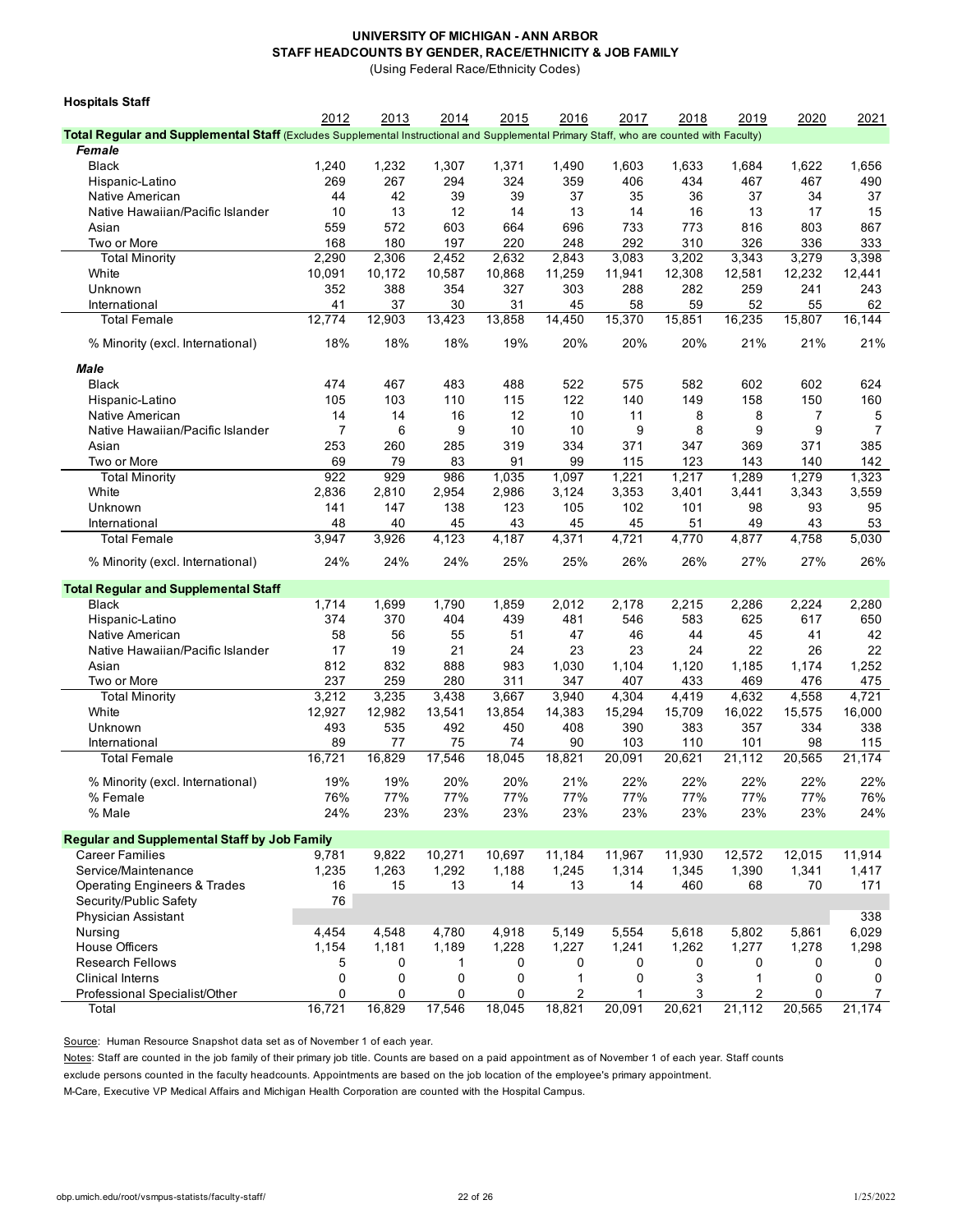(Using Federal Race/Ethnicity Codes)

#### **Ann Arbor Campus and Hospitals Staff**

|                                         | 2012         | 2013   | 2014   | 2015         | 2016   | 2017   | 2018   | 2019         | 2020   | 2021   |
|-----------------------------------------|--------------|--------|--------|--------------|--------|--------|--------|--------------|--------|--------|
| <b>Regular Staff</b>                    |              |        |        |              |        |        |        |              |        |        |
| Female                                  |              |        |        |              |        |        |        |              |        |        |
| <b>Black</b>                            | 1,986        | 1,985  | 2,090  | 2,191        | 2,344  | 2,482  | 2,536  | 2,642        | 2,542  | 2,588  |
| Hispanic-Latino                         | 512          | 503    | 528    | 596          | 660    | 715    | 772    | 853          | 847    | 886    |
| Native American                         | 64           | 61     | 56     | 58           | 55     | 52     | 52     | 57           | 53     | 55     |
| Native Hawaiian/Pacific Islander        | 14           | 17     | 17     | 18           | 17     | 19     | 21     | 19           | 23     | 21     |
| Asian                                   | 995          | 1,016  | 1,060  | 1,129        | 1,201  | 1,258  | 1,335  | 1,415        | 1,415  | 1,517  |
| Two or More                             | 286          | 297    | 324    | 355          | 402    | 468    | 505    | 539          | 535    | 534    |
| <b>Total Minority</b>                   | 3,857        | 3,879  | 4,075  | 4,347        | 4,679  | 4,994  | 5,221  | 5,525        | 5,415  | 5,601  |
| White                                   | 16,266       | 16,318 | 16,807 | 17,140       | 17,720 | 18,525 | 19,065 | 19,503       | 19,030 | 19,206 |
| Unknown                                 | 458          | 514    | 461    | 425          | 398    | 375    | 366    | 336          | 315    | 310    |
| International                           | 151          | 153    | 153    | 160          | 180    | 186    | 224    | 233          | 235    | 245    |
| <b>Total Female</b>                     | 20,732       | 20,864 | 21,496 | 22,072       | 22,977 | 24,080 | 24,876 | 25,597       | 24,995 | 25,362 |
|                                         |              |        |        |              |        |        |        |              |        |        |
| % Minority (excl. International)        | 19%          | 19%    | 19%    | 20%          | 21%    | 21%    | 21%    | 22%          | 22%    | 22%    |
| Male                                    |              |        |        |              |        |        |        |              |        |        |
| <b>Black</b>                            | 881          | 889    | 959    | 993          | 1,042  | 1,108  | 1,160  | 1,208        | 1,171  | 1,192  |
|                                         | 252          | 264    | 286    | 288          | 313    | 336    | 350    | 374          | 375    | 377    |
| Hispanic-Latino<br>Native American      | 30           | 29     | 28     | 25           | 21     | 24     | 20     | 17           | 17     | 15     |
| Native Hawaiian/Pacific Islander        | 10           | 9      | 12     | 11           | 13     | 11     | 11     | 13           | 13     | 11     |
|                                         | 397          | 413    | 416    | 455          | 479    | 493    | 527    | 563          | 573    | 599    |
| Asian                                   |              |        |        |              |        |        |        |              |        |        |
| Two or More                             | 135          | 154    | 164    | 178          | 198    | 210    | 237    | 257<br>2,432 | 261    | 269    |
| <b>Total Minority</b>                   | 1,705        | 1,758  | 1,865  | 1,950        | 2,066  | 2,182  | 2,305  |              | 2,410  | 2,463  |
| White                                   | 6,279        | 6,380  | 6,627  | 6,779        | 7,055  | 7,326  | 7,468  | 7,632        | 7,502  | 7,514  |
| Unknown                                 | 233          | 239    | 234    | 218          | 193    | 193    | 185    | 180          | 176    | 165    |
| International                           | 107          | 108    | 116    | 126          | 150    | 158    | 173    | 172          | 176    | 160    |
| <b>Total Male</b>                       | 8,324        | 8,485  | 8,842  | 9,073        | 9,464  | 9,859  | 10,131 | 10,416       | 10,264 | 10,302 |
| % Minority (excl. International)        | 21%          | 21%    | 21%    | 22%          | 22%    | 22%    | 23%    | 24%          | 24%    | 24%    |
| <b>Total Regular Staff</b>              |              |        |        |              |        |        |        |              |        |        |
| <b>Black</b>                            | 2,867        | 2,874  | 3,049  | 3,184        | 3,386  | 3,590  | 3,696  | 3,850        | 3,713  | 3,780  |
|                                         | 764          | 767    | 814    | 884          | 973    | 1,051  | 1,122  | 1,227        | 1,222  | 1,263  |
| Hispanic-Latino<br>Native American      | 94           | 90     | 84     | 83           | 76     | 76     | 72     | 74           | 70     | 70     |
|                                         | 24           | 26     | 29     | 29           | 30     | 30     | 32     | 32           | 36     | 32     |
| Native Hawaiian/Pacific Islander        |              |        |        |              |        |        |        |              |        |        |
| Asian                                   | 1,392        | 1,429  | 1,476  | 1,584        | 1,680  | 1,751  | 1,862  | 1,978        | 1,988  | 2,116  |
| Two or More                             | 421          | 451    | 488    | 533          | 600    | 678    | 742    | 796          | 796    | 803    |
| <b>Total Minority</b>                   | 5,562        | 5,637  | 5,940  | 6,297        | 6,745  | 7,176  | 7,526  | 7,957        | 7,825  | 8,064  |
| White                                   | 22,545       | 22,698 | 23,434 | 23,919       | 24,775 | 25,851 | 26,533 | 27,135       | 26,532 | 26,720 |
| Unknown                                 | 691          | 753    | 695    | 643          | 591    | 568    | 551    | 516          | 491    | 475    |
| International                           | 258          | 261    | 269    | 286          | 330    | 344    | 397    | 405          | 411    | 405    |
| Total                                   | 29,056       | 29,349 | 30,338 | 31,145       | 32,441 | 33,939 | 35,007 | 36,013       | 35,259 | 35,664 |
| % Minority (excl. International)        | 19%          | 19%    | 20%    | 20%          | 21%    | 21%    | 22%    | 22%          | 22%    | 23%    |
| % Female                                | 71%          | 71%    | 71%    | 71%          | 71%    | 71%    | 71%    | 71%          | 71%    | 71%    |
| % Male                                  | 29%          | 29%    | 29%    | 29%          | 29%    | 29%    | 29%    | 29%          | 29%    | 29%    |
|                                         |              |        |        |              |        |        |        |              |        |        |
| <b>Regular Staff by Job Family</b>      |              |        |        |              |        |        |        |              |        |        |
| Career Families                         | 21,433       | 21,607 | 22,278 | 22,982       | 23,931 | 24,939 | 25,393 | 26,539       | 25,800 | 25,675 |
| Athletics                               | 90           | 93     | 95     | 95           | 101    | 100    | 103    | 109          | 104    | 106    |
| Academic Administrative Ungraded        | $\mathbf{1}$ | 3      | 4      | $\mathbf{1}$ | 3      | 4      | 5      | 3            | 1      | 3      |
| Service/Maintenance                     | 2,399        | 2,428  | 2,514  | 2,454        | 2,557  | 2,644  | 2,721  | 2,796        | 2,724  | 2,748  |
| <b>Operating Engineers &amp; Trades</b> | 483          | 469    | 465    | 455          | 459    | 466    | 920    | 520          | 521    | 515    |
| Security/Public Safety                  | 166          | 172    | 174    | 212          | 213    | 212    | 228    | 223          | 228    | 216    |
| Physician Assistant                     |              |        |        |              |        |        |        |              |        | 345    |
| Nursing                                 | 4,484        | 4,577  | 4,808  | 4,946        | 5,177  | 5,574  | 5,637  | 5,823        | 5,881  | 6,056  |
| Total                                   | 29,056       | 29,349 | 30,338 | 31,145       | 32,441 | 33,939 | 35,007 | 36,013       | 35,259 | 35,664 |

Source: Human Resource Snapshot data set as of November 1 of each year.

Notes: Staff are counted in the job family of their primary job title. Counts are based on a paid appointment as of November 1 of each year. Staff counts

exclude persons counted in the faculty headcounts. Appointments are based on the job location of the employee's primary appointment.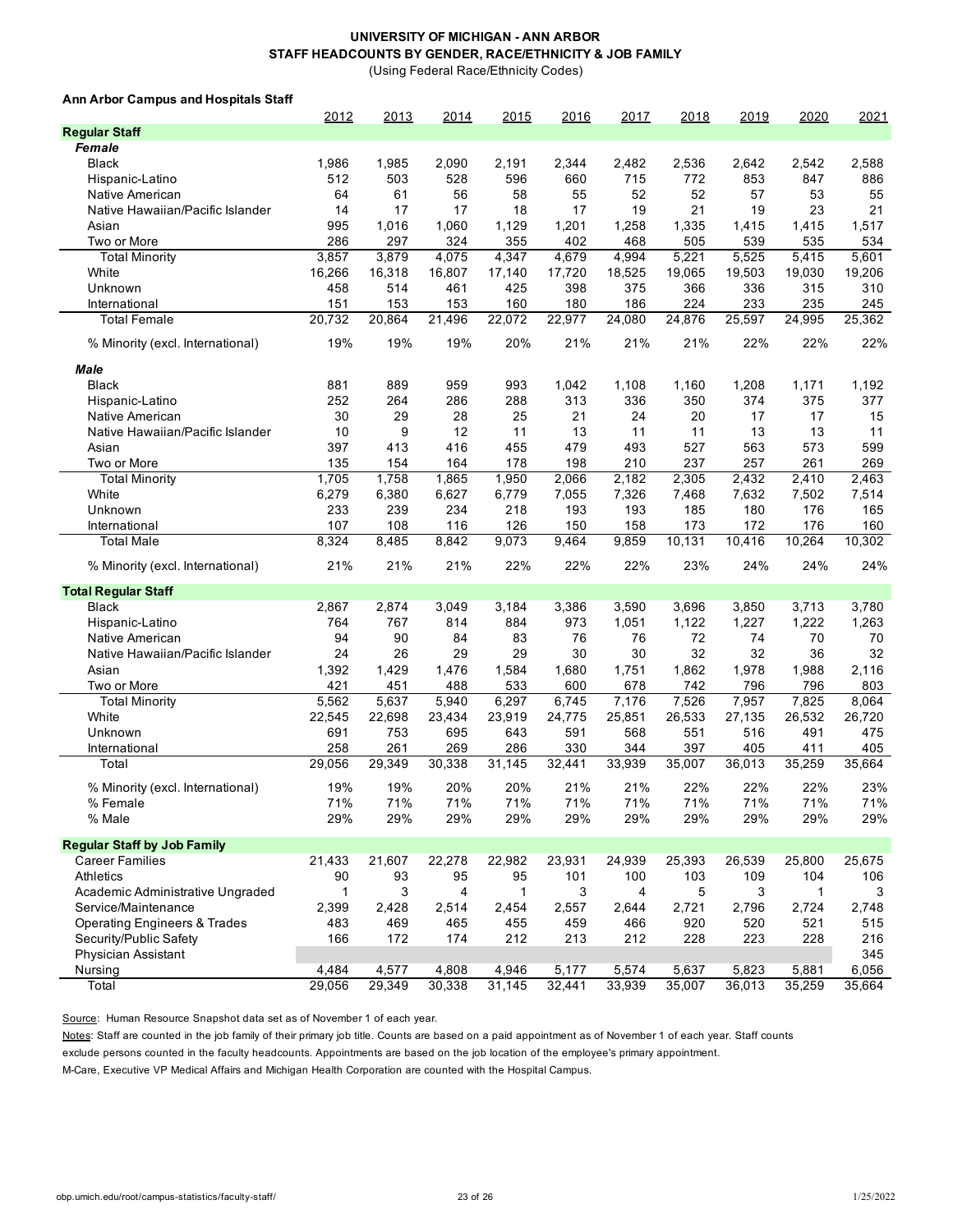(Using Federal Race/Ethnicity Codes)

| <b>Ann Arbor Campus and Hospitals Staff</b>                                                                           |                  |                |                |                |                |             |             |             |       |             |
|-----------------------------------------------------------------------------------------------------------------------|------------------|----------------|----------------|----------------|----------------|-------------|-------------|-------------|-------|-------------|
|                                                                                                                       | 2012             | 2013           | 2014           | 2015           | 2016           | 2017        | 2018        | 2019        | 2020  | 2021        |
|                                                                                                                       |                  |                |                |                |                |             |             |             |       |             |
| Supplemental Staff (Excludes Supplemental Instructional and Supplemental Primary Staff, who are counted with Faculty) |                  |                |                |                |                |             |             |             |       |             |
| Female                                                                                                                |                  |                |                |                |                |             |             |             |       |             |
| <b>Black</b>                                                                                                          | 97               | 99             | 88             | 99             | 90             | 96          | 111         | 125         | 128   | 146         |
| Hispanic-Latino                                                                                                       | 106              | 94             | 112            | 106            | 108            | 121         | 141         | 150         | 161   | 173         |
| Native American                                                                                                       | 4                | 4              | 3              | 3              | 4              | 3           | 3           | 2           | 4     | 4           |
| Native Hawaiian/Pacific Islander                                                                                      | $\mathbf 0$      | 1              | $\overline{c}$ | 1              | $\mathbf 0$    | $\mathbf 0$ | $\mathbf 0$ | $\mathbf 0$ | 0     | 0           |
| Asian                                                                                                                 | 260              | 273            | 270            | 260            | 264            | 259         | 263         | 277         | 289   | 290         |
| Two or More                                                                                                           | 44               | 39             | 51             | 54             | 59             | 55          | 60          | 78          | 93    | 86          |
| <b>Total Minority</b>                                                                                                 | 511              | 510            | 526            | 523            | 525            | 534         | 578         | 632         | 675   | 699         |
| White                                                                                                                 | 1,227            | 1,238          | 1,218          | 1,201          | 1,205          | 1,227       | 1,302       | 1,332       | 1,360 | 1,442       |
| Unknown                                                                                                               | 21               | 36             | 50             | 63             | 58             | 66          | 67          | 87          | 79    | 83          |
| International                                                                                                         | 711              | 675            | 664            | 701            | 763            | 823         | 818         | 865         | 869   | 867         |
| <b>Total Female</b>                                                                                                   | 2,470            | 2,459          | 2,458          | 2,488          | 2,551          | 2,650       | 2,765       | 2,916       | 2,983 | 3,091       |
| % Minority (excl. International)                                                                                      | 29%              | 29%            | 29%            | 29%            | 29%            | 29%         | 30%         | 31%         | 32%   | 31%         |
| Male                                                                                                                  |                  |                |                |                |                |             |             |             |       |             |
| <b>Black</b>                                                                                                          | 53               | 66             | 55             | 61             | 73             | 67          | 77          | 78          | 97    | 111         |
| Hispanic-Latino                                                                                                       | 96               | 103            | 104            | 113            | 103            | 129         | 155         | 135         | 140   | 156         |
| Native American                                                                                                       | 4                | 9              | 6              | 5              | 6              | 7           | 5           | 4           | 5     | 6           |
| Native Hawaiian/Pacific Islander                                                                                      | $\mathbf 0$      | $\overline{2}$ | 4              | $\overline{2}$ | 1              | 1           | 1           | $\mathbf 0$ | 0     | 0           |
| Asian                                                                                                                 | 307              | 319            | 321            | 320            | 310            | 324         | 308         | 313         | 304   | 330         |
| Two or More                                                                                                           | 53               | 59             | 61             | 55             | 65             | 70          | 78          | 83          | 87    | 81          |
| <b>Total Minority</b>                                                                                                 | $\overline{513}$ | 558            | 551            | 556            | 558            | 598         | 624         | 613         | 633   | 684         |
| White                                                                                                                 | 1,667            | 1,658          | 1,614          | 1,543          | 1,520          | 1,499       | 1,486       | 1,485       | 1,409 | 1,375       |
| Unknown                                                                                                               | 33               | 50             | 79             | 93             | 91             | 97          | 103         | 103         | 98    | 106         |
|                                                                                                                       | 1,439            | 1,435          | 1,411          | 1,463          |                | 1,574       | 1,563       | 1,632       | 1,520 | 1,508       |
| International<br>Total Male                                                                                           | 3,652            | 3,701          | 3,655          | 3,655          | 1,540<br>3,709 | 3,768       | 3,776       | 3,833       | 3,660 | 3,673       |
|                                                                                                                       | 23%              | 25%            | 25%            | 25%            | 26%            | 27%         | 28%         | 28%         | 30%   | 32%         |
| % Minority (excl. International)                                                                                      |                  |                |                |                |                |             |             |             |       |             |
| <b>Total Supplemental Staff</b>                                                                                       |                  |                |                |                |                |             |             |             |       |             |
| <b>Black</b>                                                                                                          | 150              | 165            | 143            | 160            | 163            | 163         | 188         | 203         | 225   | 257         |
| Hispanic-Latino                                                                                                       | 202              | 197            | 216            | 219            | 211            | 250         | 296         | 285         | 301   | 329         |
| Native American                                                                                                       | 8                | 13             | 9              | 8              | 10             | 10          | 8           | 6           | 9     | 10          |
| Native Hawaiian/Pacific Islander                                                                                      | $\mathbf 0$      | 3              | 6              | 3              | 1              | 1           | $\mathbf 1$ | $\mathbf 0$ | 0     | $\mathbf 0$ |
| Asian                                                                                                                 | 567              | 592            | 591            | 580            | 574            | 583         | 571         | 590         | 593   | 620         |
| Two or More                                                                                                           | 97               | 98             | 112            | 109            | 124            | 125         | 138         | 161         | 180   | 167         |
| <b>Total Minority</b>                                                                                                 | 1,024            | 1,068          | 1,077          | 1,079          | 1,083          | 1,132       | 1,202       | 1,245       | 1,308 | 1,383       |
| White                                                                                                                 | 2,894            | 2,896          | 2,832          | 2,744          | 2,725          | 2,726       | 2,788       | 2,817       | 2,769 | 2,817       |
| Unknown                                                                                                               | 54               | 86             | 129            | 156            | 149            | 163         | 170         | 190         | 177   | 189         |
| International                                                                                                         | 2,150            | 2,110          | 2,075          | 2,164          | 2,303          | 2,397       | 2,381       | 2,497       | 2,389 | 2,375       |
| Total                                                                                                                 | 6,122            | 6,160          | 6,113          | 6,143          | 6,260          | 6,418       | 6,541       | 6,749       | 6,643 | 6,764       |
| % Minority (excl. International)                                                                                      | 26%              | 26%            | 27%            | 27%            | 27%            | 28%         | 29%         | 29%         | 31%   | 32%         |
| % Female                                                                                                              | 40%              | 40%            | 40%            | 41%            | 41%            | 41%         | 42%         | 43%         | 45%   | 46%         |
| % Male                                                                                                                | 60%              | 60%            | 60%            | 59%            | 59%            | 59%         | 58%         | 57%         | 55%   | 54%         |
| <b>Supplemental Staff by Job Family</b>                                                                               |                  |                |                |                |                |             |             |             |       |             |
| <b>Graduate Student Instructor</b>                                                                                    | 1,802            | 1,833          | 1,882          | 1,875          | 1,931          | 1,971       | 2,011       | 2,098       | 2,146 | 2,190       |
| Graduate Student Research Assistan                                                                                    | 1,950            | 1,923          | 1,834          | 1,794          | 1,831          | 1,880       | 1,945       | 2,037       | 1,964 | 2,051       |
| Graduate Student Staff Assistant                                                                                      | 47               | 40             | 41             | 43             | 41             | 45          | 36          | 35          | 35    | 39          |
| <b>House Officers</b>                                                                                                 | 1,154            | 1,181          | 1,189          | 1,228          | 1,227          | 1,241       | 1,262       | 1,262       | 1,278 | 1,298       |
| <b>Research Fellows</b>                                                                                               | 1,157            | 1,169          | 1,146          | 1,154          | 1,188          | 1,231       | 1,221       | 1,249       | 1,156 | 1,105       |
| <b>Clinical Interns</b>                                                                                               | 12               | 14             | 16             | 46             | 39             | 46          | 60          | 62          | 62    | 73          |
| Professional Specialist/Other                                                                                         | 0                | 0              | 5              | 3              | 3              | 4           | 6           | 6           | 2     | 8           |
| Total                                                                                                                 | 6,122            | 6,160          | 6,113          | 6,143          | 6,260          | 6,418       | 6,541       | 6,749       | 6,643 | 6,764       |

Source: Human Resource Snapshot data set as of November 1 of each year.

Notes: Staff are counted in the job family of their primary job title. Counts are based on a paid appointment as of November 1 of each year. Staff counts

exclude persons counted in the faculty headcounts. Appointments are based on the job location of the employee's primary appointment.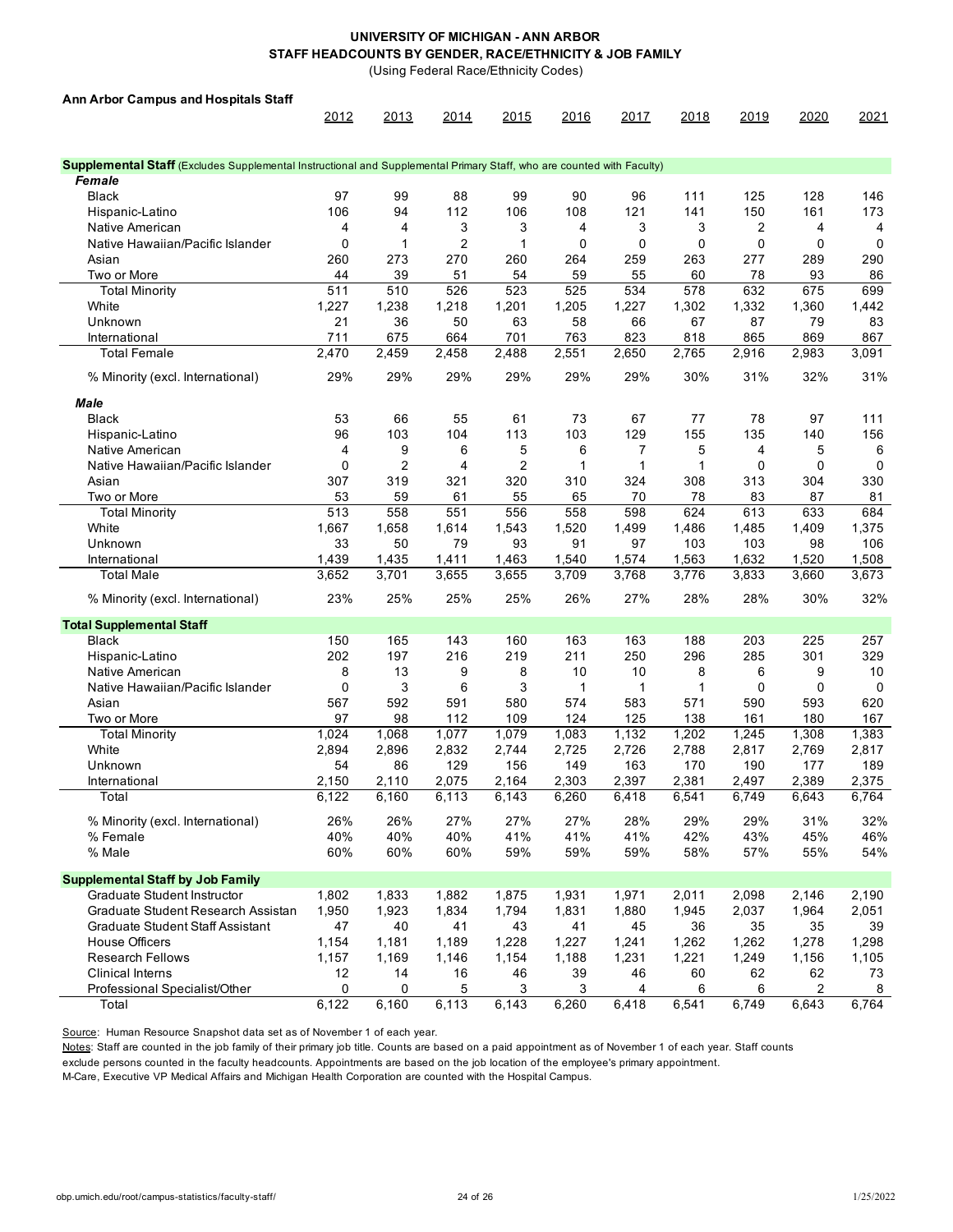(Using Federal Race/Ethnicity Codes)

| Ann Arbor Campus and Hospitals Staff |      |      |      |      |      |      |      |      |      |      |
|--------------------------------------|------|------|------|------|------|------|------|------|------|------|
|                                      | 2012 | 2013 | 2014 | 2015 | 2016 | 2017 | 2018 | 2019 | 2020 | 2021 |

| Total Regular and Supplemental Staff (Excludes Supplemental Instructional and Supplemental Primary Staff, who are counted with Faculty) |        |        |        |        |        |        |        |        |                    |        |
|-----------------------------------------------------------------------------------------------------------------------------------------|--------|--------|--------|--------|--------|--------|--------|--------|--------------------|--------|
| Female                                                                                                                                  |        |        |        |        |        |        |        |        |                    |        |
| <b>Black</b>                                                                                                                            | 2,083  | 2,084  | 2,178  | 2,290  | 2,434  | 2,578  | 2,647  | 2,718  | 2,670              | 2,734  |
| Hispanic-Latino                                                                                                                         | 618    | 597    | 640    | 702    | 768    | 836    | 913    | 972    | 1,008              | 1,059  |
| Native American                                                                                                                         | 68     | 65     | 59     | 61     | 59     | 55     | 55     | 58     | 57                 | 59     |
| Native Hawaiian/Pacific Islander                                                                                                        | 14     | 18     | 19     | 19     | 17     | 19     | 21     | 22     | 23                 | 21     |
| Asian                                                                                                                                   | 1,255  | 1,289  | 1,330  | 1,389  | 1,465  | 1,517  | 1,598  | 1,652  | 1,704              | 1,807  |
| Two or More                                                                                                                             | 330    | 336    | 375    | 409    | 461    | 523    | 565    | 602    | 628                | 620    |
| <b>Total Minority</b>                                                                                                                   | 4,368  | 4,389  | 4,601  | 4,870  | 5,204  | 5,528  | 5,799  | 6,024  | 6,090              | 6,300  |
| White                                                                                                                                   | 17,493 | 17,556 | 18,025 | 18,341 | 18,925 | 19,752 | 20,367 | 20,599 | 20,390             | 20,648 |
| Unknown                                                                                                                                 | 479    | 550    | 511    | 488    | 456    | 441    | 433    | 446    | 394                | 393    |
| International                                                                                                                           | 862    | 828    | 817    | 861    | 943    | 1.009  | 1.042  | 1,105  | 1,104              | 1,112  |
| <b>Total Female</b>                                                                                                                     | 23,202 | 23,323 | 23,954 | 24,560 | 25,528 | 26,730 | 27,641 | 28,174 | 27,978             | 28,453 |
| % Minority (excl. International)                                                                                                        | 20%    | 20%    | 20%    | 21%    | 21%    | 21%    | 22%    | 22%    | 23%                | 23%    |
| <b>Male</b>                                                                                                                             |        |        |        |        |        |        |        |        |                    |        |
| <b>Black</b>                                                                                                                            | 934    | 955    | 1,014  | 1,054  | 1,115  | 1,175  | 1,237  | 1,264  | 1,268              | 1,303  |
| Hispanic-Latino                                                                                                                         | 348    | 367    | 390    | 401    | 416    | 465    | 505    | 493    | 515                | 533    |
| Native American                                                                                                                         | 34     | 38     | 34     | 30     | 27     | 31     | 25     | 21     | 22                 | 21     |
| Native Hawaiian/Pacific Islander                                                                                                        | 10     | 11     | 16     | 13     | 14     | 12     | 12     | 12     | 13                 | 11     |
| Asian                                                                                                                                   | 704    | 732    | 737    | 775    | 789    | 817    | 835    | 853    | 877                | 929    |
| Two or More                                                                                                                             | 188    | 213    | 225    | 233    | 263    | 280    | 315    | 322    | 348                | 350    |
| <b>Total Minority</b>                                                                                                                   | 2,218  | 2,316  | 2,416  | 2,506  | 2,624  | 2,780  | 2,929  | 2,965  | 3,043              | 3,147  |
| White                                                                                                                                   | 7,946  | 8,038  | 8,241  | 8,322  | 8,575  | 8,825  | 8,954  | 9,051  | 8,911              | 8,889  |
| Unknown                                                                                                                                 | 266    | 289    | 313    | 311    | 284    | 290    | 288    | 286    | 274                | 271    |
| International                                                                                                                           | 1,546  | 1,543  | 1,527  | 1,589  | 1,690  | 1,732  | 1,736  | 1,807  | 1,696              | 1,668  |
| <b>Total Male</b>                                                                                                                       | 11,976 | 12,186 | 12,497 | 12,728 | 13,173 | 13,627 | 13,907 | 14,109 | 13,924             | 13,975 |
| % Minority (excl. International)                                                                                                        | 21%    | 22%    | 22%    | 22%    | 23%    | 23%    | 24%    | 24%    | 25%                | 26%    |
| <b>Total Regular and Supplemental Staff</b>                                                                                             |        |        |        |        |        |        |        |        |                    |        |
| <b>Black</b>                                                                                                                            | 3,017  | 3,039  | 3,192  | 3,344  | 3,549  | 3,753  | 3,884  | 3,982  | 3,938              | 4,037  |
| Hispanic-Latino                                                                                                                         | 966    | 964    | 1,030  | 1,103  | 1,184  | 1,301  | 1,418  | 1,465  | 1,523              | 1,592  |
| Native American                                                                                                                         | 102    | 103    | 93     | 91     | 86     | 86     | 80     | 79     | 79                 | 80     |
| Native Hawaiian/Pacific Islander                                                                                                        | 24     | 29     | 35     | 32     | 31     | 31     | 33     | 34     | 36                 | 32     |
| Asian                                                                                                                                   | 1,959  | 2,021  | 2,067  | 2,164  | 2,254  | 2,334  | 2,433  | 2,505  | 2,581              | 2,736  |
| Two or More                                                                                                                             | 518    | 549    | 600    | 642    | 724    | 803    | 880    | 924    | 976                | 970    |
| <b>Total Minority</b>                                                                                                                   | 6,586  | 6,705  | 7,017  | 7,376  | 7,828  | 8,308  | 8,728  | 8,989  | $\overline{9,1}33$ | 9,447  |
| White                                                                                                                                   | 25,439 | 25,594 | 26,266 | 26,663 | 27,500 | 28,577 | 29,321 | 29,650 | 29,301             | 29,537 |
| Unknown                                                                                                                                 | 745    | 839    | 824    | 799    | 740    | 731    | 721    | 732    | 668                | 664    |
| International                                                                                                                           | 2,408  | 2,371  | 2,344  | 2,450  | 2,633  | 2,741  | 2,778  | 2,912  | 2,800              | 2,780  |
| Total                                                                                                                                   | 35,178 | 35,509 | 36,451 | 37,288 | 38,701 | 40,357 | 41,548 | 42,283 | 41,902             | 42,428 |
| % Minority (excl. International)                                                                                                        | 20%    | 20%    | 21%    | 21%    | 22%    | 22%    | 23%    | 23%    | 23%                | 24%    |
| % Female                                                                                                                                | 66%    | 66%    | 66%    | 66%    | 66%    | 66%    | 67%    | 67%    | 67%                | 67%    |
| % Male                                                                                                                                  | 34%    | 34%    | 34%    | 34%    | 34%    | 34%    | 33%    | 33%    | 33%                | 33%    |

Source: Human Resource Snapshot data set as of November 1 of each year.

Notes: Staff are counted in the job family of their primary job title. Counts are based on a paid appointment as of November 1 of each year. Staff counts

exclude persons counted in the faculty headcounts. Appointments are based on the job location of the employee's primary appointment.